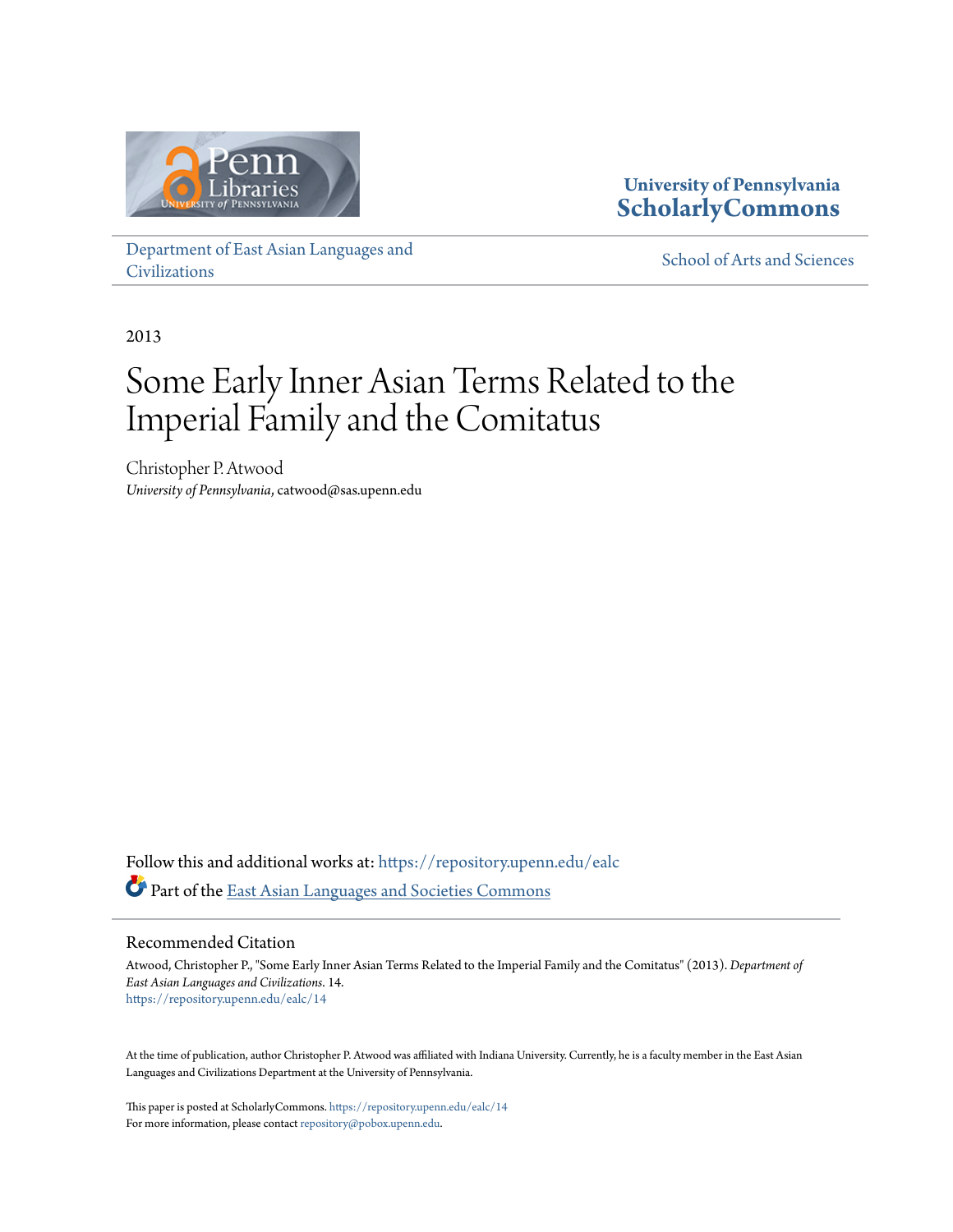## Some Early Inner Asian Terms Related to the Imperial Family and the Comitatus

## **Disciplines**

Arts and Humanities | East Asian Languages and Societies

### **Comments**

At the time of publication, author Christopher P. Atwood was affiliated with Indiana University. Currently, he is a faculty member in the East Asian Languages and Civilizations Department at the University of Pennsylvania.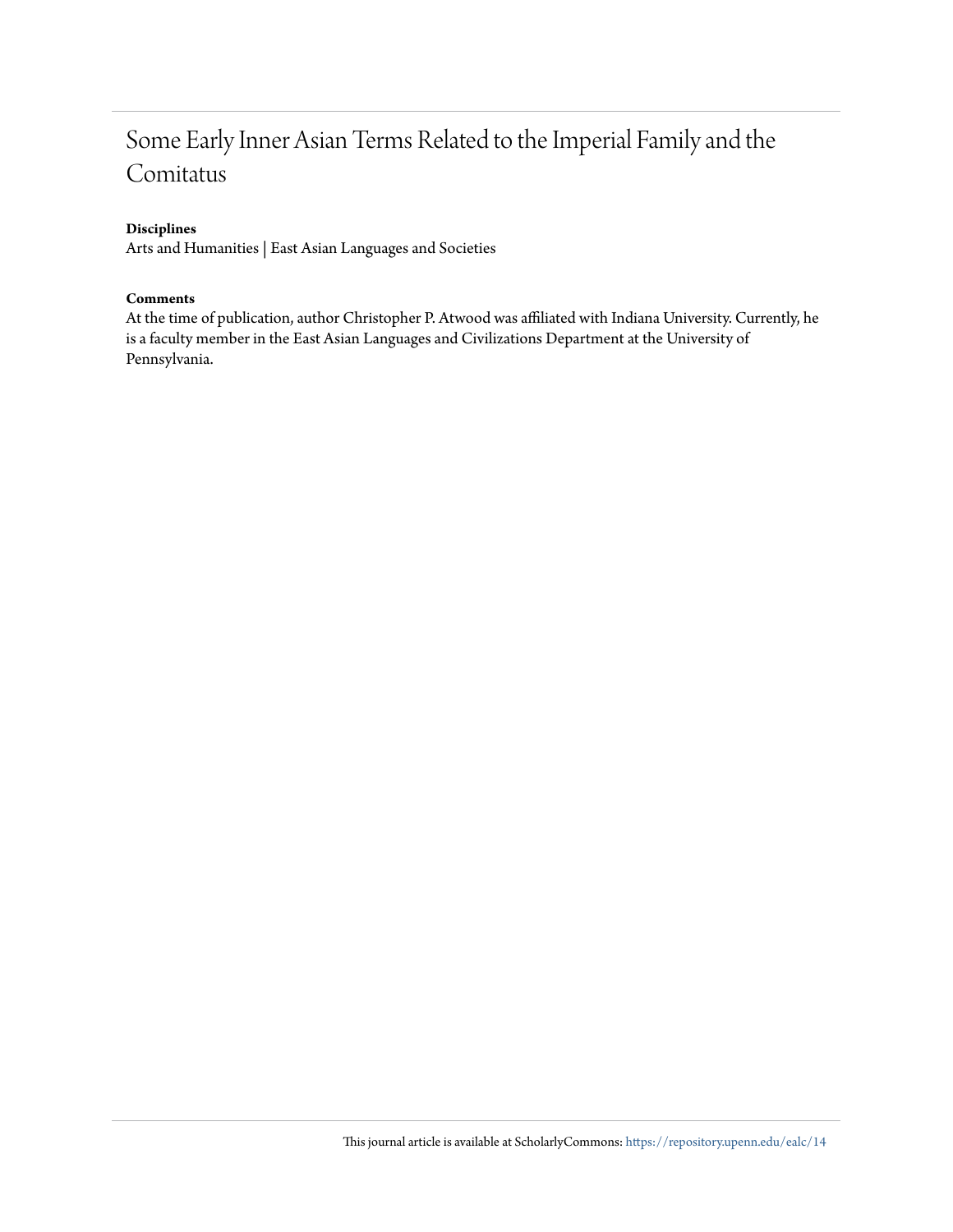## Some Early Inner Asian Terms Related to the Imperial Family and the Comitatus

By

Christopher P. Atwood (Indiana University)

## **Introduction1**

Chinese histories preserve a vast number of terms, names, and titles dating from the Türk era (roughly 550–750) and before. Scholars have succeeded in identifying a number of them with Turkic-language terms, but many terms have hitherto remained insoluble.2 As a rule, scholars have pursued this work by matching forms attested in Old or Middle Turkic texts with the reconstructed Tang-era pronunciation of the Chinese characters. In face of a large number of terms found in Chinese transcription that remain either completely resistant to analysis or involve seeming exceptions to the transcription values usually attached to the characters in Chinese philology, a conviction appears to have settled in on the field that Chinese transcriptions are so inexact as to render much further progress in this line impossible.<sup>3</sup>

In this article, I suggest philological explanations for a number of terms that have so far wholly or partly resisted analysis. These examples have been chosen to highlight the fact that one reason for the limited progress in the identification of terms has not been that Chinese transcriptions are inexact, but rather that much of the terminology is neither Turkic, nor Iranian, nor Tokharian, nor attested in Old or

<sup>1</sup> For most purposes in this paper, I use a simplified transcription system based on common Mongolian historical practice in which ch indicates [ $f$ ], gh indicates [ $G$ ] or [ $\gamma$ ], j indicates [ $d\zeta$ ], ng' indicates [ŋ], sh indicates [ʃ], and y indicates [j]. Subscribed dots indicate retroflex or cacuminate consonants. Where more specific transcription is necessary, I use IPA or other forms as found in the relevant literatures and indicated by a [].

<sup>2</sup> Volker Rybatzki's article "Titles of Türk and Uigur Rulers in the Old Turkic Inscriptions", *Central Asiatic Journal* (2000), 44.2, pp. 205–292, gives a good summary of the state of the field so far. Peter B. Golden, *Introduction to the Turkic Peoples* (Wiesbaden: Otto Harrassowitz, 1992), pp. 69–187, gives a less systematic but more broad-ranging picture of the field. The paper is very much built upon their foundation, and that of the works of Edwin Pulleyblank.

<sup>3</sup> My point here builds on that of Denis Sinor, "Some Components of the Civilization of the Türks", in *Altaistic Studies*, eds Gunnar Jarring and Staffan Rosén (Stockholm: Almqvist & Wiksell, 1985), pp. 149–50.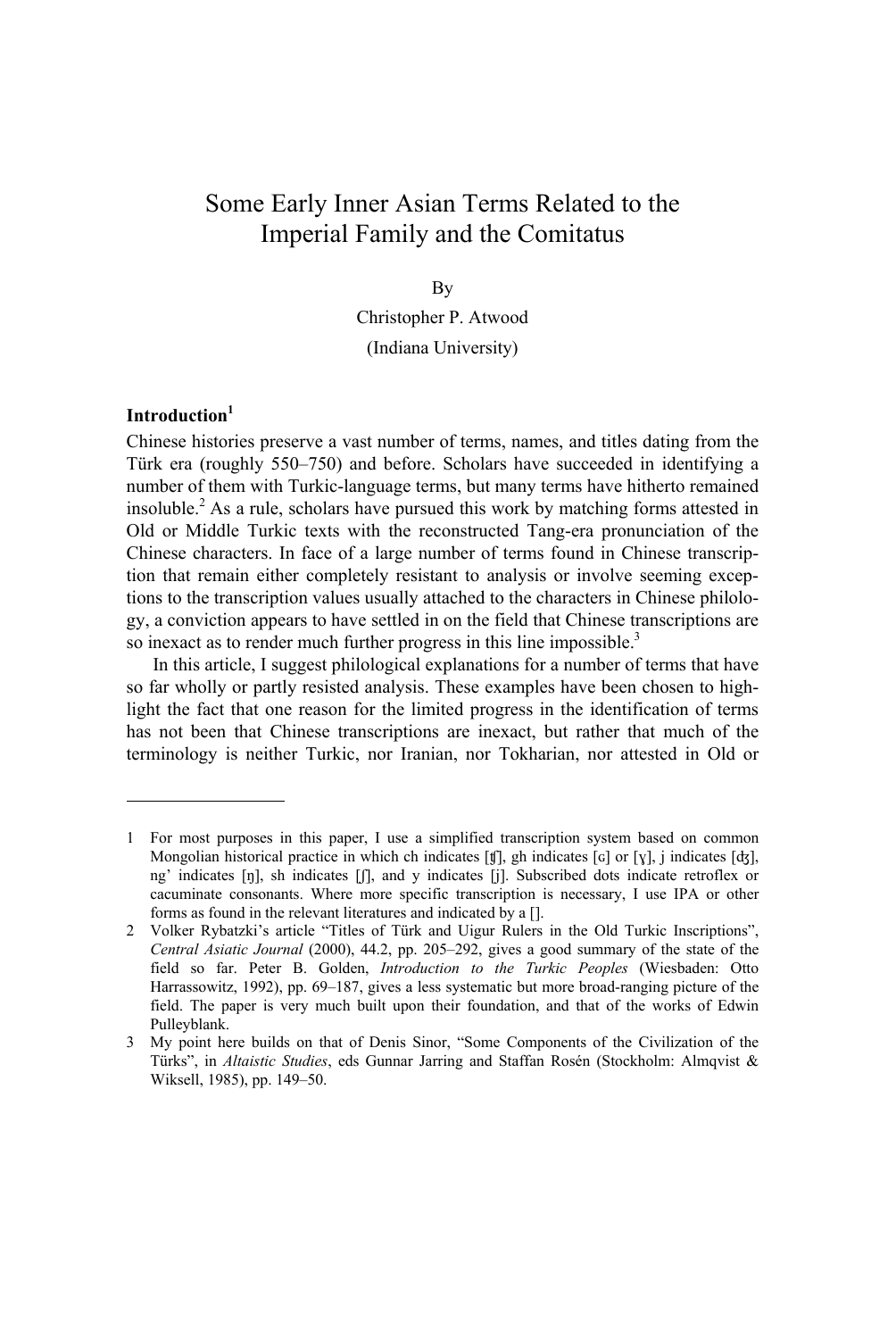Middle Turkic inscriptions. Recent work on Kitan and other eastern Inner Asian languages have, however, attested witnesses of these terms allowing them to at last be properly read, understood, and in some cases offering clues to their origins. In two cases, the evidence points to surprisingly early Sanskrit or Prakrit loanwords used widely in Türk and pre-Türk Inner Asia. In other cases, it points to terms which simply have no cognate in any later medieval or modern language.

The terms I have selected for analysis share a semantic field of being connected with the imperial family and the *comitatus* of the early medieval Inner Asian states. In his recent synthesis of Eurasian history and its Central Eurasian heartland, Christopher Beckwith has emphasized the importance of both the ruling lineage, with its reputed divine ancestry, and the comitatus or war band in Central Eurasian history.<sup>4</sup> The concentration of non-Turkic words in the terminology of the Türk imperial family and its comitatus or imperial bodyguard adds more material to the growing body of evidence that the ruling core of the Türk empire was linguistically entirely non-Turkic.<sup>5</sup> The Turkic language adopted as the language of the Second Türk Empire was the language not of the imperial lineage or the court, but of their numerous Oghuz subjects to the north and west. It also highlights that the Türk dynasts were inheritors of a long-standing state and imperial tradition, which like all such traditions carried with it a vocabulary composed of "wanderwords" that easily jumped from language to language. Other inheritors of this vocabulary include the Kitans and other peoples to the east who preserved Tang and Türk imperial institutions and terms into a later period. The gradual decipherment of Kitan thus offers a great field for further progress in the philology of the Türk empire and early medieval Inner Asia.

#### **Iri**

A term *yili* appears repeatedly in the titulature of the Türk qaghans as transcribed from Chinese, viz. *yīlì kèhán* 伊利可汗 or *yīlì jùlú shè mòhéshĭbōluó kèhán* 伊利俱 盧設莫何始波羅可汗, etc.<sup>6</sup> This same element is attested elsewhere in Chinese as *yĭlì* 乙利, where it is the name of a qaghan and a title coordinate with *darqan*. 7 This title is probably also found listed as one of the 28 ranks of the Türk empire, but in a corrupted form as *yij* $\overline{I}$ *n*  $\overline{C}$   $\overline{F}$ .<sup>8</sup> This has been assumed to be attached to the title *kül*-

<sup>4</sup> Beckwith, Christopher I. 2009. *Empires of the Silk Road: A History of Central Eurasia from the Bronze Age to the Present*. Princeton: Princeton University Press, pp. 1–23.

<sup>5</sup> See Sinor, "Some Components of the Civilization of the Türks", pp. 145–159 and the more cautious summary of Golden, *Introduction*, pp. 120–22.

<sup>6</sup> See *Zhou shu* 周書 50.909; *Sui shu* 隋書 84.1864 and 1865, 1868–89; *Tong dian* 通典 197.5402, 5404, 5405.

<sup>7</sup>Yĭlì 乙利 as name of a qaghan: *Tong dian* 通典 199.5456 and *Jiu Tang shu* 舊唐書 194B.5183 (=*Xin Tang shu* 新唐書 215B.6058); *yili darqan* 乙利達官 as official rank: *Jiu Tang shu* 舊唐 書 60.2344 = *Xin Tang shu* 新唐書 78.3534.

<sup>8</sup> *Tong dian* 通典 199.5453.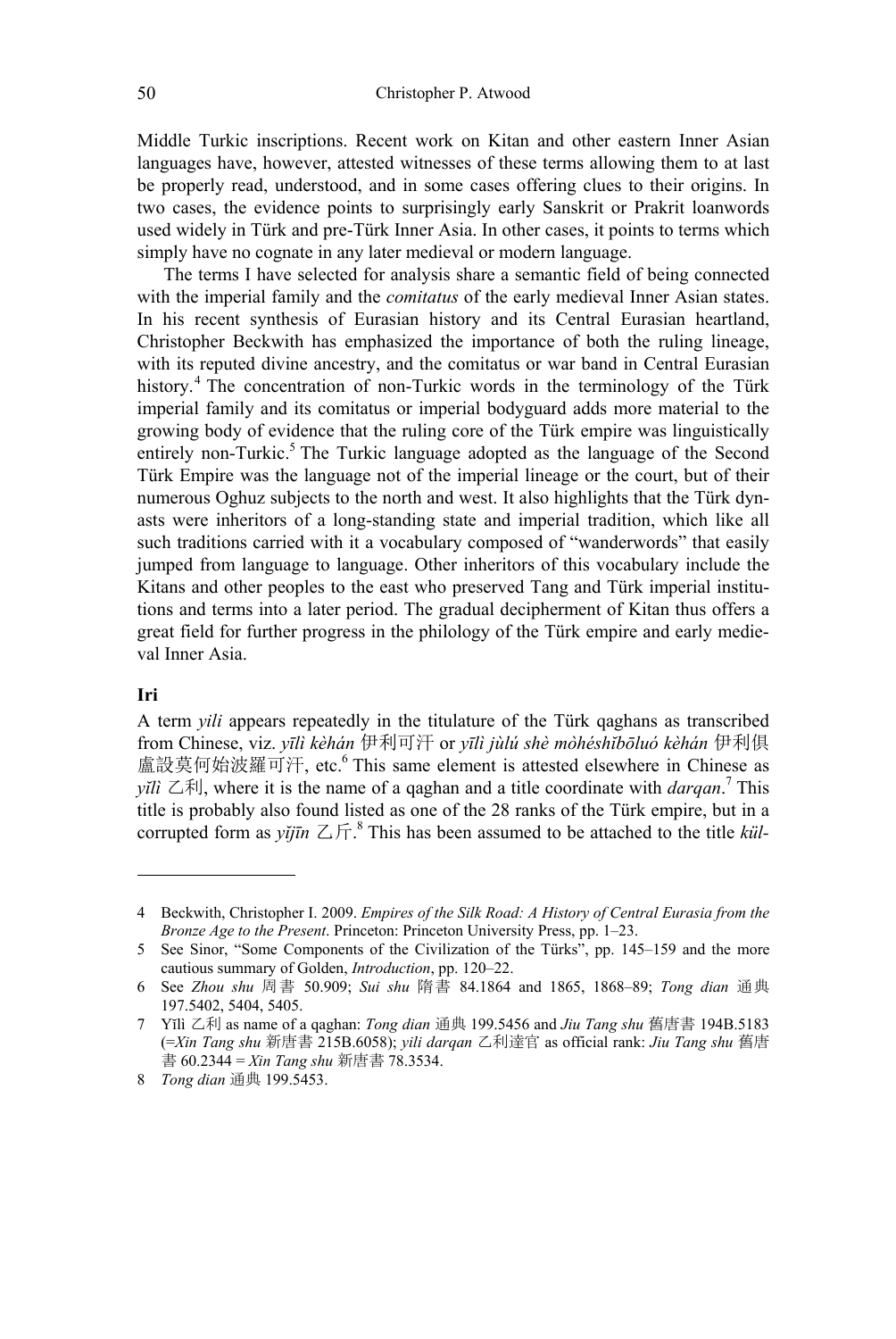*chor* 屈利啜 which immediately follows, but no other case of this combined title is attested. Rather than posit a completely unknown title, I think it much more likely that *jīn* 斤 here was an early corruption of 利, and that the title listed is *vili* 乙利 and then *kül-chor* 屈利啜 as a separate title.

Pelliot identified this title *yili* as a Chinese transcription of  $el$ <sup>-il</sup> "state, realm", which would be phonologically unproblematic (if indeed  $el$ <sup>-il</sup> was the relevant pronunciation, which as I will show it was not).<sup>9</sup> Omeljan Pritsak agreed with the identification of the Turkic stem *il~el* "state, realm" but analyzed the whole term as Old Turkic *illig*, "having a realm".<sup>10</sup> As Volker Rybatzki already pointed out, however, both versions, *il~el* or *il~ellig* have problems phonologically and semantically.<sup>11</sup> In Pulleyblank's reconstruction, Chinese  $\nu\bar{\tau}$   $\not\!\!\!\!/$  and *li*  $\not\!\!\!\!/$  have the pronunciation of [?ji] and  $[\text{li}^h]$  respectively,<sup>12</sup> while in attested Tibetan transcriptions they have the reading of  $\hat{i}$  and  $\hat{i}$ .<sup>13</sup> An identification with  $el(l)$ ig would have to assume that the Chinese transcription both did not represent the geminate *-ll-* and also did not represent the final *-g*. Merger of geminate consonants is common in Old Turkic, but the omission of the final  $-g$  is quite unlikely, since Chinese did have a common transcription character  $li \nvert \nvert$  which had the requisite Early Middle Chinese pronunciation of [lik] or *lig*. 14 Pritsak attempted to explain the absence of a final -*g* by *yili*'s context within the qaghan Ñevar's title. That is *yīlì jùlú* 伊利俱盧 represented *ellig külüg* and the g (>k)+k gemination was eliminated, hence *elikülüg*. But elimination of gemination across word boundaries is highly unusual in Chinese transcriptions, to say the least, and such an explanation would not explain other instances of *yīlì kèhán* 伊利可汗.

Moreover *el* and *ellig* are both attested elsewhere in Chinese transcription but in a different form. As Pelliot already pointed out, the Chinese transcription of the

 <sup>9</sup> Paul Pelliot, "Neuf notes sur des questions d'Asie centrale", *T'oung pao* 29 (1929), pp. 209, 210.

<sup>10</sup> Omeljan Pritsak, "Old Turkic Regnal Names in the Chinese Sources", in Niġuča Bičig/Pi Wên Shu, ed. Joseph Fletcher, et al. (Cambridge: Harvard University, 1985), pp. 205, 206. V. M. Nadeliaev, *Drevnetiurkskii slovar'* (Leningrad: Nauka, 1969) has *ellig* and *elig* (pp. 170, 171). Gerard Clauson, *An Etymological Dictionary of Pre-Thirteenth Century Turkish* (Oxford: Clarendon Press, 1972), pp. 141–42, treats *elig* as primarily orthographical form, and only "perhaps" reflecting pronunciation.

<sup>11</sup> Rybatzki, "Titles", p. 207.

<sup>12</sup> Edwin. G. Pulleyblank, *Lexicon of Reconstructed Pronunciation in Early Middle Chinese, Late Middle Chinese, and Early Mandarin* (Vancouver: UBC Press, 1991), pp. 188, 365, taking the Early Middle Chinese pronunciation.

<sup>13</sup> See §§0322 and 0324 in Takata Tokio, *Tonkō shiryō ni yoru Chūgokugo shi no kenkyū: kyu, jisseiki no Kasei hōgen* 敦煌史料による中國語史の研究 —九·十世紀の河西方言 (Tokyo: Sōbunsha, 1988), p. 332, and W. South Coblin, *A Compendium of Phonetics in Northwest Chinese (Berkeley: Project on Linguistic Analysis*, University of California, 1994), pp. 224– 226.

<sup>14</sup> See Pulleyblank, *Lexicon*, p. 189 and §1012 in Takata, *Tonkō shiryō*, p. 398; Coblin, *Compendium*, p. 420.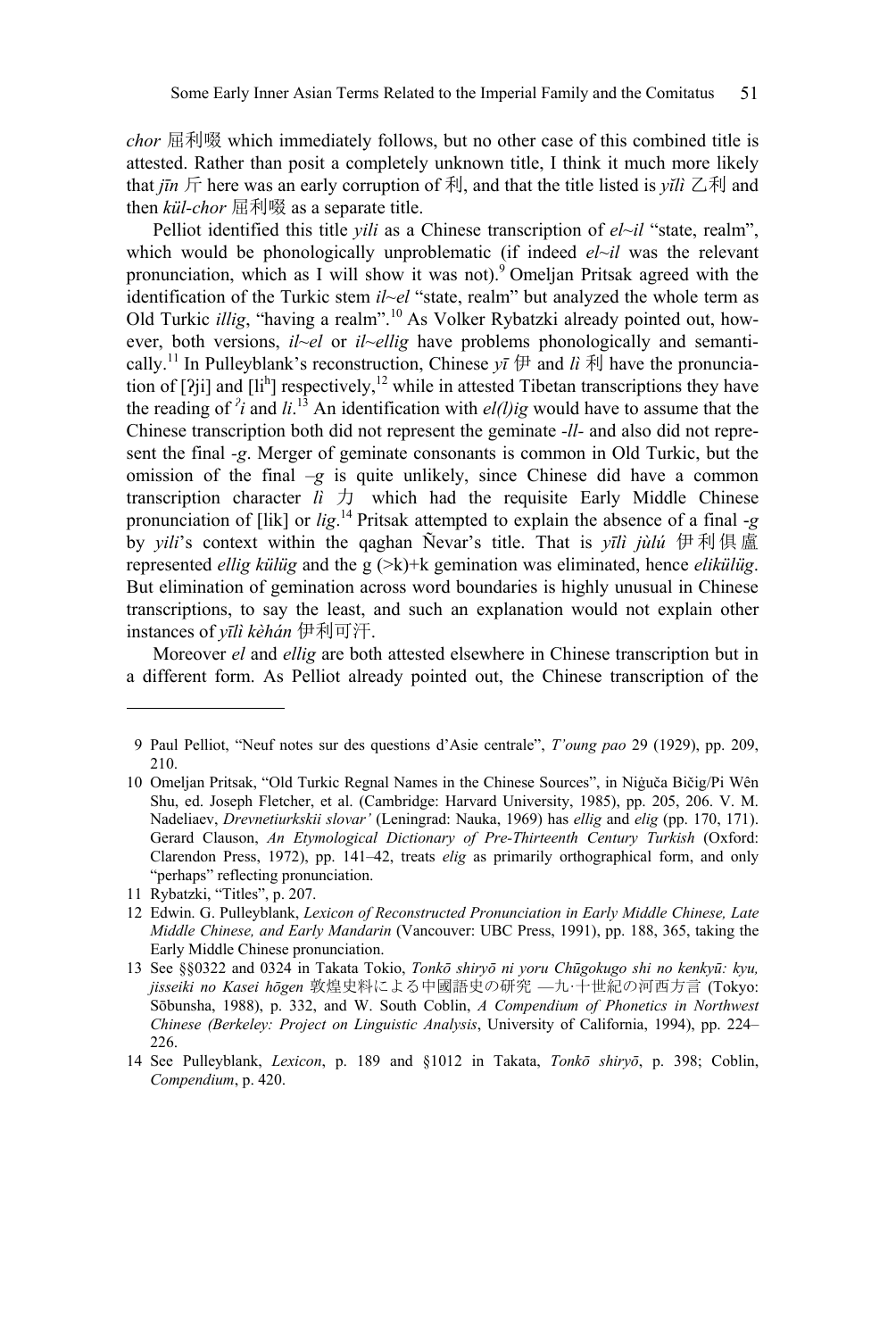name of the last qaghan of the First Eastern Türk empire, *Xiélì* 頡利, represents the same word, *el*. <sup>15</sup> *Ellig* is found attested as a name as well, as *Xiánlì* 賢力. 16 In the first case the *lì* 利 is simply a geminate transcription of the final -*l,* merging with the final liquid of *xié* 頡, whose Middle Chinese pronunciation ended in a consonant that varied dialectally between a liquid [r] and a dental [t]*.* 17 Only in the second case, with a  $li \nightharpoondown j$  that read in Middle Chinese as *lik*, does the *li* character actually represent a separate syllable. In both cases the root *el* has an initial consonant which Pulleyblank views as  $[\gamma]$  in Early Middle Chinese and  $[\overline{x}$ fil in Late Middle Chinese. That this initial consonant is real and corresponds to the initial *h-* lost in all Turkic languages except Khalach is demonstrated by the Bactrian transcription of the Turkic *Eltebir* (Chinese *xiélìfā* 頡利發) as *hilit-ber*. 18 Thus it is clear that the dialect at the base of the Chinese transcriptions had not *el* (or *il*) and *ellig*, but *hel* and *hellig.* 

So where does this leave the *yīlì* 伊利 element in the Türk titles? Rybatzki wrote that "I have a strong feeling that yili transcribes a different word than el or elig, although I cannot give any suggestion yet". Fortunately, however, progress in both Sogdian and Kitan studies now enables this different word to be identified. A title *Iri* (Sogdian *'y-ry*), found in association with *mγ'* (*magha*, see below) has been identified in the Bugut inscription.<sup>19</sup> Quite independently, *iri* has now also been

<sup>15</sup> Pelliot, "Neuf notes", p. 210.

<sup>16</sup> Edouard Chavannes, "Épitaphes de deux princesses Turques de l'époque des T'ang", in *Festschrift Vilhelm Thomsen zur Vollendung des siebzigsten Lebensjahres am 25. Januar 1912*, ed. Vilhelm Thomsen (Leipzig: Otto Harrassowitz, 1912), p. 83.

<sup>17</sup> See Pulleyblank, *Lexicon*, p. 341. The question of the final non-nasal consonants in Middle Chinese, both dialectically and as transcription characters is complex; suffice it to say here that cases where the final coronal alone represents [t] and [r] can both be found, and that medieval Chinese transcribers preferred to make the value of such consonants clearer by adding after them another character with the desired value in the initial. A classic example is *gǔduòlù* 骨咄 祿, which is universally recognized as transcribing *qutlugh*. A simplified Tang era transcription would be *kut-tut-lok* (Pulleyblank, *Lexicon*, pp. 111, 201; unfortunately his lexicon does not include *duò* 咄, but its *fanqie* reading is initial 當 and final 沒, hence *tut*). The characters *gǔ*/*kut* 骨 and *duò*/*tut* 咄 both end in this final dental, but in the first case it is assimilated to the following *-t* and in the second to the following *-l*, hence producing an actual transcription value of *kuttullok*. On the peculiar use of Middle Chinese *rù-shēng* 入聲 (i.e. non-nasal finals) in transcriptions, see the remarks of E. G. Pulleyblank, "The Chinese Name for the Turks", *Journal of the American Oriental Society* 85. 2 (1965), pp. 121–125.

<sup>18</sup> Nicholas Sims-Williams, "Ancient Afghanistan and Its Invaders: Linguistic Evidence from the Bactrian Documents and Inscriptions", In *Indo-Iranian Languages and Peoples*, ed. Nicholas Sims-Williams (Proceedings of the British Academy. Oxford: Oxford University Press, 2002), p. 235.

<sup>19</sup> Yutaka Yoshida and Takao Moriyasu, "Bugutu himon", in *Mongoru koku genzon iseki: himon chôsa kenkyû hôkoku*/*Provisional Report on Researches on Historical Sites and Inscriptions in Mongolia from 1996 to 1998*, eds Takao Moriyasu and Ayudai Ochir (Osaka: Society for Central Eurasian Studies, 1999), pp. 122–125; cf. Rybatzki, "Titles", p. 217.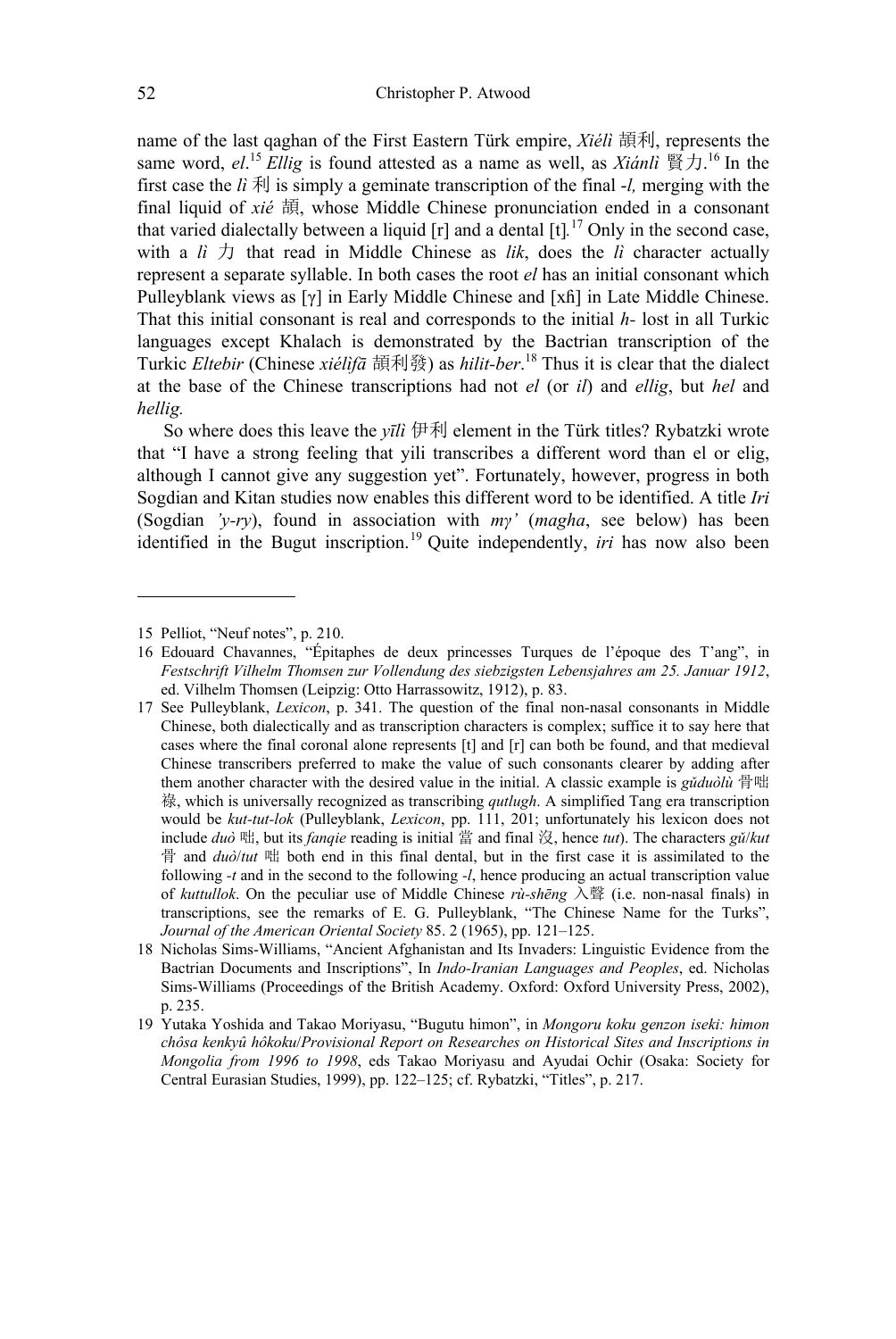identified in Kitan inscriptions with the meaning of "name" or as an official title.<sup>20</sup> While the precise semantic value in the Turkic empire is still uncertain, it might indicate "famous" or "bearing the title", etc. In any case, further effort to shoe-horn *hel*(*lig*) into *yili*, can cease since it is now clear that *iri* is a title or term of unknown origin and original language but used in titulature of both Türk and Kitan rulers.

#### **War**

The word *war* is not, to my knowledge, attested in Chinese and other transcriptions relating directly to the Türk empire but it is found in a number of examples from the polities before or around the Türk empire, against which the Türk empire ruled. Edwin Pulleyblank<sup>21</sup> noted that the name of the Hefthalite kingdom in the records of the Liang dynasty (502–557), *Huáguó* 滑國, 22 and the updated form as *Huóguó* 活  $\mathbb{\overline{B}}$ , given by the Buddhist pilgrim Xuanzang, who passed through the area in 630,  $^{23}$ both correspond to War, a term found in Greek transcription as *Ouar*, i.e. War. Thus *Huáguó*~*Huóguó* both mean the War Kingdom. The immediate source of this alternate name for the Hefthalite kingdom appears to be the name of the Hefthalite capital which was the *wālīz~wālij* or "city" (cf. Turkic *balïq*) of "War". Early Arabic geographers attest "War" as part of the city name Warwālīz, later corrupted as Walwālij in the area.<sup>24</sup> Both War and a derived form Warlu, which corresponds to the attested Chinese *Huólù chéng* 活路城, 25 are now attested as the name of the Hefthalite capital in Bactrian. Warlu should be derived from War by addition of a suffix -*lu* that would seem to be related to the Turco-Mongolian derivational suffix *-lig/-ligh* and/or the Mongolia case-ending *-lüge/-lugha*, that forms denominal nouns

<sup>20</sup> Daniel Kane, *Kitan Language and Script* (Leiden: Brill, 2009), p. 108 (§3.137); Andrew E. Shimunek, "Towards a Reconstruction of the Kitan Language, with Notes on Northern Late Middle Chinese Phonology", (M.A. thesis, Indiana University, 2007), p. 75. For citations in context, see Langjun inscription, in Kane, *Kitan Language and Script*, p. 189 (§6.3.12) and the Epitaph of Yelü Dilie in Kane, *Kitan Language and Script*, p. 196 (§6.6.9, 11), p. 197 (§6.6.12, in plural accusative).

<sup>21</sup> Edwin G. Pulleyblank, "The Consonantal System of Old Chinese". *Asia Major* 9 (1962), pp. 258–59.

<sup>22</sup> *Liang shu* 梁書 54.814 ff.; *Nan shi* 南史 79.1984 ff.

<sup>23</sup> Xuanzang 玄奘 and Bianji 辯機, ed. Ji Xianlin 季羡林, *Datang xiyuji jiaozhu* 大唐西域記校 註 (Beijing: Zhonghua shuju, 2000), 12.963–4.

<sup>24</sup> Warwālīz: W. Barthold, *Turkestan Down to the Mongol Invasion*, 3rd ed. (London: Luzac, 1968), p. 67, based on Ibn Khurdādhbih; Walwālij: Minorsky, *Ḥudūd al-'Ālam*, pp. 72 (§6.12) and 109 (§23.73). This is identified as "two days from Khulm" in Barthold and as modern Qunduz in Minorsky, *Ḥudūd al-'Ālam*, pp. 209, 340.

<sup>25</sup> *Jiu Tang shu* 舊唐書 40.1649; see Yu Taishan, "History of the Yeda Tribe (Hephthalites): Further Issues". In *Eurasian Studies*, ed. Yu Taishan and Li Jinxiu, vol. 1. (Beijing: Commercial Press, 2011), pp. 103–04. *Lù* 路 is [luə`] in Pulleyblank's reconstruction (*Lexicon*, p. 200) and *lo* in Tang-era Tibetan transcriptions; see §0108 in Coblin, *Compendium*, p. 155, and Takata, p. 312.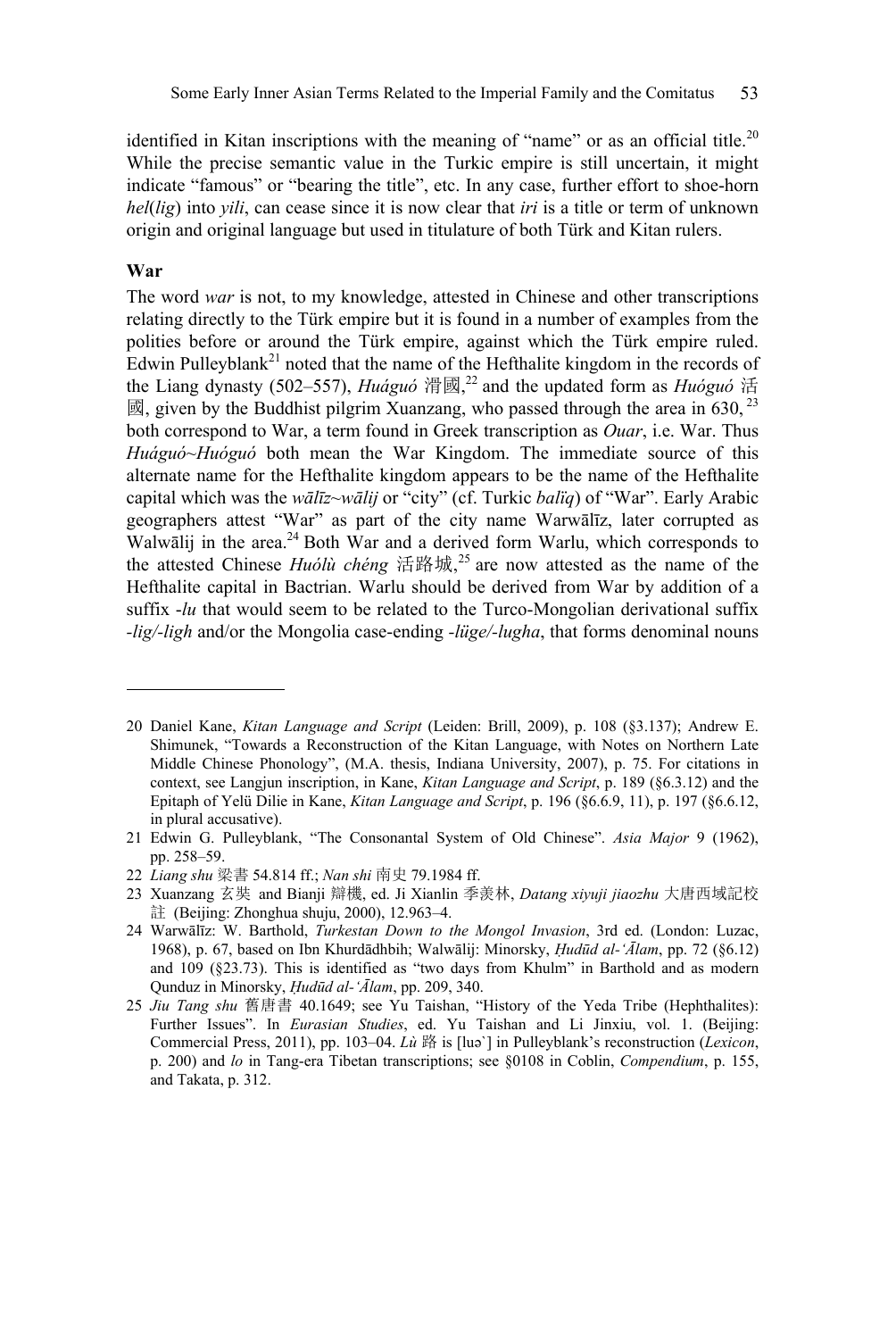(derivational suffix), or else with a comitative meaning (case-ending). <sup>26</sup> The term *war*, transcribed with Chinese *huó* 活, also appears as a prefix to the title *Hilit-ber* as the title of an early Uyghur commander: *Huó Xiélìfā* 活頡利發 or *War-Hilitber*. 27

In the Greek sources, *War* appears twice, both times as part of a dual name Ouar-Khoun or Ouar-Khōn used for the ethnic core of the Avars. *Ouar* is easily matched with Arabic *War* and with the Middle Chinese pronunciations of *huá* 滑 and *huó* 活, i.e. [γwε:r] and [xɦuar] respectively.<sup>28</sup> On this basis, Czeglédy linked the European Avars to a union of Avars (identified with War) and Huns (identified with Khoun or Khōn). Moreover, he also sees a link between these *War* and the *War* of the Hefthalites.<sup>29</sup> I have elsewhere expressed my reasons for rejecting any identification of Khoun or Khōn in Greek transcriptions or Qon in Turkic transcriptions with the Huns.<sup>30</sup> Here, while acknowledging the identity of the War in the War-Khōn with the War or Warlu of the Hefthalite capital, I am again not convinced that an *ethnic* linkage is necessary or even implied. This is because I identify *war* with a term that appears among the Kitans not as an ethnic term, but as an institutional one.

The vocabulary attached to the *Liao shi*, *wălĭ* 瓦里, which is a phonologically completely unexceptionable Early Mandarin transcription of *war,* defines the term's meaning as follows: "Name of an institution: Every palace tent and every tribe set up one. Whenever any member of the imperial family, imperial consort families, or high officials committed a crime, their family and dependents were seized and assigned to it."31 Each *war* was headed by an official with the title *mŏhú* 抹鶻. 32 An example of how a *war* was set up can be found early in Kitan history:

<sup>26</sup> War and Warlu appear as the Bactrian names of the Hefthalite capital in the compound forms Warlugān or Wargan "People of War/Warlu"; see Nicholas Sims-Williams, "Palaeography, Chronology, and Geography of the Bactrian Documents (4th–8th Centuries CE)", lecture at Peking University, November 4, 2013. In both Turco-Mongolian suffix and Mongolian caseending versions the -g-/-gh- is frequently elided.

<sup>27</sup> *Tong dian* 通典 200.5491; *hilit-ber* is the attested Bactrian form of the title usually Turkicized as *el*-*teber*.

<sup>28</sup> Pulleyblank, *Lexicon*, p. 128 (EMC reading) and p. 135 (LMC reading).

<sup>29</sup> K. Czeglédy, "From East to West: The Age of Nomadic Migrations in Eurasia", trans. P.B. Golden, *Archivum Eurasiae Medii Aevi* 3 (1983), pp. 92–95.

<sup>30</sup> Christopher P. Atwood, "Huns and Xiōngnú: New Thoughts on an Old Problem", in *Dubitando: Studies in History and Culture in Honor of Donald Ostrowski*, ed. Brian J. Boeck, Russell E. Martin and Daniel Rowland (Bloomington, IN: Slavica Publishers, 2012), pp. 42–44.

<sup>31</sup> *Liao shi* 遼史, 31.362ff., 106.1544; Karl A. Wittfogel, and Chia-sheng Feng, *History of Chinese Society: Liao, 907–1125* (Philadelphia: American Philosophical Society, 1949), p. 541ff.

<sup>32</sup> *Liao shi* 遼史, 106.1544, cf. 45.718; cf. Wittfogel and Feng, *History*, p. 430. The word *mŏhú* 抹 鶻 here appears to share a root with  $m\delta l$ *i* 抹里, likewise a term for a probationary military unit, except for commoners, not high status criminals and their families; see *Liao shi* 遼史 45.178– 79. The *mŏlĭ* was headed by a *zhásāxuè* 閘撒狘. The pronunciation of both terms are unclear, particularly because their antiquity, and hence the Chinese dialect being used for transcription, is not clear.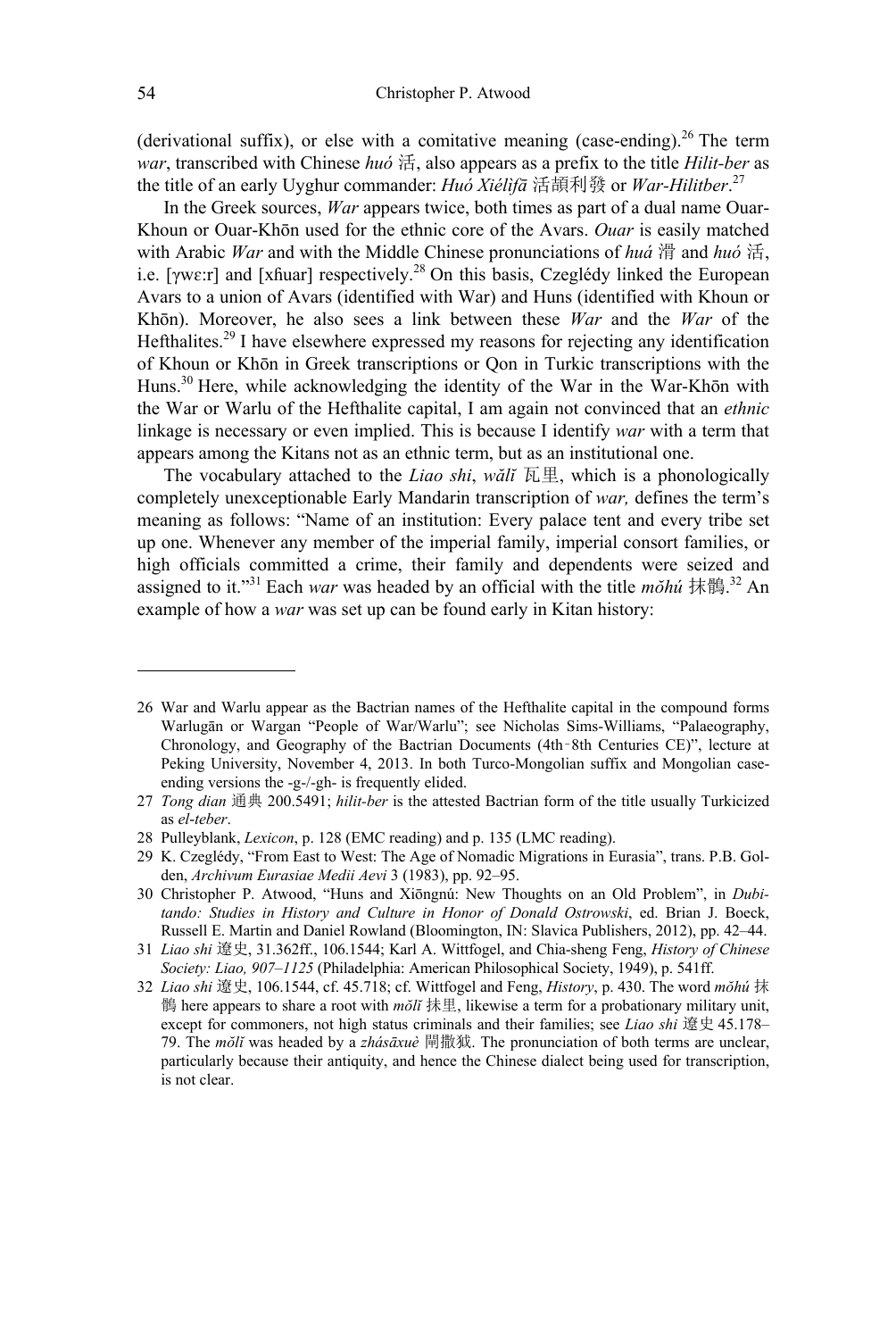Previously, because three lineages – that of Puguzhi 蒲古只 and two others – had murdered the *yúyuè* 于越 named Shilu 室魯, Hendejin Qaghan 痕德蓳可 汗 of the Yaolian 遙輦 seized their families and put them into a *war* 瓦里. When the Empress Dowager Yingtian 應天 became regent, she sorted them out and made them gentlemen and ladies of the *ordo*s (*zhūzhàng lángjùn niángzĭ* 著帳郎君娘子), and showed mercy to each. Shizong released all of them. Thereafter members of the imperial clan, the relatives of the empress, and the hereditary officials (*shìguān zhī jiā* 世官之家) who committed crimes were seized and placed [in a *war*].33

Their role was thus exactly like the *ba'atud* of the Mongol emperors, who were persons assigned to vanguard forces in expiation of a crime, except that in this case it was not the criminals themselves, but their families. Peng Daya describes this institution this way:

Those who commit transgressions are put to death, which is called *aldashi*. If he is not killed, then he is punished with service in the *baatur* army (similar to the suicide warriors of the Chinese people), and only after he has survived three or four times is he absolved. $34$ 

The institution is also described in very similar terms by the Persian historian Juwaynī. 35 Wittfogel and Feng proposed *wali* to be cognate with Mongolian *ayil* (given wrongly as *hayil*) "village" and Manchu *falga* "clan, tribe; street".36 In fact neither of these cognates is at all plausible on phonetic or semantic grounds. But *war* as an institution of the imperial entourage, in which high-ranked captives work off their punishment by reckless bravery fits well its use both for the capital city of the Hefthalites and also as the core of the Avars, famous for prowess in battle. But the presence of a *war* among the Avars and among the Hefthalites does not indicate that one is specially linked to the other. It is likely that *all* the early Inner Asian medieval polities had this institution and name and it is only coincidence that preserved it in these two cases. At the same time, it is quite common in Inner Asia for such institutional names associated with the gathering of people together in the imperial court to become the nuclei of ethnonyms.

<sup>33</sup> *Liao shi* 遼史, 45.702; cf. Wittfogel and Feng, *History*, 226.

<sup>34</sup> Peng Daya, *Heida shilüe* 黑韃事略 in *Menggu shiliao sizhong*, ed. Wang Guowei (Taipei: Zhengzhong shuju, 1962), 497; cf. Ch'i-ch'ing Hsiao, *Military Establishment of the Yuan Dynasty* (Cambridge: Council on East Asian Studies, Harvard University, 1978), p. 36 and Thomas T. Allsen, *Mongol Imperialism: The Policies of the Grand Qan Möngke in China, Russia, and the Islamic lands, 1251–1259* (Berkeley: Univ. of California Press, 1987), p. 21.

<sup>35 &#</sup>x27;Ala-ad-Din 'Ata-Malik Juvaini, trans. John Andrew Boyle, *The History of the World Conqueror* (Cambridge: Harvard University Press, 1958), p. 53.

<sup>36</sup> Wittfogel and Feng, *History*, pp. 430, 514.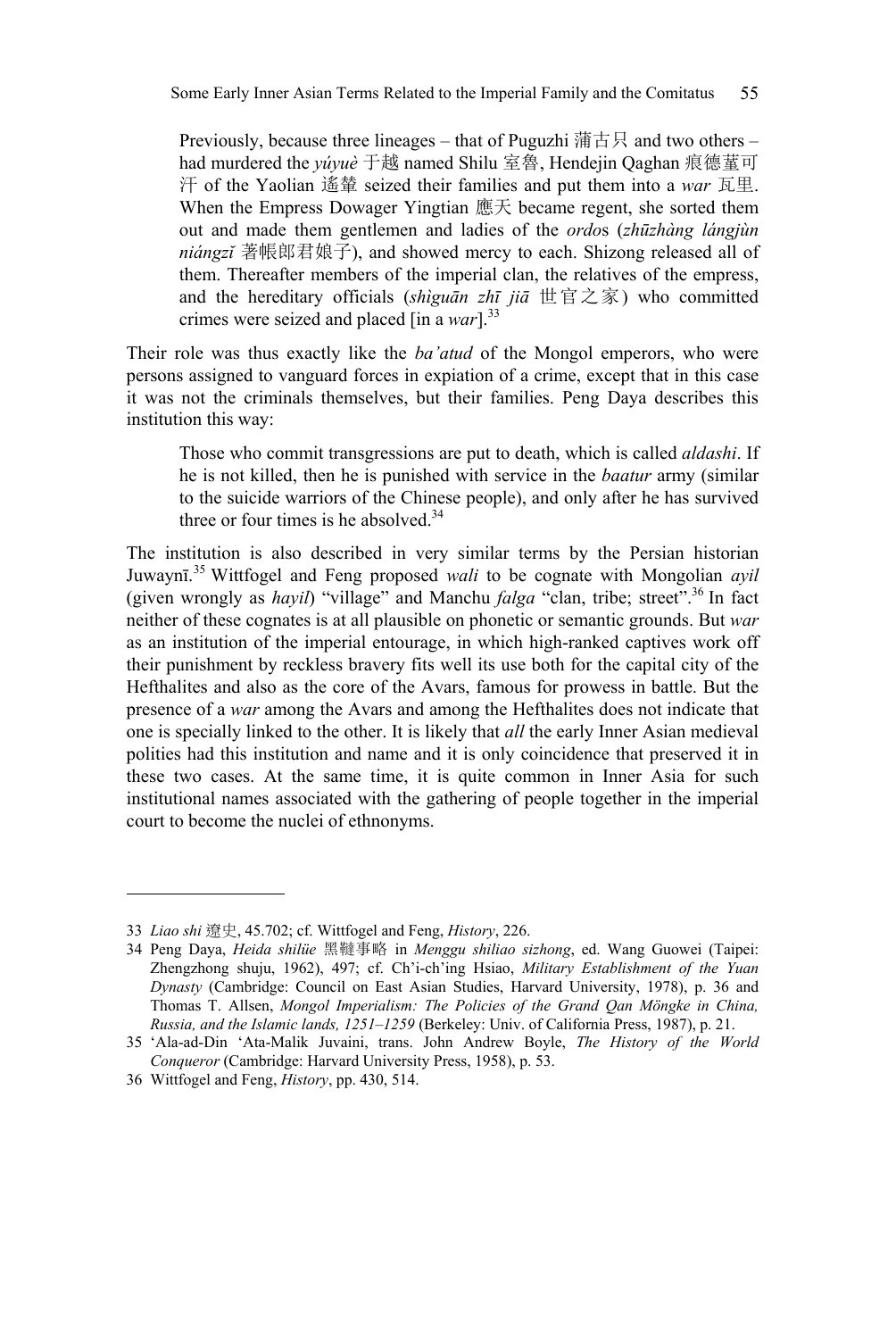Another such ethnonym likely derived from *war* is the *Yuèqín* 越勤, described as a "tribe" or division within the Tegreg~Chigreg (High Carts), that is, the early Oghuz.<sup>37</sup> *Yuè* 越 is reconstructed as [wuat] by Pulleyblank<sup>38</sup> and attested as '*war~'gwar~ywar* in Tang Tibetan transcriptions.<sup>39</sup> *Qín* 勤 is Middle Chinese [gɨn] (EMC) or kɦin (LMC) and is a perfect transcription of the Mongolian gentilic suffix -*qin*~-*kin*. 40 The whole should thus be *Warkin~Warqin* "the War people", that is, an ethnonym derived from *war* just as the Oirat ethnonym Baatud was derived from the plural of *ba'atur* "heroes, prisoners working out their sentence with bravery".

Finally, this term *war* seems to be the origin of the ethnonym Avar~Awar (first attested as Wuhuan 烏桓 or Wuwan 烏丸 in southeastern Inner Mongolia in the Latter Han).<sup>41</sup> This can be seen from the variant forms of the name of the Hefthalite capital, War. As Kuwayama Shoshin and Yu Taishan have documented, this city was also called *Āhuǎn* 阿緩 and *Èhuàn* 遏換. 42 In both cases, the prefix has the verb *a-* (with or without a final *rùshēng*) and the second syllable is *hwan*, in which the -*n*  commonly represents a final -*r*. 43 Given that *Awar* here is a mere variant of *War*, it seems plausible that *Awar* as an ethnonym is also derived from *War.* And the early descriptions of the Avars as being peculiarly warlike and brave compared to the otherwise similar Serbi 鮮卑 indicates that this ethnonym had its origin in the institution of *war*, or a vanguard unit of noble-born transgressors working off their crimes with reckless bravery.

The origin of the alternation of *war~awar* is unclear. *A-* might be a kind of honorific or kinship prefix, of the sort found in Japanese (*o-* as honorific) and Chinese (*a-* for senior kin). More likely, however, is a phonotactic explanation: if we

<sup>37</sup> On the Chigreg 敕勒~Tegreg 鐵勒 as being the proto-Turkic "High Carts" *Gaoche* 高車, see Edwin G. Pulleyblank, "The 'High Cars': A Turkish-Speaking People before the Turks", *Asia Major*  $3^{rd}$  Ser., 3.1 (1990): 21–26.

<sup>38</sup> Pulleyblank, *Lexicon*, p. 388.

<sup>39 §0735</sup> in Coblin, *Compendium*, p. 339 and Takata, *Tonkō shiryō*, pp. 372–73.

<sup>40</sup> Pulleyblank, *Lexicon*, p. 254. Indeed it is actually used to transcribe this suffix in Yuan-era sources.

<sup>41</sup> Pulleyblank, "Chinese and Their Neighbors in Prehistoric and Early Historic Times", In *The Origins of Chinese Civilization*, ed. David N. Keightley (Berkeley: University of California Press, 1983), pp. 452–54.

<sup>42</sup> *Āhuǎn* 阿緩: *Xin Tang shu* 新唐書 43B.1135, 221B.6252; *Tang Huiyao* 唐會要 99.1773. *Èhuàn* 遏換: *Jiu Tang shu* 舊唐書 40.1649; *Tang Huiyao* 唐會要 73.1323. On these names see Kuwayama Shoshin, "The Hephthalites in Tokharistan and Northwest India", *Zinbun, Annals of the Institute for Research in the Humanities, Kyoto University* vol. 24 (1989), pp. 124–26, and Yu Taishan, "History of the Yeda Tribe (Hephthalites): Further Issues", in *Eurasian Studies*, eds Yu Taishan and Li Jinxiu, vol. 1. (Beijing: Commercial Press, 2011), pp. 103–04.

<sup>43 [</sup>ʔa-xɦuan`] or [ʔat--xɦuan`] in Pulleyblank's reconstruction (*Lexicon*, pp. 131–130) and "a*– hwan* in Tang-era Tibetan transcription (see §§0016 and 0639a in Coblin, *Compendium*, 125– 26, 312–13, and Takata, *Tonkō shiryō*, pp. 304, 364). The final *rùshēng* of *è* 遏 and in some cases  $\bar{a}$   $\overline{p}$  would presumably merge with the following consonant to give an intended transcription value of *Awwar*.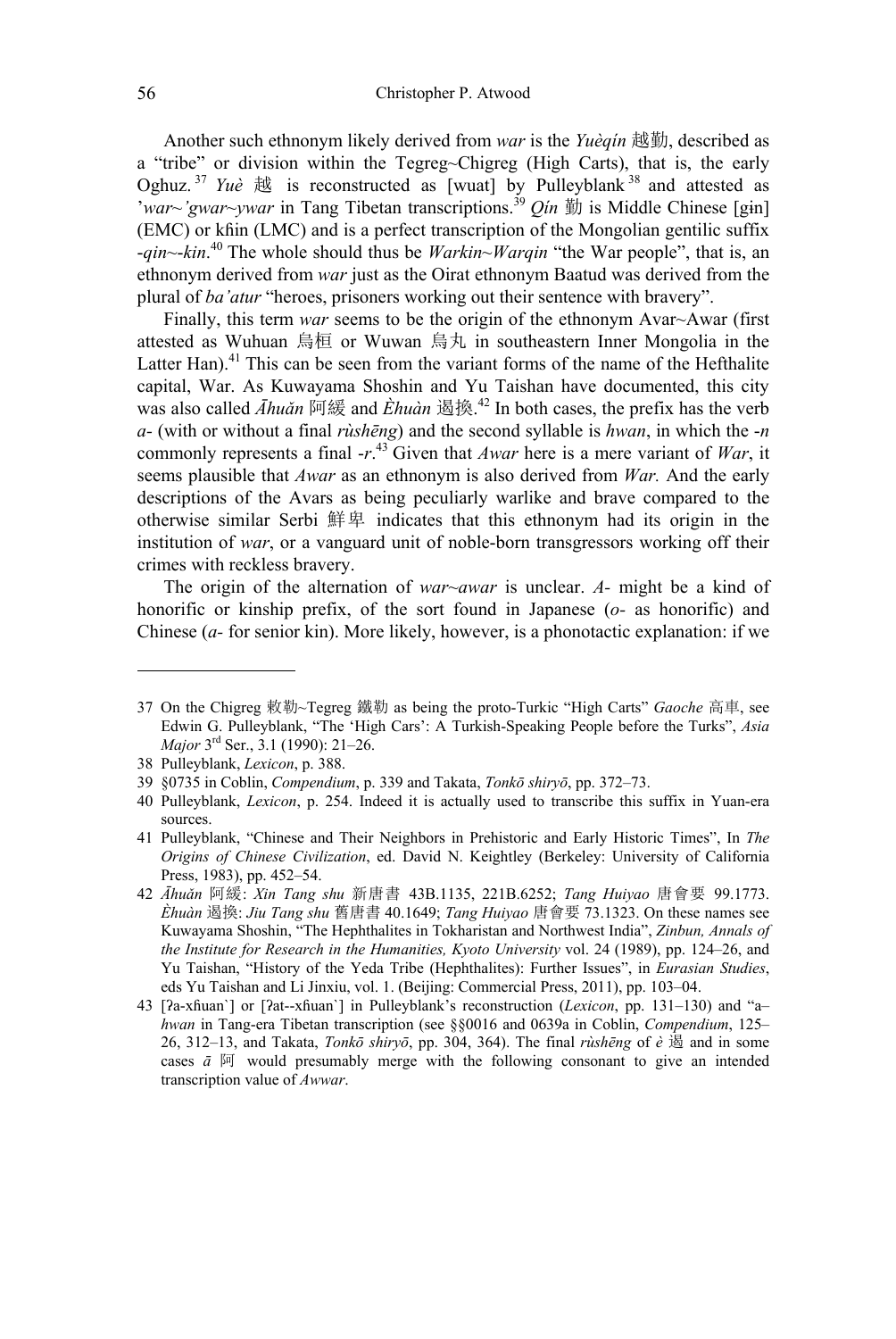assume that the Serbi language spoken by the Awar and Hefthalites did not allow an initial *w-*, but that the word *war* was of origin in a foreign language widely spoken, one could easily imagine a situation in which both *war* and *awar* would be found, the latter among the elite, bilingual in the foreign language and their own, and the latter among the less socially mobile. Very similar variants are common in modern Mongolian between Mongolized and un-Mongolized versions of Russian words. To confirm this hypothesis, one would need more information about the phonotactics of the proto-Mongolic Serbi family, as well the potential outside origin of the word *war*.

#### **Shar**

The name Shar (Chinese *Shèlì* 舍利) appears as one of the twelve divisions or "tribes" of the Eastern Türk empire. Together with the Tüli (or Duli 吐利, on which see below), they formed an indirectly administered prefecture in Inner Mongolia after the Eastern Türk empire submitted to the Tang dynasty. As such, they also had their own horse brand used for horses to be presented to court.<sup>44</sup> Fortunately, the Shar-Tüli are also mentioned in the Tibetan travelogue of the Tang period, where the name appears in Tibetan transcription as *Shar Du-li*, thus making the reading certain.45 The only narrative source touching on the history of this Shar "tribe" known to me is the epitaph of Shar Shitie 舍利石鐵 found in Shanxi. In this source, the Shar are simply described as "northerners" who for two generations before the surrender to the Tang had held minor office among the Türks.<sup>46</sup>

But the importance of the Shar seems to be considerably greater than this single source indicates. The name reappears in a Turkic ancestor-legend reported in a Chinese miscellany. There we find the *Shèmó*/Zhama 射摩 as the ancestor of the Türks, living by the *Shèlì* /Shar 舍利 Lake and *Āshĭdé*/Ashiteg 阿史德 cavern and ruling a subordinate tribe.<sup>47</sup> In this tale, a deer with golden horns is clumsily killed by one of these subordinates and as a result, Zhama decrees that a man of that tribe

<sup>44</sup> *Tang Huiyao* 唐會要 73.1315 (prefectures), 72.1307–08 (horse brands).

<sup>45</sup> Federica Venturi, "An Old Tibetan Document on the Uighurs: A New Translation and Interpretation", *Journal of Asian History* 42 (2008), p. 21; cf. *Xin Tang shu* 新唐書 43B.1120.

<sup>46</sup> *Sheli Shitie muzhi* 舍利石鐵墓誌 in *Sui Tang Wudai muzhi huibian* 隋唐五代墓誌滙編, vol. 27, *Shanxi juan* 山西卷, ed. Zhang Xishun 張希舜 (Tianjin: Tianjin Old Binding Press, 1991), p. 143.

<sup>47</sup> Most unfortunately, there is an unresolved textual variant at this point, giving the subject people's name as *He'er* 呵爾 or else *A'er* 阿爾. In the *Taiping guangji Hē'ěr* 呵爾 alternates with  $\bar{A}$ 'ě $\tilde{r}$   $\tilde{p}$   $\tilde{p}$   $\tilde{p}$ , but the *Youyang zazu* has only  $H\bar{e}$ 'er, which in any case would qualify as the *lectio difficilior*. Although the character *hē* also has an alternative reading as *ā*, it is used in the transcription of Kitan with the *hē* reading; see Shimunek, "Towards a Reconstruction", p. 99. I thus prefer the reading *hē*. The Tang reading was [xa-ri'] (see Pulleyblank, *Lexicon*, s.v. *hē* and *ěr* 爾, pp. 88, 122), which presumably transcribed something like *harï~halï~har~hal*. (An initial *q-* would be transcribed with a Chinese stop, not a [x], so one should assume that the initial is the *h-* which was preserved only in Khalach.)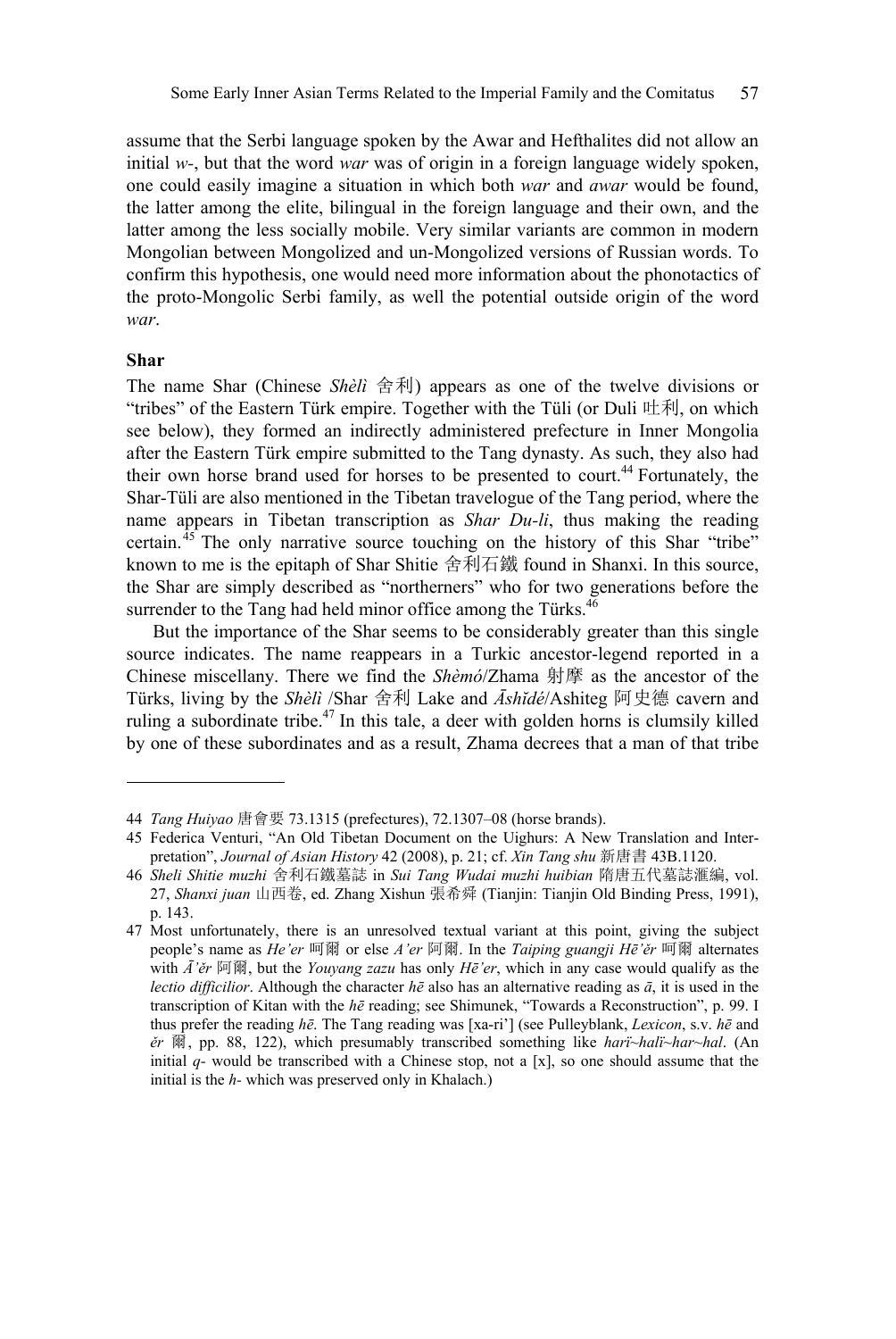must be annually sacrificed to the imperial banner.<sup>48</sup> More will be said below about Zhama as a name closely linked to the Türk imperial lineage Ashina, but it is notable that here the Shar appears as a name alongside the imperial lineage and the Ashiteg, the imperial consort lineage (also discussed below). Thus while the Shar may not have had a high historical profile, they were in some sense connected to the very origin of the imperial lineage.

Kitan sources enable us to identify *shar* as a crucial term for the comitatus of the Türk imperial lineage. The term was usually transcribed with the same characters as in the Türk era, thus demonstrating institutional continuity, but was occasionally given an updated transcription.<sup>49</sup> The same vocabulary that defines *war*, also defines *shar* as follows:

Brave men of the Kitan who want to wrap their heads with a turban and pay ten head of camels and livestock and one hundred horses; they are given the official title as *shar*. Later it became an office among the *ordos*, and attendant gentlemen (*lángjūn*) were attached to the title.50

There were also special *Shar* Troops (*shèlì jūn* 舍利軍) and offices. *Shar* Troops of a given subdivision of the Liao empire consisted of soldiers drawn from that subdivision's ruling family. Thus for the Kitan imperial family itself, the *Shar* Troop was formed of men from the various divisions of the imperial family, while the *Shar*  Troop of the Qai, the junior allied ethnic group of the Kitan, was attached to the Qai Administration. Shar Offices (*Shèlì Sī* 舍利司) administered the *Shar* Troops both at the level of the Imperial Clan and at the level of the separate tribes (units of administration for the non-Han of the Kitan empire).<sup>51</sup> *Shar* Troops were one of the major components of the Kitan military forces and played an important role in the

<sup>48</sup> Duan Chengshi, *Youyang zazu* (Taipei: Yüan-liu Publishing House, 1982), pp. 4.44–45; also cited in Li Fang, ed., *Taiping guangji* in *Biji xiaoshuo daguan xubian* (rpt. Taipei: Hsin-hsing shu-chü, 1962), vol. 1, pp. 480.56a (1299); cf. Sinor, "Legendary Origin of the Türks", pp. 230– 31. Takashi Osawa has studied this legend with reference to the significance of the deer image to the Türk imperial cult; see "The Cultural Relationship Between Old Turkic Kingship and Deer Image", in *Current Archaeological Research in Mongolia*, ed. Jan Bemmann (Bonn: Rheinische Friedrich-Wilhelms Universität, 2009), pp. 401–16.

<sup>49</sup> This term as transcribed in the *Liao shi* is obviously inherited from the Turk era, as can be seen both by the older reading of 舍 as *sha*- and by the use of 利. *Shālĭ* 沙里 is an updated Kitan-era transcription used retrospectively in accounts of the rise of the Kitan founder (*LS* 1.1). In *Liao shi* 遼史 106.1534, the updated term it is defined as "gentleman" (*langjun* 郎君), which is a derivative of its original meaning of noble-born soldiers in the comitatus of their kinsman. In *Liao shi* 遼史 1.1, Yelü Abaoji is given the title successively as *tàmăxuè shar* 撻馬狘沙里, with *tàmă* 撻馬 defined as "attendants" (*réncóng* 人從) and as *aju-shar* 阿主沙里, literally "grandfather *shar*" or "senior gentleman". The institution of *shar* continued into the Qara-Khitay era; see *Liao shi* 遼史 30.358; cf. Wittfogel and Feng, *History*, p. 646.

<sup>50</sup> *Liao shi* 遼史 106.1536; cf. Wittfogel and Feng, *History*, p. 290.

<sup>51</sup> *Liao shi* 遼史 46.738–39, 46.749 and 45.709; cf. Wittfogel and Feng, *History*, pp. 521–22, 550.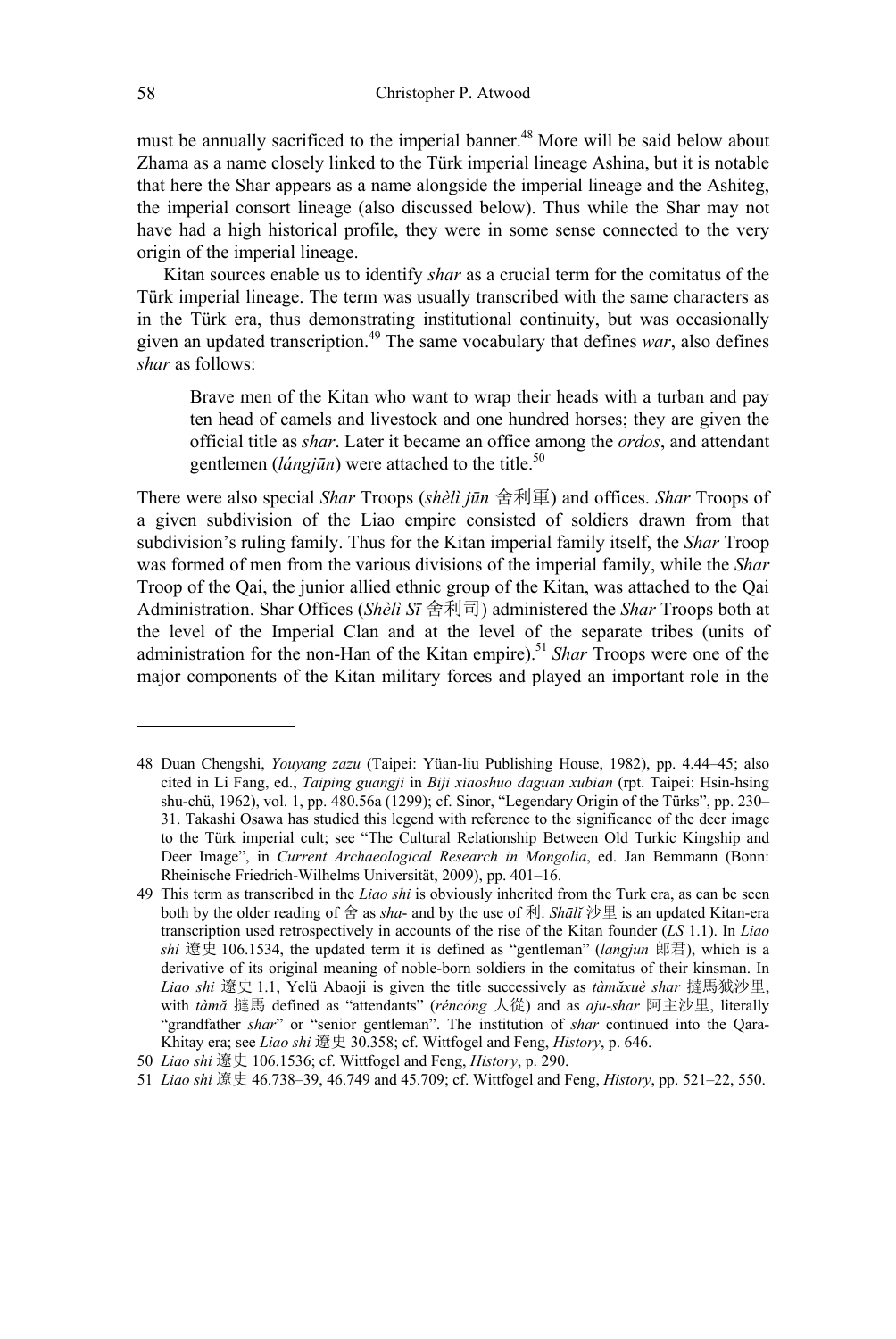dynasty's administration and political history.<sup>52</sup> The term has been identified in Kitan-language inscriptions in singular and plural forms, and in various case endings, in which it was translated into Chinese by *lángjūn* 郎君 "court attendant".<sup>53</sup> The plural is probably *shad*. 54

The title *shar* also survived into the Yuan era among the Uyghurs of Qocho as well. In Ouyang Xuan's 歐陽玄 biography, the Uyghur Xie 偰 family claim a descent from the famous Ashiteg noble Toñuquq of the Second Türk empire, and as a result inherited the title *shar* 沙爾, which they glossed in Chinese as meaning "quarter where affines of the imperial family dwelt" or more generally "the emperor's affines".<sup>55</sup> Thus the title preserved its close association with the intimate entourage of the ruler.

The Kitan and Uyghur data thus adds to our understanding of the role of the Shar in Türk ancestor legend. In the legend, the Zhama was the imperial lineage, the Shar were the noble-born braves of the comitatus, and the Ashiteg were the consort lineage of the Zhama. Read in the light of attested social units, the ancestor legend thus shows the Zhama along with the Shar and the Ashiteg as three component parts of the ruling class, sharing rule over a mass of subjects (the Harï~нal), members of whom were chosen for human sacrifice at Zhama rituals. Just as *keshigten* or "shift

<sup>52</sup> *Liao shi* 遼史 87.1332, 17.203, and 46.738; cf. Wittfogel and Feng, *History*, pp. 372, 419–20, 519.

<sup>53</sup> For citations in context, see Kane, §6.3.1 (p. 186), §6.6.2 (plural, p. 191), 6.6.10 (plural and singular, p. 196), 6.6.28 (plural, p. 205), 6.6.30 (in genitive, p. 206), 6.6.31 (in locative, p. 207), 6.6.35 (in locative, p. 209). The word is written with the Kitan characters, nos. 028, 189, and 069. For comments on the pronunciation, see §2.028 and 2.069 (pp. 38, 42–43). For comments on the pronunciation, see  $\S2.028$  and  $2.069$  (38, 42–43). Kane suggests the third character is read -*rí*, but on the evidence presented the reading could easily be just *-r.*

<sup>54</sup> The plural is formed by adding to the word the Kitan character no. 254 (Kane, §2.254, p. 65), pronounced as *d~t*. Literally, this would imply a plural as *shard*. On analogy with Chinese transcription practices, however, and Altaic plurals, I suggest that the plural is much more likely to be *shad*. In other words, while the full word is written to enable it to be recognized, the plural marker is not added to, but actually replaces, the closing consonant of the syllable. It would thus function like the diacritical characters used in Yuan-era transcriptions, such as *tì* 惕, *dīng* 丁, or *lè* 勒, which could sometimes be used with characters ending in *-n* to replace that final consonant with *-t*, -*l*, or -*l*, respectively. Thus what is written as *qatund* is actually meant to be read *qatud*, i.e. "empresses", the plural of *qatun* "empress".

<sup>55</sup> See Ouyang Xuan, "Gaochang Xieshi jiazhuan 高昌偰氏家傳". In *Guizhai ji* 圭齋集 11.5b (Chenghua era [1470–1473] blockprint); *Yuan wenlei* 元文類 70.1016 (this text is not found in all editions of *Yuan wenlei* 元文類). The Chinese gloss is *qīwǎn* 戚畹, which is a late imperial synonym of ancient Chinese *qīlǐ* 戚里. This appears for example in *Shi ji* 史記 103.2763, where it designates "the quarter [in the capital Chang'an] set aside for the palace ladies". See Sima Qian. Burton Watson, trans., *Records of the Grand Historian.* Rev. ed. (New York: Columbia University Press, 1993), *Han* II, p. 477). But the palace ladies' relatives also lived in these quarters. Ouyang Xiu goes on to identify this title with the well-known Turkic title *shad* 設. As is evident from the transcriptions, 沙爾 was the living Yuan-era transcription of the title, and *shad* 設 was a transcription which Ouyang Xiu derived from his research into Tang history.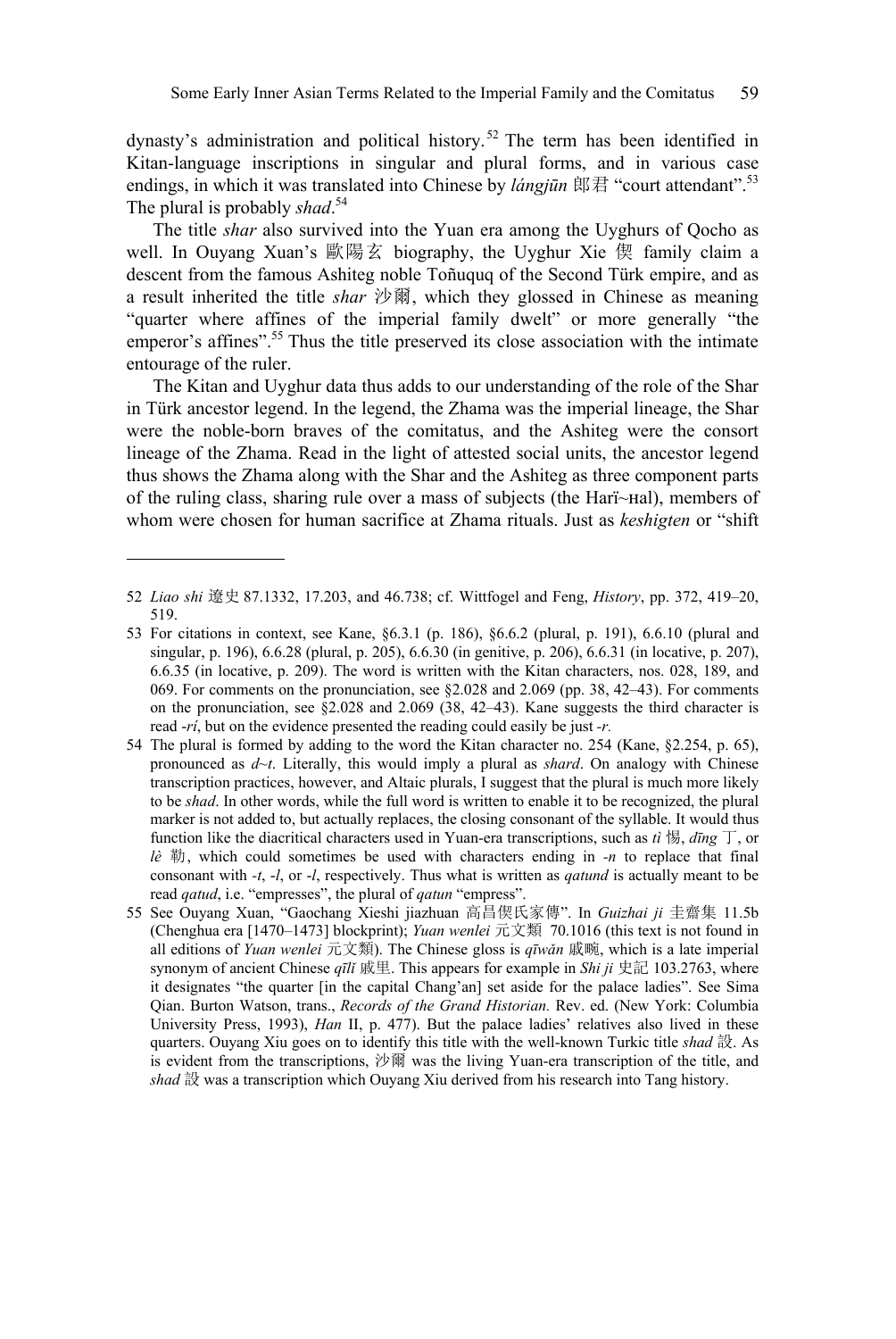men" went from being a term of the Mongol imperial comitatus to being that of a banner (a Qing-era local appanage-community) of the Mongols, so Shar also came in some cases to be the name of a division of the Türks, while still retaining its occupational meaning in other contexts.

#### **Tüli~Duli**

Associated with Shar as an ethnonym was the name given in Tibetan transcription as  $Du$ -li 吐利 which may also be a title. The Tibetan version corresponds fairly closely to a transcription of the Chinese. The character  $t\tilde{u} \nightharpoonup \tilde{u}$  appears from its homonym  $t\tilde{u}$  $\pm$  to have two different readings in Tang-era Chinese, *tho* or  $d\sigma \sim du^{56}$  and the second would give the reading given in P.T. 1283. This term is not attested elsewhere, but there is a somewhat similar one attested for the Qai king in Liao-era transcription as *tŭlĭ* 吐里~ *tŭlĭ* 秃里. 57 These two terms are treated as synonymous in both the *Liao shi* and the *Jin shi*. In the *Liao shi* the title appears as one of the "northern officials" specifically designating the *tŭlĭ tàiwèi* 吐利太尉 of the "six tribes" of the Qai.58 All the known examples of the holders of this position were members of the Yelü family.<sup>59</sup> This title continued in use into the Jin as 秃里 where it is defined as "Tuli 秃里: official, rank 7b, handles law cases among the tribes; investigates violators and other issues". $60$ 

But the pronunciation of this title is rather less certain than for *shar*. The problem is that while the Liao and Jin versions necessitate a reading as *tu-*, the Tang-era Tibetan transcription gives one in *du-.* While not enough is known of the principles of Tibetan transcription of Türk words to be sure, it may be significant that in cases like *Dur-gyis*  for Türkish and Dru-gu for Türk(ü), Tibetan uses voiced consonants to render syllables with front vowels. If we apply the same principle, we could posit *tüli* as the form intended, which would fit the Kitan and Jurchen-based transcriptions as well.

#### **Early Indic loan words**

Although scholars have been very willing to find loanwords from non-Turkic languages even in the Old Turkic language, they have generally sought them in Iranian and Tokharian languages. The context suggested by these loans is one of the close interaction of Iranian- and Tokharian-speaking Central Asian nomads and oasis-dwellers with the early Turkic peoples. But I believe that one can find important terms in Old Turkic derived not from nomadic or farming vernaculars of

<sup>56</sup> See the homonyn *t* $\check{u} \pm (\S{0082})$  in Coblin, *Compendium*, p. 148, and Takata, *Tonkō shiryō*, pp. 310–11. Pulleyblank, *Lexicon*, lists only the first reading, cf. s.v. *tǔ* 吐 (p. 312). The pronuciation of *lì* 利 is not controversial; see Pulleyblank, *Lexicon*, p. 188 and §0324 (Coblin, *Compendium*, pp. 225–26; Takata, *Tonkō shiryō*, pp. 332–33).

<sup>57</sup> *Liao shi* 遼史 116.1549; Wittfogel and Feng, *History*, pp. 432, 439

<sup>58</sup> *Liao shi* 遼史 46.726.

<sup>59</sup> See *Liao shi* 遼史 69.1113, 74.1229, 95.1392, 106.1549.

<sup>60</sup> See *Jin shi* 金史 57.1330 and Jin vocabulary, *Jin shi* 金史 2892.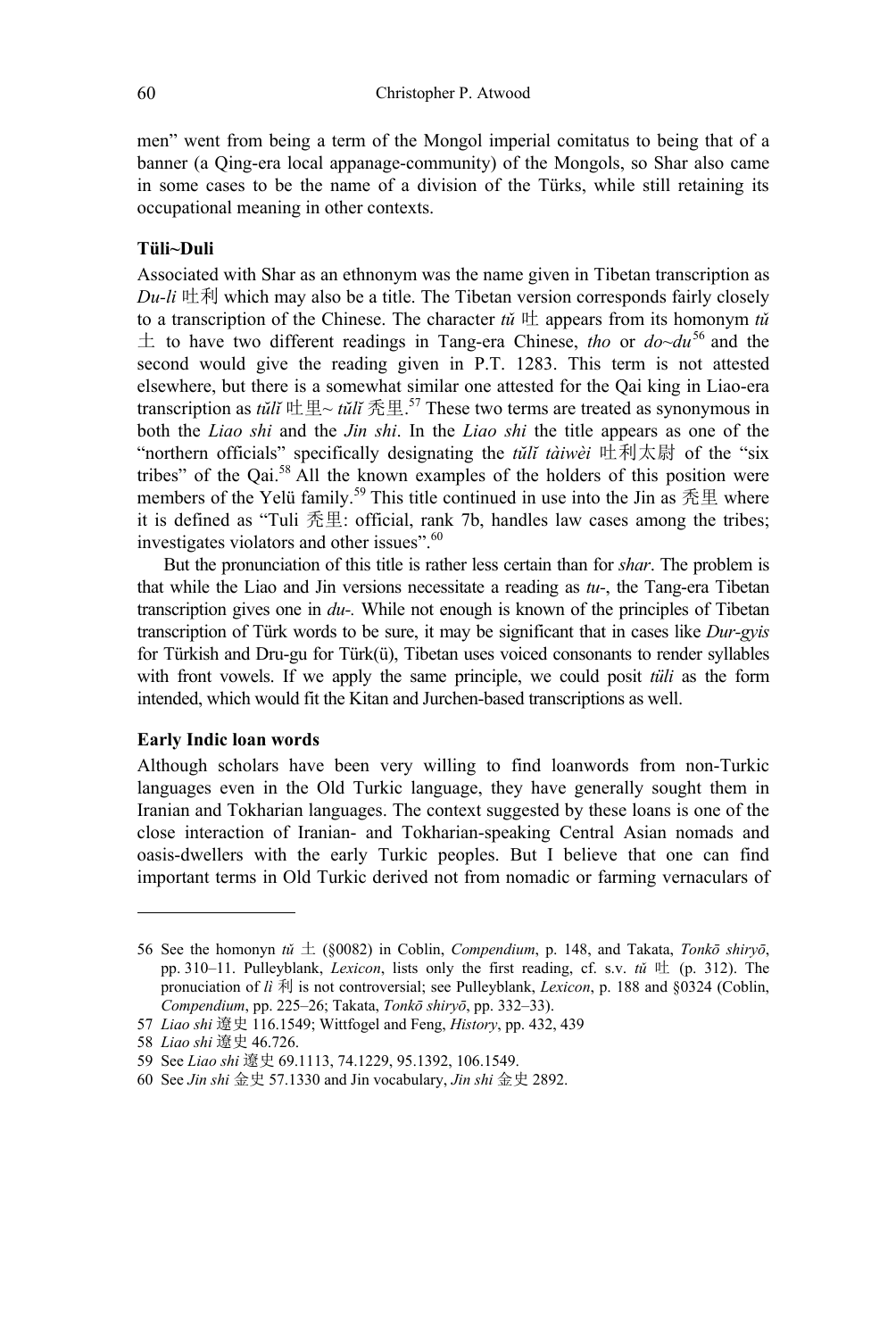Central Asia, but from Indic literary languages, specifically Prakrit and Sanskrit. That scholars have been less willing to posit early Sanskrit loan words may be from a sense that such loanwords must be related to Buddhism, for whose early influence on the Turkic peoples evidence is lacking. But Sanskrit (or more broadly Indic, including Prakrits in the Kharosthi script) influence on early Inner Asia is by no means limited to Buddhism.<sup>61</sup> As I have argued in a recent paper, Greek *Ounnoi* "Huns" and Bactrian Greek *'Onna-Shah* "King of the Huns" are best explained as deriving from Sanskrit *Huṇa*. 62 This shows that already in the mid- to late-fourth century, there was significant Indian influence on Central Asia, influence that was likely secular and mercantile-mediated, not religious. Likewise, I will show that Sanskrit words appear in imperial vocabulary of Inner Asian peoples already beginning in the second half of the fourth century.

#### **Magha**

Chinese transcriptions preserve many cases of the transcribed *mòhè* 莫賀~ *mòhé* 莫 何, usually in combination with other titles. These characters would be pronounced as *mak-gha* in Early Middle Chinese (i.e. fourth and fifth centuries) and are transcribed into Tibetan as *'bag-ha* in Late Middle Chinese (i.e. Tang-era). This Tang-era shift from initial *m-* to initial *b-* will be significant in this discussion, although it is obscured in Pulleyblank's reconstructions.<sup>63</sup>

The earliest appearance of the term is in a story told of the Tuyuhun kingdom in the Kökenuur area. In it, a ruling crown prince receives the title *mòhè-láng* 莫賀郎, which is glossed as "father". The story is found originally in the *Song shu* (compiled  $492-93$ <sup>64</sup> and is told with reference to the Tuyuhun around year 375.<sup>65</sup> Pelliot discussed this term in 1921, and the question has been recently reexamined and clarified by Sanping Chen.<sup>66</sup> Chen points out that *láng* at this time served as a

<sup>61</sup> An important exception to this pattern is Beckwith's recent article on the Chinese transcriptions of "Tibet", "Tabghach", and "Turk", in all of which he finds the Sanskrit *pati* "lord".

<sup>62</sup> Atwood, "Huns and Xiōngnú".

<sup>63</sup> See Pulleyblank, *Lexicon*, pp. 218, 122–3. For Tibetan transcriptions, see §§0890, *sub* 0020 and 0018 in Coblin, *Compendium*, and Takata, *Tonkō shiryō*.

<sup>64</sup> Endymion Wilkinson, *Chinese History: A Manual*. Rev. ed. (Cambridge: Harvard University Press, 2000), p. 503.

<sup>65</sup> *Song shu* 宋書 96.2371. Later the story also appears in *Bei shi* 北史 96.3179, compiled around 630–50. It is assumed that the *Bei shi* version was cited from one of the lost chapters of the *Wei shu* 魏書, compiled from 551–54. The passage is translated in the *Bei shi* version in Gabriella Molè, *The T'u-yü-hun from the Northern Wei to the Time of the Five Dynasties* (Rome: Insituto Italiano per il Medio ed Estremo Oriente, 1970), p. 4, and summarized from the *Song shu* version, p. 23, with discussion on pp. 77–78, n. 38.

<sup>66</sup> Paul Pelliot, "Notes sur les T'ou-yu-houen et les Sou-p'i", *T'oung Pao* 20 (1921), p. 329; Sanping Chen, "Son of Heaven and Son of God: Interactions among Ancient Asiatic Cultures regarding Sacral Kingship and Theophoric Names", *Journal of the Royal Asiatic Society*, Third Series, 12.3 (2002), pp. 289–325, esp. pp. 304–306.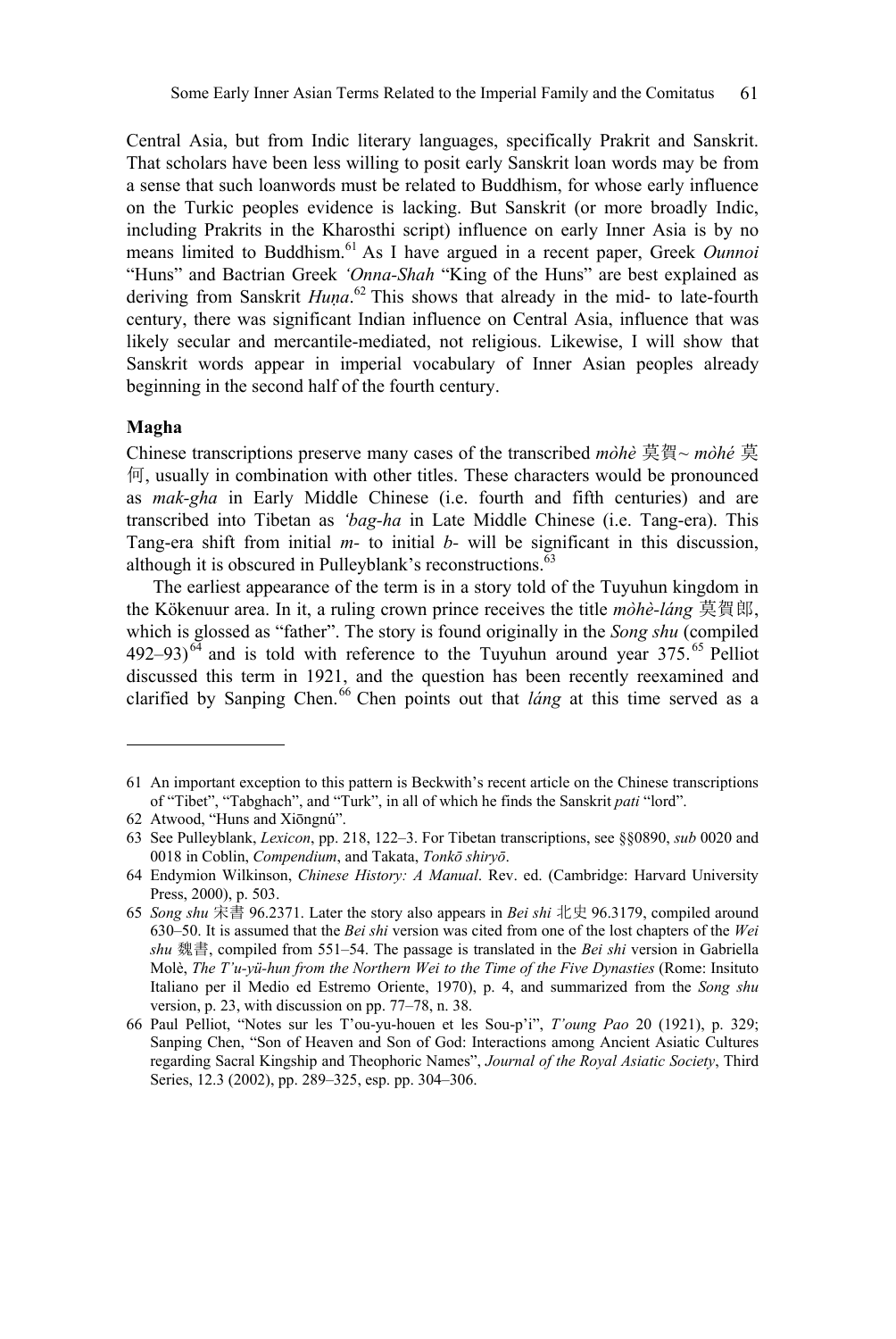common Chinese title for "noble-born son; prince". Moreover he points out the liklihood that "father" ( $\hat{f}$ u  $\hat{\times}$ ), given as the meaning of the title, is actually a corruption of *jūnfù* 君父 "lord". Together then the compound is "*mòhè* (or *mak-gha*) prince", to be glossed as "lord".

Not too long after, *mòhè* 莫賀 also begins to appear together with other titles meaning "son" or "prince". Chen has assembled a large number of examples in which petty rulers in Mongolia and Manchuria are given the titles *mòfú* 莫弗 ~ *mòhèfú* 莫賀弗 ~ *mòhéfú* 莫何弗, and derived terms.67 This term was first attested around A.D. 403 as a title for the leader of the *Yueqin* 越勤 tribe (a name to be read, as I suggested above, as Warkin) found among the proto-Turkic Chigreg<sup>68</sup> peoples both in Mongolia and those resettled in North China.<sup>69</sup> Like many other titles of the later Türk empire it also appears among the Rou-Ran, but it is explicitly called a "High Cart [=Chigreg] official title", and appears as a hereditary family title for a Chigreg chief in the Rou-Ran empire.<sup>70</sup> Later it was applied to Manchurian peoples: Kitans, Qai, Shirvi 室韋, and Mukri (~ Murki 勿吉).<sup>71</sup> Among them, it is said the term is defined as being "like a chieftain" (*qiúzhăng* 酋長) and those who consult about war among the Kitans are called "chiefs" *qiúshuài* 酋帥.<sup>72</sup> Twice (à propos the *Wūluòhóu*/\*Olakkô 烏洛侯, 73 a branch of the Shirvi, and concerning the Shirvi in general), this title is said to be hereditary, and this is likely to be true for all of

<sup>67</sup> Chen, "Son of Heaven and Son of God", 295–98. That *maghapur*/*mòhèfú* 莫賀弗 is a fuller Sui-Tang era transcription of the Wei-era *magh(a)pur*/*mòfú* 莫弗 can be seen from comparing *Wei shu* 魏書 100.2223 with *Bei shi* 北史 94.3127.

<sup>68</sup> As was mentioned above, I follow Pulleyblank in seeing the Chigreg~Tegreg or "High Carts" as being the earliest known proto-Turkic speakers; see Pulleyblank, "The 'High Carts.'"

<sup>69</sup> *Wei shu* 魏書 3.40, 4.79, 24.635, 40.902; *Bei shi* 北史 1.22; cf. Chen, "Son of Heaven and Son of God", p. 296.

<sup>70</sup> See *Bei shi* 北史 98.3255, 28.1007, and 49.1785.

<sup>71</sup> Kitans: *Wei shu* 魏書 100.2223; cf. Wittfogel and Feng *History*, p. 430, *Sui shu* 隋書 84.1881; *Wūluòhóu* /\*Olakkô Shirvi: *Wei shu* 魏書 100.2224; South Shirvi: *Sui shu* 隋書 84.1882 (in the compound *maghapur*-*mantur* 莫弗瞞咄; cf. Paul Ratchnevsky, "Les Che-wei étaient-ils des Mongols?" in *Mélanges de Sinologie offerts à Monsieur Paul Demiéville*, vol. 1. (Paris: Bibliothèque de I'Institut des Hautes Études Chinoises (vol. 20), Presses universitaires de France, 1966), p. 234; Mukri: *Wei shu* 魏書 100.3124, *Sui shu* 隋書 81.1821 (also in the compound *maghapur*-*mantur*). Cf. Chen, "Son of Heaven and Son of God", p. 296.

<sup>72</sup> *Wei shu* 魏書 100.2224; cf. *Liao shi* 遼史 106.1547, where the later editors have mistakenly switched the order of the characters to *mòfúhé* 莫弗賀, but likewise define it as "chieftain".

<sup>73</sup> Also found as 烏洛護 or as 烏洛渾. See Juha Janhunen, *Manchuria: An Ethnic History* (Helsinki: Finno-Ugrian Society, 1996), pp. 184, 193. Yao Weiyuan, *Beichao Hu xing kao* 北朝 胡姓考. 2nd Edition (Beijing: Zhonghua shuju, 2007), pp. 279–80, under *wū* 烏 discusses branches of the *Wūluòhóu* /\*Olakkô 烏洛侯 as a surname in North China.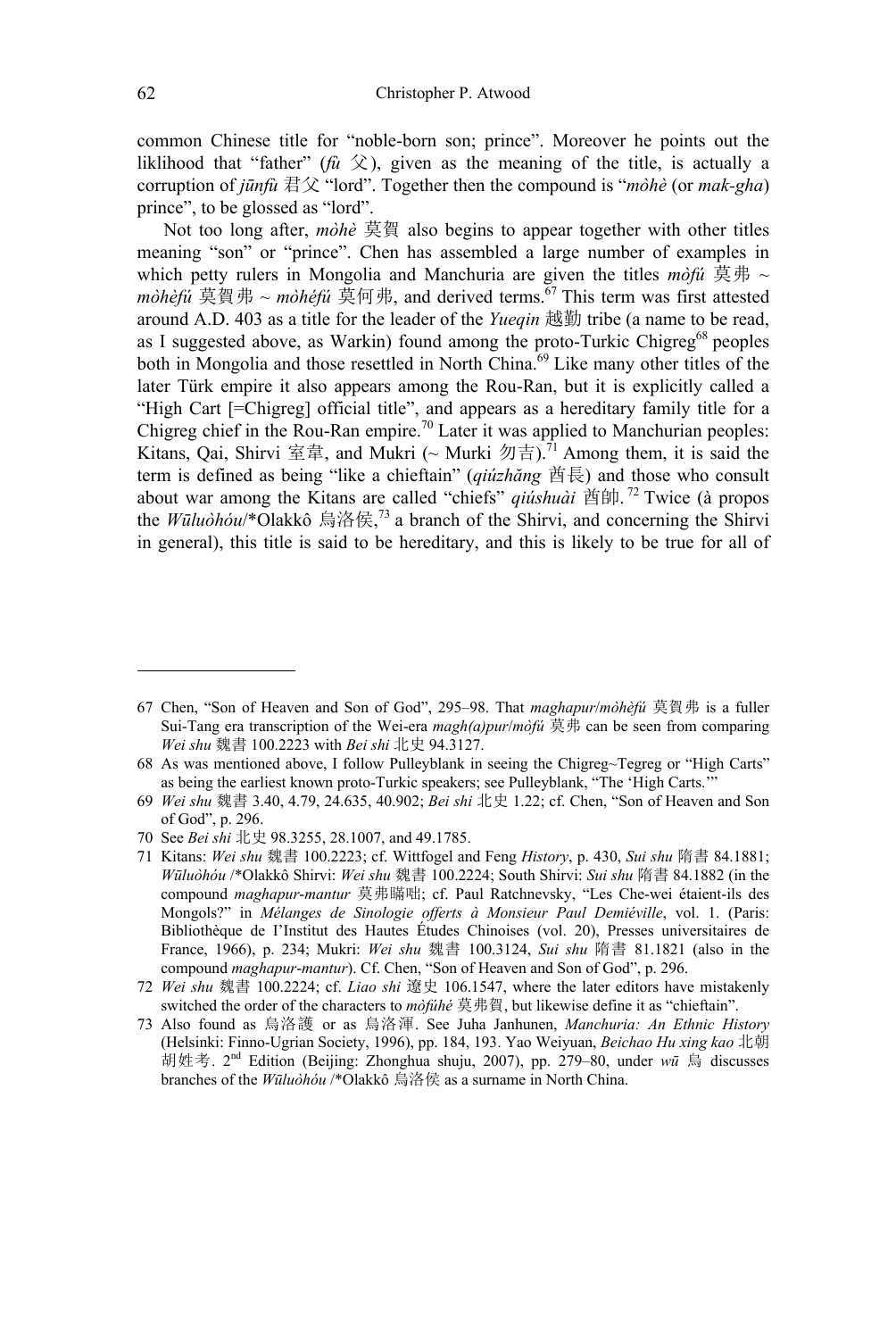them.74 Among the Kitans and Qai the title survives up through the Tang into the beginning of the Liao dynasty.<sup>75</sup>

As Sanping Chen first noticed, the second part of the compound, *fú* 弗, is Sogdian *p'wr* (to be read as *pūr*) for "son", found in compounds in Sogdian and related Iranian languages, such as *shābuhr* "son of the shah", *bagapūr* (later *faghfūr*) "son of a god", or "son of Heaven", etc.76 Thus *Mòhè-Láng* 莫賀郎 and *Mòhè-Fú* 莫 賀弗 both have the same meaning, one having the word for "noble son" in Chinese and one in Sogdian (or perhaps some other allied Iranian language; the word is pronounced similarly in many branches of the family). That *pūr* here means "son" is confirmed by the calque-translated Rou-Ran version *Mòhè*-*Qùfén/\*Makgha*-*k'obun* 莫賀去汾77 in which the *pur* element has been translated as *k'obun*, an obvious cognate of Middle Mongolian *kö'ün* "son, prince".78 Thus we have three different cases where *mòhè* 莫賀 is used with the word "son" or "prince", showing a single title being used from the c. 375 on in a wide variety of linguistic contexts.

How was *mòhè* 莫賀*~ mòhé* 莫何 pronounced and what was its origin? On this question, scholars have hitherto turned to the Old Turkic inscriptions in which the title *bagha* is found, in contexts which correspond exactly to Chinese *mòhè* 莫賀. 79 Thus it has been assumed that the initial consonant for this word must be *b-*. As a result, Chen

<sup>74</sup> *Sui shu* 隋書 84.1882; *Jiu Tang shu* 舊唐書 199B.5356; cf. Chen, "Son of Heaven and Son of God", p. 296.

<sup>75</sup> In the *Liao shi*, the term appears with the order of the characters reversed to *mòfúhé* 莫弗賀. On this *Liao shi* reading, see Chen, "Son of Heaven and Son of God", 297–98. Following the *Liao shi* and Wittfogel and Feng, *History*, 428, 471, Jennifer Holmgren, "Yeh-lü, Yao-lien and Taho: Views of the Hereditary Prerogative in Early Khitan Leadership", *Papers on Far Eastern History* 34 (1986) uses the erroneous *mòfúhé* throughout. (Wittfogel and Feng, *History*, p. 430, treat the two terms as different, when they are obviously the same.) I wonder if the so-called Dahe 大賀 family of early Kitan history, which as Holmgren, "Yeh-lü, Yao-lien and Ta-ho", pp. 46–47, points out is found only in the retrospective *Liao shi* account of the Kitan rise and not in contemporary sources, is not an abbreviation of *dà mòhè* 大莫賀 "great *mòhè* 莫賀", combining translation and transcription of the term.

<sup>76</sup> Chen, "Son of Heaven and Son of God", pp. 289–325, esp. 295–99. See Paul Pelliot, *Notes on Marco Polo* (Paris: Imperimerie Nationale Librairie Adrien-Maisonneuve, 1959), vol. 2, pp. 652–661 on *faghfūr* as the Persian word for the Chinese emperor.

<sup>77</sup> On the Early Middle Chinese reading of *qù* 去 and *fén* 汾 see Pulleyblank, *Lexicon*, pp. 261, 94. Coblin and Takata have only  $q\dot{u} \pm$  (see §0132).

<sup>78</sup> See *Bei shi* 北史 98.3256, 3258, 3261, 3265, etc. Classical Mongolian orthography has *köbegün*, but this is likely one of those areas where the Mongolian intervocalic silent consonant has been mis-analyzed by the medieval orthographers. See for example *qughur* "fiddle" and its Turkic cognate *qobuz*; the oldest attested Mongolian form is *qu'ur*, a rhotacist version of *qobuz*, in which the intervocalic -*b-* has already been replaced by some form of glide. The creators of the Mongolian script used *-gh-* or *-g*- conventionally to represent all such intervocalic glides, even where originally they were created by the disappearance of a -*b*-.

<sup>79</sup> Pelliot, "Notes sur les T'ou-yu-houen et les Sou-p'i", p. 329; Chen, "Son of Heaven and Son of God", p. 298, who notes that the equivalence of Chinese *mòhè* 莫賀*~ mòhé* 莫何 and Old Turkic *bagha* is "universally agreed among scholars".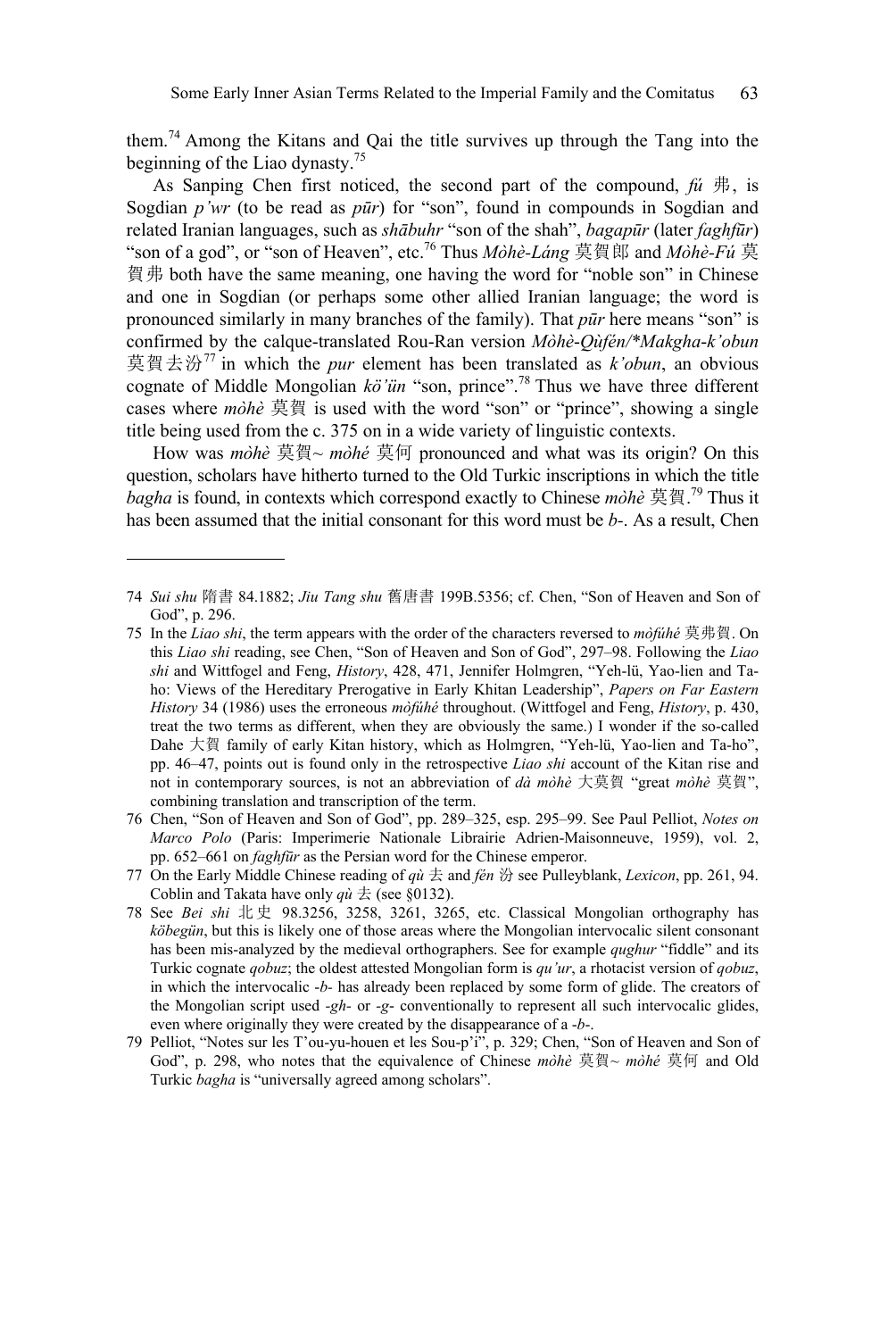connects this term to Sogdian *baga* "divinity, god".80 I believe, however, that the original pronunciation of this word was not *bagha* but *magha*. First of all, as I noted at the beginning of this section, the character *mò* 莫 was pronounced *mak* in Early Middle Chinese (i.e. fourth and fifth centuries). Only around the time of the Tang dynasty, over two hundred years after the term was first transcribed into Chinese, did the character *mò* 莫 begin to acquire the de-nasalized pronunciation as *mbak* that would be reflected in Tibetan transcriptions of Chinese.<sup>81</sup> This was part of a wider process of "Tang de-nasalization" in Northwest Chinese, which W. South Coblin dates to 600– 700. 82 Thus there is really no way to explain why *bagha* in 375 would not be transcribed with a character such as  $p\delta$   $\hat{p}$  with an Early Middle Chinese pronunciation as *bak*, or *fú* 縛, with an Early Middle Chinese pronunciation as *buak*. 83

Moreover, *maga*~*magha* also appears in alphabetic scripts as part of titulature. In Tibetan, the Tuyuhun ruler bears the title *ma-ga Tho-gon kha-gan*. 84 In Sogdian as well, the title *magha* appears as a regular part of the titulature of the early Türk qaghans.85 Finally, Bactrian documents give us, albeit in a slightly indirect form, an undeniable reading of the Chinese *mòhè* 莫賀 as not *bagha*, but *magha*. The term *magha* does not appear in those documents, but the term *baghatur* does appear, but as *magator*. This term is attested in Old Turkic as *baghatur*, and is found in Chinese transcription as *mòhèduò/\*makghatur* 莫賀咄. The initial element *mòhè* 莫賀 is thus identical to the title we are discussing, and indeed the two have often been linked by philologists. But as Sims-Williams notes, this term is found in Bactrian, not as bagatur, but as *magator*.<sup>86</sup> This is decisive confirmation that the intended reading of *mòhè* 莫賀 is not the Late Middle Chinese *baga* but the Early Middle Chinese *maga*. But reading *mòhè* 莫賀 as *maga* does not mean it is not the same as the title *bagha*. Insufficiently appreciated in this context is that the dialect of Old Turkic used in the Orkhon inscriptions had a systematic initial denasalization just like that of Tang Chinese, one that applied to all loan words. Since both Old Turkic and the

<sup>80</sup> Chen, "Son of Heaven and Son of God", p. 298ff.

<sup>81</sup> Pulleyblank, *Lexicon*, p. 218 (§0890) in Coblin, *Compendium*, pp. 385–86, and Takata, *Tonkō shiryō*, pp. 388–89. Examples from the Tang of what was Chinese *m*- in EMC having been denasalized and used to transcribe Turkic *b*- include: Bögü, transcribed in Chinese as Mouvu 牟 羽, and Bayan transcribed in Chinese as Moyan 磨延; see Golden, *Introduction*, pp. 158–59.

<sup>82</sup> W. South Coblin, *Studies in Old Northwest Chinese*. Journal of Chinese Linguistics Monograph Series 4. (Berkeley: Project on Linguistic Analysis, University of California, 1991), p. 13.

<sup>83</sup> Pulleyblank, *Lexicon*, pp. 98, 241; *fú* 縛 is §0952 in Coblin and in Takata.

<sup>84</sup> *Ma-ga Tho-yo-gon (*or *Tho-gon) kha-gan* "*Maga* Qaghan of the Tuyuhun"; see Gabriella Molè, *The T'u-yü-hun from the Northern Wei to the Time of the Five Dynasties* (Rome: Insituto Italiano per il Medio ed Estremo Oriente, 1970), pp. 74–75 citing Giuseppe Tucci; see also Géza Uray, "Annals of the 'A-ža Principality: The Problem of Chronology and Genre of the Stein Document, Tun-huang, vol. 69, fol. 84", in *Proceeding of the Csoma de Kőrös Memorial Symposium*, ed. Louis Ligeti (Budapest: Akadémia Kiadó, 1978), pp. 543–44, 553, 554, 575.

<sup>85</sup> See Rybatzki, "Titles", pp. 214–17, discussion, p. 220.

<sup>86</sup> Sims-Williams, "Ancient Afghanistan and Its Invaders", p. 235.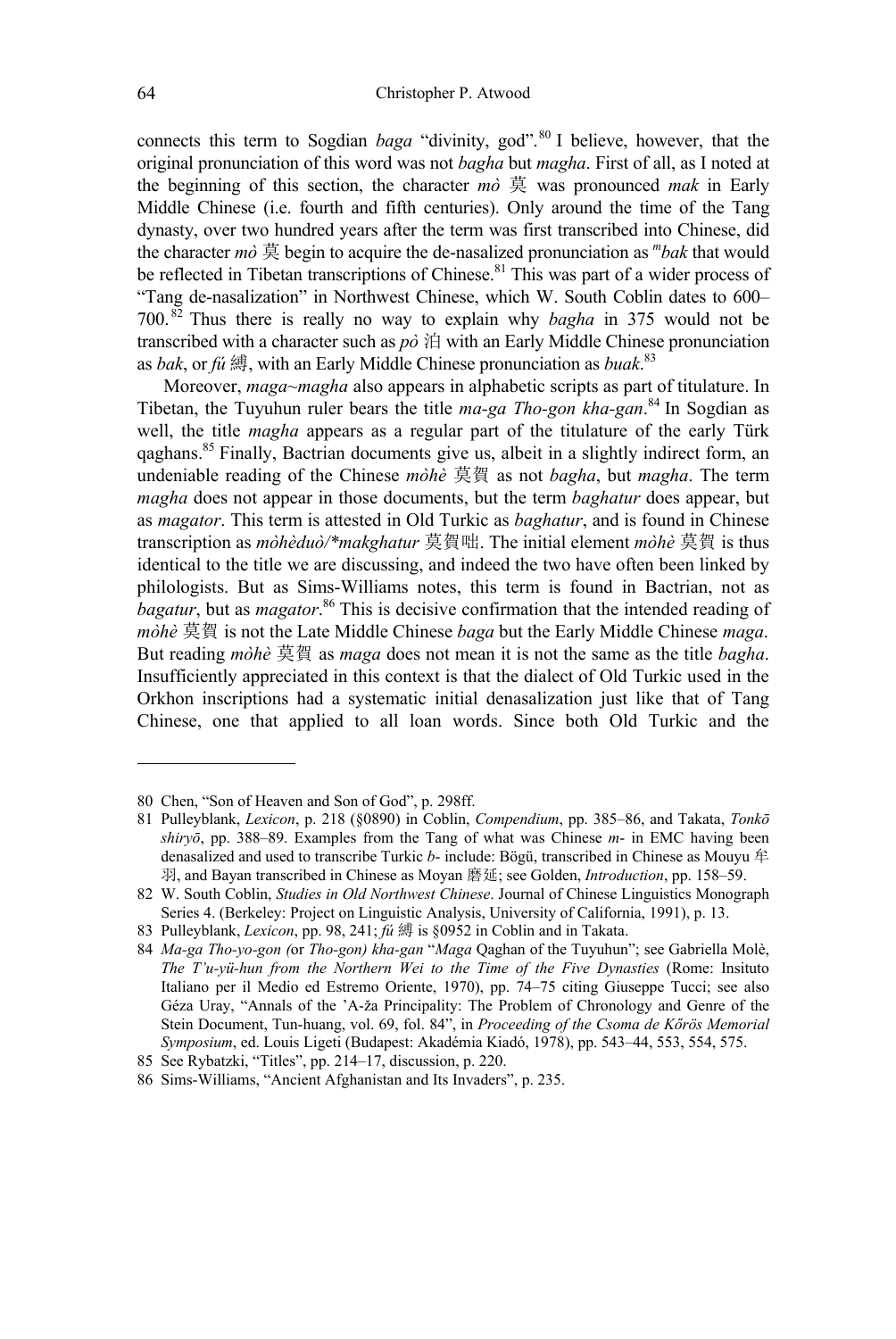Northwest Chinese had a consistent  $m - > b$ - sound change, one could predict that an earlier or non-Turkic *magha* would become *bagha* in the language of the Old Turkic inscriptions. And indeed the Bactrian *magator* is confirmation that the attested Old Turkic *baghatur* is actually a denasalized version of an older *magator*. Thus *bagha*  and *baghatur* are not the original forms of these words, but relatively late (i.e. Tangera) denasalized versions.

Once *magha* is seen as the original form, its connection to *baga* becomes quite questionable. Operating on the idea that the Inner Asian form is always *bagha*, Sanping Chen confidently related this to Iranian (specifically Sogdian) *baga* "god, heaven, divine". Thus the complex of *magha-lang*, *magha-pur* (and presumably *magha-kobun*, although Chen was not aware of this title), he interpreted as "Son of God". *Magha~bagha* when found in Turkic titles according to this etymology had the meaning of "divine".<sup>87</sup> But once *magha* is determined to be the original form, as said above, this interpretation becomes more than questionable. By contrast, I do not see any reason to resist the idea, suggested by Rybatzki only to dismiss it, $88$  that *magha* is a version Sanskrit *mahā* "great". As such, *magha* is already found as a compound element in Turkic Buddhist texts as the transcription of Sanskrit *mahā* "great". *Magha*- alternating with *makha*-; *magha* seems to be the older, Sogdianized, transcription.89 But entirely outside such Buddhist contexts, I believe there are many reasons why an etymology of *mahā* is preferable to that of *baga* for the secular title *magha~bagha*. The first and most conclusive is that *magha* actually appears in Turkic titles alongside *bagi* (*βγy*) "god-like" as a title, thus in the Bugut inscription, we read: "You God(-like) [or Lord] 90 Magha Tatpar Qaghan" (*βγy mγ' t'tp'r*   $\frac{x}{y}$ <sup>n</sup>).<sup>91</sup> Thus it is hardly likely for it to be also the source of *magha*. If as many Turcologists believe,<sup>92</sup> the title *beg* "commander, nobleman" is derived from Iranian

<sup>87</sup> Chen, "Son of Heaven and Son of God", *passim* and esp. p. 295ff.

<sup>88</sup> Rybatzki, "Titles", p. 220.

<sup>89</sup> Nadeliaev, *Drevnetiurkskii slovar',* pp. 335a and 338a-b; Rybatzki, "Titles", p. 220.

<sup>90</sup> The Sogdian word *βγy* is translated by Kljaštornyj and Livšic, pp. 79–80, as "lord", but by Yoshida and Moriyasu as "God-like", pp. 123–24. See Gharib, *βγ* (§2543, 100), *βγ* read as *baga* "God, lord, king, sir, excellency"; *βγ'n'yk'* (§2552, 101), read as *βaγānīk* (cf. Parthian *bagānīg*) "divine"; *βγy 'γšywny* (§2611, 103), read as *βaγe/i axšēwanē* "His Majesty".

<sup>91</sup> See B–1, l. 3, B–2, ll. 4, 6, and 11 in Yutaka Yoshida and Takao Moriyasu, "Buguto himon  $\vec{\mathcal{I}}$ グト碑文", in *Mongoru koku genzon iseki: himon chōsa kenkyū hōkoku* モンゴル国現存遺 跡・碑文調査研究報告/*Provisional Report on Researches on Historical Sites and Inscriptions in Mongolia from 1996 to 1998*, ed. Takao Moriyasu and Ayudai Ochir (Osaka: Society for Central Eurasian Studies, 1999), pp. 123–24, and Kljaštornyj and Livšic, "The Sogdian Inscription of Bugut Revisited", *AOH* 26 (1972), pp. 85–87; cf. Rybatzki, "Titles", pp. 215–16. Note that although Yoshida and Moriyasu radically revised Kljaštornyj and Livšic's readings, *βγy mγ'* is agreed upon by both. The same repeated phrase is read by Kljaštornyj and Livšic as *βγy mγ'n tykyn* "lord Mahan-tegin".

<sup>92</sup> Kljaštornyj and Livšic, "The Sogdian", p. 80; cf. Chen, "Son of Heaven and Son of God", pp. 300, 303, for citations and discussion.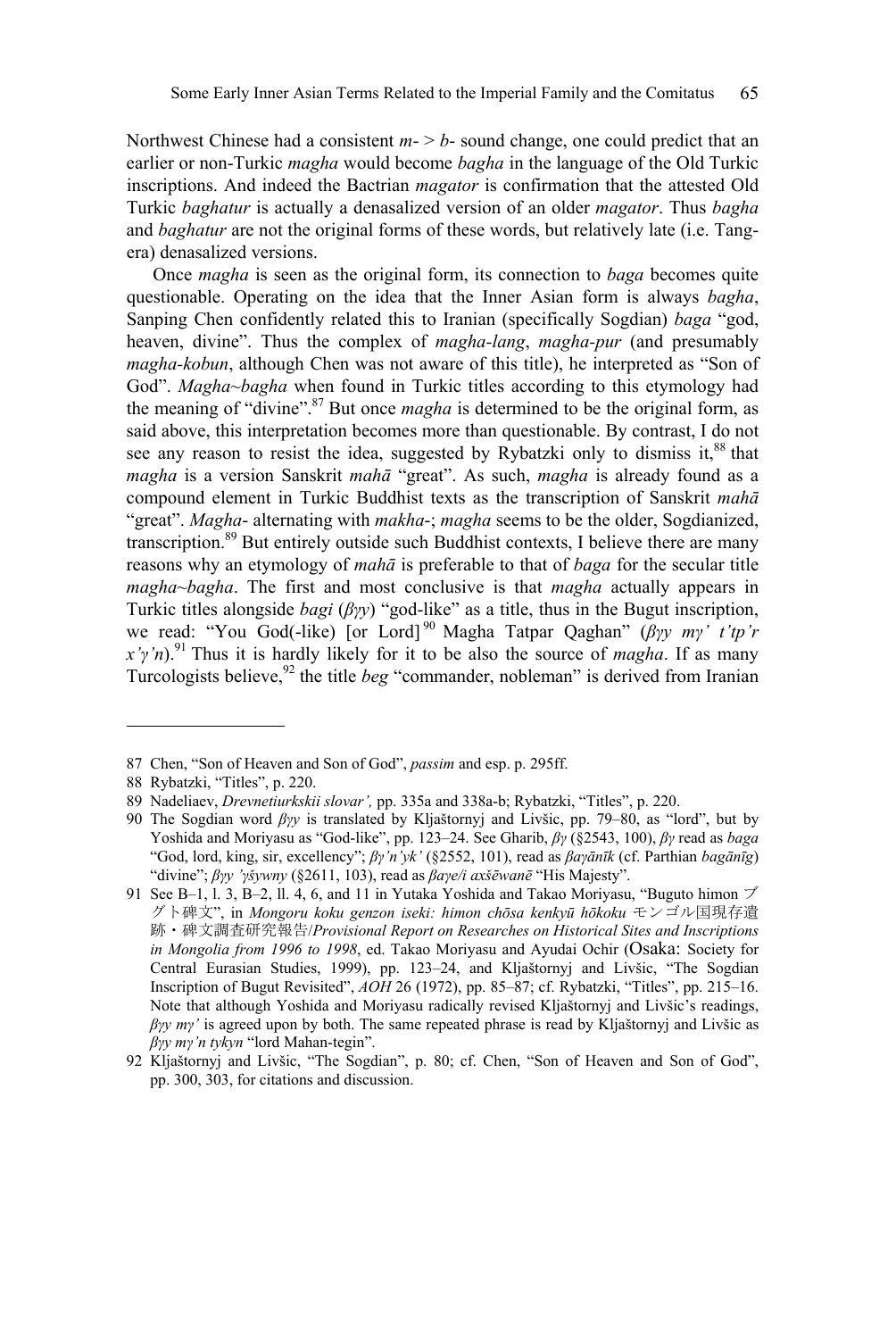*baga*, "divinity, god", then front -*g*- of the Iranian word must have determined the vowel harmony as front, which would hardly allow therefore a concurrent derivation of a back *magha~bagha* from the same word. A transcription like *beg* shows that *baga* when loaned into Turkic is treated as a word of front vowel harmony, while *magha~bagha* is always of back vowel harmony. Absent an explanation, this would disallow any connection between the two.

*Magha* 莫何~莫賀 is found in contexts, such as ordinary place names, where *mahā* "great", not *baga* "god", is the only possible meaning. One such toponym is 莫何川 "Magha River" in the Tuyuhun realm of modern Kökenuur.<sup>93</sup> Another is the name of a desert area, called *Mòhè-yán-qìwĕi*/\*Magha-yin-tsiaikmui 莫賀延磧尾<sup>94</sup> – whatever the exact meaning of *yán-qìwĕi/\*yin-tsiaikmui*, "great" seems to fit an ordinary place name better than "divine".95 *Magha* 莫何~莫賀 is used specifically in clearly Sanskrit-based titles, where it is undoubtedly transcribing *mahā*. In the frequently analyzed title of the Türk qaghan Shapto 攝圖, a.k.a. Shabara 沙鉢略 < *Īśvara*, one of his titles is 莫何始波羅 which is evidently *maheśvara* "great lord", which is an epithet of the god Brahma.<sup>96</sup> This can also be seen in the compound titles of a king from Shugnān (Ch. *Shínì*/\*Sheknik 識匿) in the high Pamirs: 羅旅伊 陀骨咄祿莫賀達摩薩 *\*Lal idä qutlugh mahā dharmasattva*. 97 Whatever *Luólǚ* 羅 旅 (likely LNC transcription value: *\*Lal*) means, what follows is Turkic *idä* "lord" and *qutlugh* "fortunate" and following it "Great Dharma Being" in Sanskrit,<sup>98</sup> with *mahā* "great" being transcribed by 莫賀.

<sup>93</sup> *Jinn shu* 97.2541; Thomas D. Carroll, *Account of the T'ù-yǜ-hún in the History of the Chin Dynasty* (Berkeley: University of California Press, 1953), p. 13, n. 105.

<sup>94</sup> *Xin Tang shu* 新唐書 216B.6104

<sup>95</sup> In the Tuyuhun materials, one also finds terms for armies such as *Da Momen* 大莫門 and 墨離 for the capital. Again such geographical terms make better sense with "great" than "divine". I would like to thank Bo Huang for bringing these names to my attention (personal communication, Dec. 6, 2012).

<sup>96</sup> *Sui shu* 隋書 84.1865, 1868; Bei shi 北史 99.3291, 3293. See Christopher I. Beckwith "The Chinese Names of the Tibetans, Tabghatch, and Turks", *Archivum Eurasiae Medii Aevi* 14 (2005), p. 17, n. 53.

<sup>97</sup> *Xin Tang shu* 新唐書 221B.6255. On Shughnān, see C.E. Bosworth, "S̲h̲ug̲h̲nān", in *Encyclopaedia of Islam*, Second Edition (Brill Online, 2013, reference), accessed via Indiana University Bloomington, 13 November 2013 [<http://referenceworks.brillonline.com/entries/](http://referenceworks.brillonline.com/entries/encyclopaedia-of-islam%E2%80%932/shughnan-SIM_6980) [encyclopaedia-of-islam–2/shughnan-SIM\\_6980](http://referenceworks.brillonline.com/entries/encyclopaedia-of-islam%E2%80%932/shughnan-SIM_6980)>.

<sup>98</sup> On this unusual title, Richard Nance remarked (email message dated 29 June 2011): "Regarding the form *dharmasattva*, there are actually two issues to address. The first is: does the compound make grammatical sense? The second is: is this the sort of compound that one could imagine being used by Buddhists? Oddly enough, the answer to the first question is 'no', while the answer to the second is 'yes'. Consider the arguably parallel case of the term *bodhisattva.* In his *Pali Grammar for Students*, Steven Collins has nicely summarized the difficulties that attend this term: 'This word has traditionally been analysed as *bodhi* + *sattva*, "enlightenment-being", which makes no grammatical sense. What seems to have happened is that the Pali (or related MIA) word *satta* has been re-Sanskritized as *sattva*. This is a possible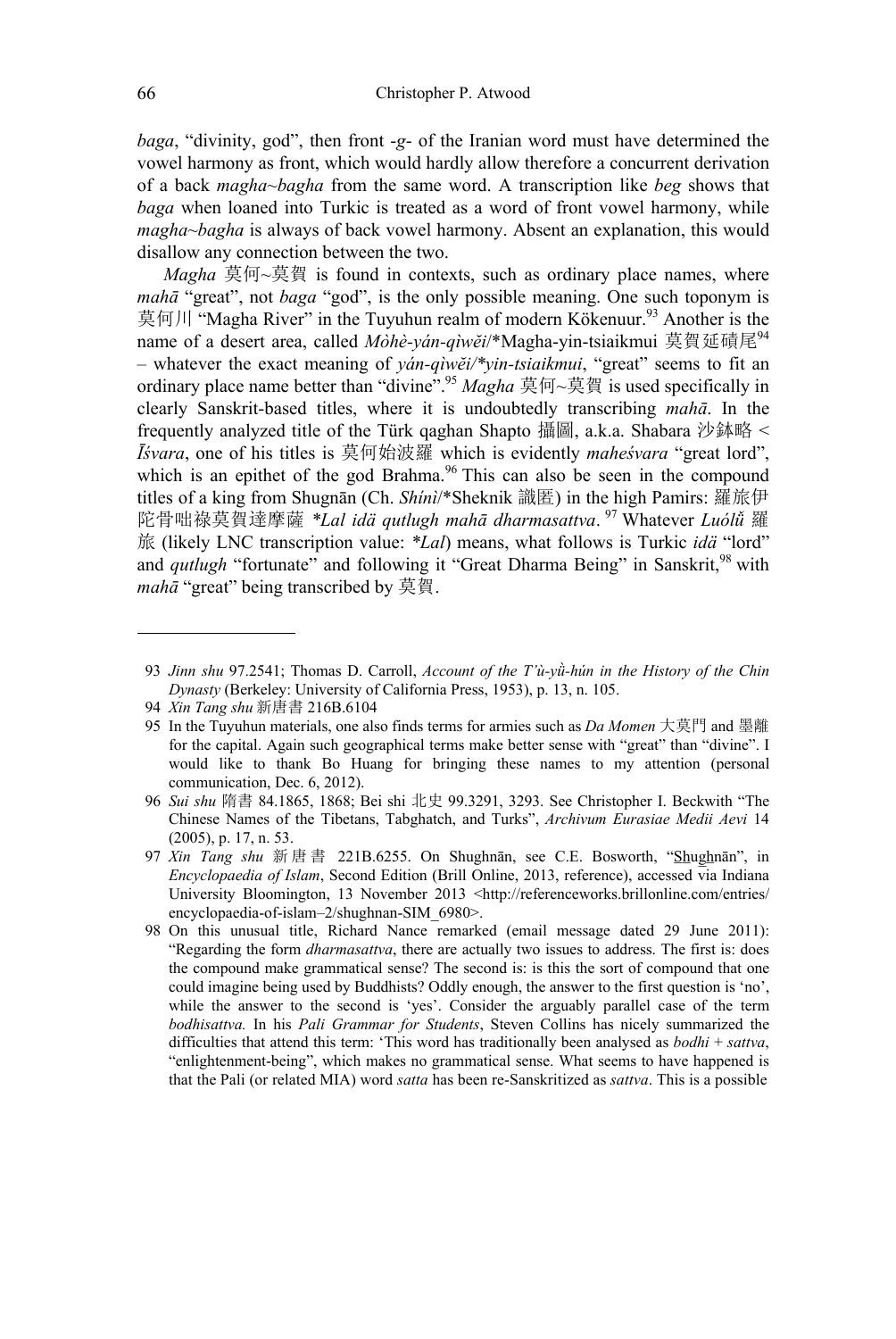Finally, with regard specifically to the *magha-lang~magha-pur~magha-kobun*  complex, Chen is indeed correct when he notes that title frequently inflate. Over time, "sons of God" can indeed become mere petty chieftains. But it should be noticed that this alleged "Son of God" title is *never* attributed in early Inner Asia to any supreme ruler, but from its very first appearance refers only to rulers specifically stated to be below kingly or imperial dignity.

*Magha* appears to be quite productive of new forms which would seem to indicate that it was still understood as having a specific meaning, one that would much more plausibly be seen as "great" than as "divine". The same living usage seems indicated by the attestation of 莫賀~莫何 in combination with titles at virtually every level in the Türk empire: 莫賀可汗 "*magha qaghan*" 99; 莫何單于 "*magha chanyu*";<sup>100</sup> 莫賀達干 "*magha darqan*";<sup>101</sup> 莫賀設 "*magha shad";*102 and 莫賀俟利發 "*magha hilit-ber*".103 Thus *magha* appears as a productive intensifier added to a wide variety of other titles, in ways that fit the meaning of "great" perfectly. Given that *magha* is such a common modifier of titles, it raises that possibility that, as Chen already suggested, 104 the title *maghator* (*baghatur > ba'atur > baatar)* may be analyzed as *magha*+*tor*, with *tor* being another title, perhaps again related to the comitatus. But positing a title of *tor* solely on that basis would be very speculative.

- 99 *Jiu Tang shu* 舊唐書 199.5343.
- 100 *Xin Tang shu* 新唐書, 71B.2403.

102 *Jiu Tang shu* 舊唐書 198.5301.

correspondence, but *satta* in Pali can be equivalent to two other words in Sanskrit, both of which make better sense than *sattva*. From √*sañj*, "to adhere to", "to be intent on", the past participle is *sakta*, *satta* in Pali. From √*śak*, "to be able to", "to be capable of", the past participle is *śakta*, which also *satta* in Pali. "Intent on enlightenment" or "capable of enlighenment" are both more à propos than "enlightenment-being", so it is likely one of these two senses of *bodhisatta* was the original.' It would be nice if one could find an instance of the Pali compound *dhammasatta* being used as a name – but a quick check of Malalasekara's *Dictionary of Pali Proper Names* turns up nothing. I've done an e-check of the Pali canon, and discovered that *dharmmasatta* does not occur at all. Nor is the term *dharmasattva* listed in Edgerton's *Buddhist Hybrid Sanskrit Dictionary*, and a check of the Heidelberg DCS [Digital Corpus of Sanskrit, *editor*] database likewise turns up nothing. These facts, taken together, suggest that the compound wasn't bandied around much if at all by Indian Buddhists. But the case of *bodhisattva* argues in favor of hesitation before one rules things out on the basis of grammatical illegitimacy in Sanskrit."

<sup>101</sup> *Jiu Tang shu* 舊唐書 9.213, etc. This common combination is also attested in the Old Turkic inscriptions; see Nadeliaev, et. al. *Drevnetiurkskii slovar'*, p. 77.

<sup>103</sup> *Jiu Tang shu* 舊唐書 198.5303; *hilit-ber* is the attested Bactrian form; it is usually Turkicized as *el*-*teber*.

<sup>104</sup> See Chen, "Son of Heaven and Son of God", pp. 320–23. As might be expected, given my rejection of his *magha~bagha* = *baga* "god" equivalence, my semantic evaluation of this possibility would be very different.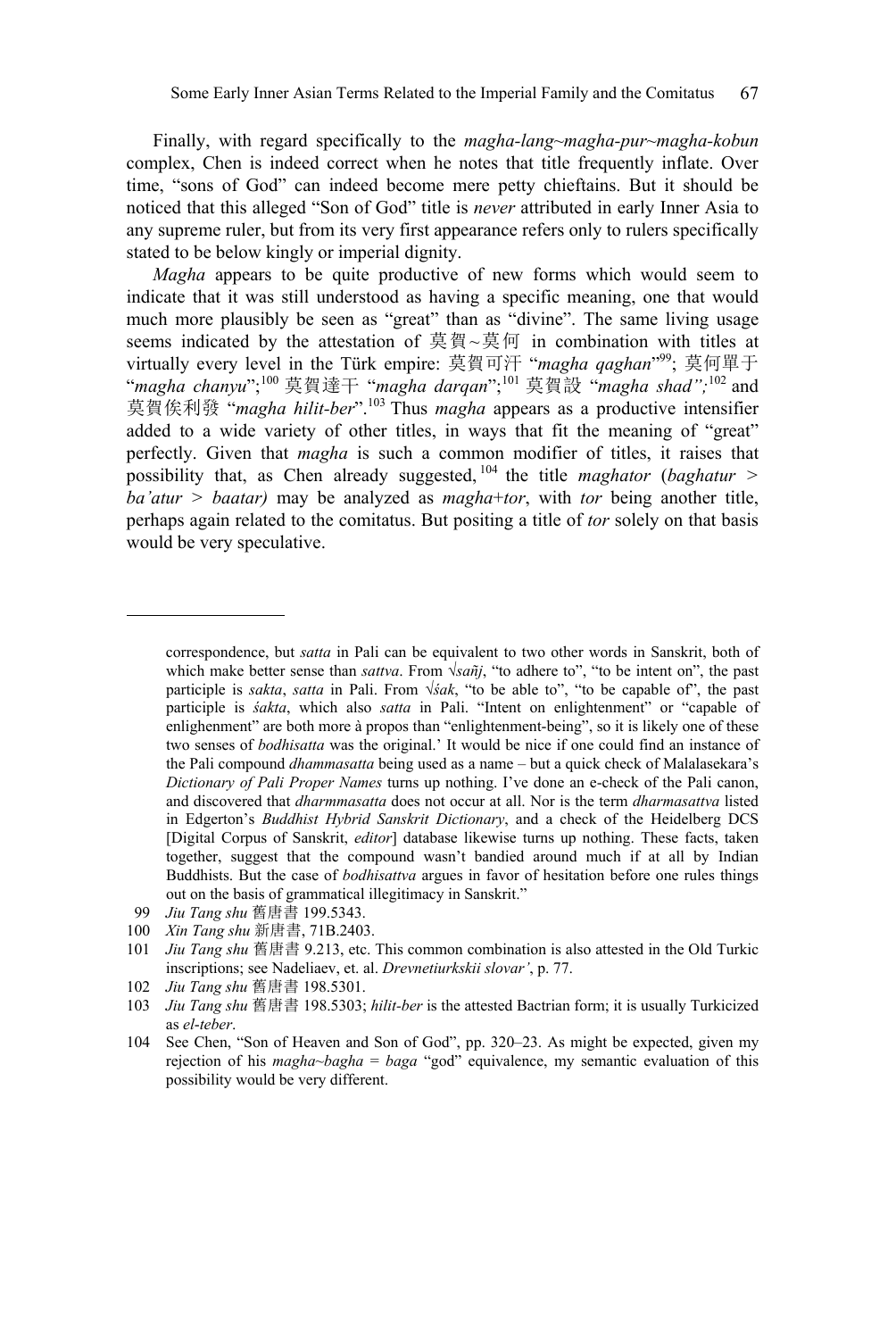I would like to suggest one final link in the Inner Asian career of *magha* "great", likewise highly speculative. One of the result of the partial Kitan decipherment is the discovery of a word with no known Altaic cognates, *mo* "big, great".<sup>105</sup> The word is also attested as part of a pre-Chinggisid-era place name in Mongolia, the Mo-Ündür or "Great Heights".106 The meaning of *mo* is identical to the much earlier *magha*; could *mo* be derived from the Sanskrit loanword? Two steps would be needed and both are common in the Inner Asian area. The first is the disappearance of the intervocalic -*gh*- and the merger of the two vowels. Such a sound change is wellknown in the Mongolic languages and is documented in a fairly advanced stage already for some Kitan words, such as *pulu* (from Old Mongolic \**pülegü*) and *shawa* (from Old Mongolic *sibaghu*). 107 The second sound change necessary to make this connection is a rounding of the vowel from *a > o*. This is common in Chinese dialects and is one of the sound changes marking the shift from Middle Chinese to Early Mandarin. It may even be attested in an early stage with the Tuyuhun name for the 莫何川 or Magha "Big" River. As Molé has noted, this river name is also found under the form of Mùhè River 慕賀川. 108 But *Mùhè* 慕賀 is not Magha, but Mogha in Early Middle Chinese. The date of this transcription appears to be from the time of the Liu Song dynasty itself, or 420–479. This *might* indicate that already in the fifth century, the sound change from *magha* to *mogha* was occurring in the colloquial Tuyuhun pronunciation of this Inner Asian wanderword. If indeed that was the case, then that might strengthen a connection with later Kitan *mo*.

#### **Ashina and related names**

One of the most important, yet still obscure, terms in the history of the Türk empires is that of the imperial lineage, known in Chinese transcription as *Āshǐnà* 阿史那. The characters here seem to be quite clear in their Middle Chinese pronunciation: [ʔɑ-ʂɨ'-nah ] in Pulleyblank's reconstructed Early Middle Chinese, *<sup>ʔ</sup> ɑ-ṣə-nɑ* in Coblin's reconstructed Old Northwest Chinese (dated to c. 400), and *"a-shi-'da* in

<sup>105</sup> Kane, *Kitan Language and Script*, 3.008, 2.133; Shimunek, "Towards a Reconstruction", p. 82.

<sup>106</sup> *Shengwu qinzheng lu* 聖武親征錄; see Wang, *Menggu shiliao sizhong*, 96; Jia ed., II, 81 In the *SHM* §170, this is Mau Heights. But as I argue in my forthcoming critical edition of the *SWQZL*, the *mo* found in both the Chinese and in Rashīd al-Dīn is much more likely to be the original, since it is not a common Mongolian word and *mau* "bad" is very common. Misreadings move *toward* common words, not away from them.

<sup>107</sup> Shimunek, "Towards a Reconstruction", pp. 89, 92. -*Gh*- in endings seems more conservatively retained in Kitan words; cf. \**ituGan* in Shimunek, "Towards a Reconstruction", p. 75.

<sup>108</sup> *Song shu* 宋書 96.2373; *Nan Qi shu* 南齊書 59.1026; Molè, *T'u-yü-hun*, pp. 77–78. The actual form in the texts is 慕駕州, but this is universally recognized as a corruption and corrected in the modern editions of the histories.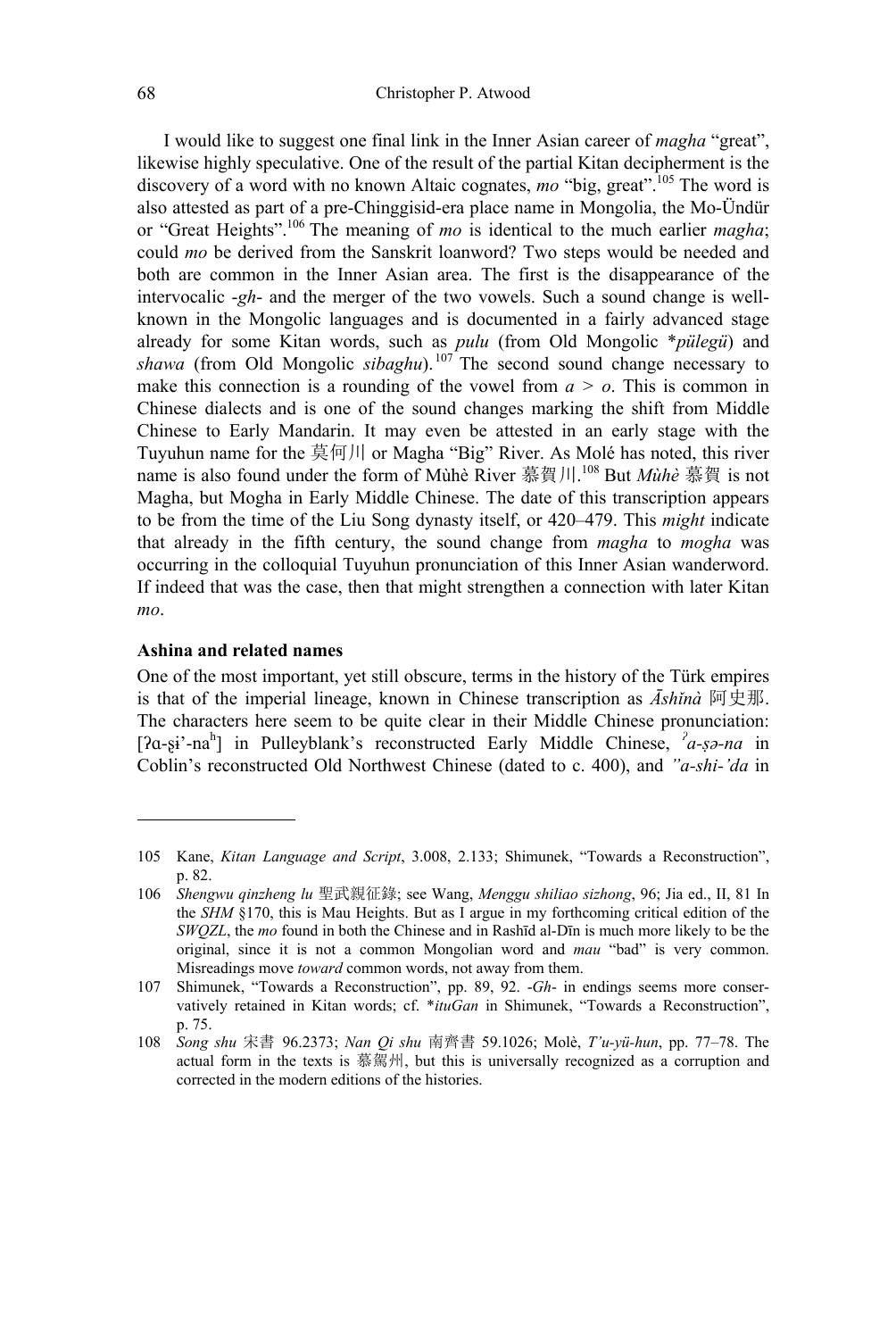Late Tang Tibetan transcriptions.<sup>109</sup> The only significant variation in reading is that *ā* 阿 is attested in Tang-era Tibetan or Khotanese transcriptions as *"a* (24 occurrences), "an~am (20 occurrences), or as ar (once).<sup>110</sup> Given that this name definitely was transcribed into Chinese before the Tang denasalization, the expected transcription value would be Ashina (fortuitously just like the modern Pinyin) or perhaps Anshina or even less likely Arshina.

There are few variant transcriptions of this name in Chinese. The epitaph of Princess Hellig Bilge 賢力毗伽 has *Ānuó* 阿郍, which is presumably an error for *Āshĭnuó* 阿史郍. 111 The Middle Chinese pronunciation of *nuó* 郍 is, apart from the tone, identical to  $n\dot{a} \nrightarrow$  and so adds nothing to our understanding. A more significant variant is the form Ashinash 阿史那施. 112 Here, the final -*sh*, represented by Chinese *shī* 施, is a denominal noun suffix; examples of its use include *aghïsh* "wealth" from *aghi* 'wealth' and *ödüsh* 'time, unit of time' from *öd* 'time.' <sup>113</sup> Phonetically, there is a variation between -*s* (the dialectal form characteristic of spoken language used in the Orkhon inscription) and  $-sh$  (the more literary form).<sup>114</sup>

Finally, one other variant is *Āsènà* 阿瑟那, which Beckwith rightly identifies with *Āshĭnà* 阿史那. 115 Here in place of *shǐ* 史 is the final consonant in *sè* 瑟, reconstructed by Pulleyblank as [ʂit] in Early Middle Chinese or [ʂət] in Late Middle Chinese and by Coblin as *ṣir* in Sui-Tang Chang'an dialect.116 Given that Ashina is the usual transcription, one would assume that this character has been chosen to

- 112 See *Xin Tang shu* 新唐書 217B.6143.
- 113 Talât Tekin, *Grammar of Orkhon Turkish* (Bloomington: Indiana University, 1968), p. 107. This suffix seems particularly common in Old Turkish as a gentilic ending, forming demonyms (names of lineages, military-political divisions, or ethnic groups) from personal names, place names, or titles. Thus we find the pair Türki (a lake name) (see Tekin, *Grammar of Orkhon Turkish*, pp. 269, 387) > Türkish 突騎施 (demonym), *Yúshè*/\*Ukzha 郁 射 (title used with *shad* 設) > *Yúshèshī*/\*Ukzhash 郁射施 (demonym), *süng'i* 蘇尼 (military title) > *shüng'ish* 鼠泥施/*süng'ish* 蘇尼失 (demonym), Chabï (title and name) 車鼻 > Chabïsh 車鼻施 (demonym), etc. It is used for other derivations as well; in the *Zhou shu*'s Türk ancestor legend (*ZS* 50.908), we find the river name *Chùshè*/\*Chodziat 處折 linked to the mountain name [Jiansi-] *Chùshèshī*/\*Dziansi-Chodziatshi 踐斯處折施山.

<sup>109</sup> Pulleyblank, *Lexicon*, pp. 23 (cf. p. 86), 221, 283; §§0016, 0382, and 0005 in Coblin, *Compendium*, pp. 124–25, 240–41, 121, and Takata, *Tonkō shiryō*, pp. 304–05, 338–89.

<sup>110</sup> Takata, *Tonkō shiryō*, pp. 304–05.

<sup>111</sup> See E. Chavannes, "Épitaphes de deux princesses Turques de l'époque des T'ang", in *Festschrift Vilhelm Thomsen zur Vollendung des siebzigsten Lebensjahres am 25. Januar 1912*, ed. Vilhelm Thomsen (Leipzig: Otto Harrassowitz, 1912), p. 82, n. 5.

<sup>114</sup> Tekin, *Grammar of Orkhon Turkish*, pp. 93–98.

<sup>115</sup> See *Xin Tang shu* 新唐書 221B.6250, where the name appears in material of the Zhenguan 貞觀 era (626–49). In the reference Asena/Ashilna 阿瑟那 appears as the surname of a Türk king who conquered Ferghana. His personal name *Shŭnĭ*/\*Shünrik 鼠匿 may be linked to *Shüng'ish* 鼠泥施 and *Süng'i* (\*Soni 蘇尼), all derivatives from *süng'ü* and derivatives *süng'üsh*~*süng'ish* "soldier, war" presumably with a variant of the root as *shüng'i*.

<sup>116</sup> Pullleyblank, *Lexicon*, p. 273; Coblin, *Compendium*, p. 368, s.v. §0829.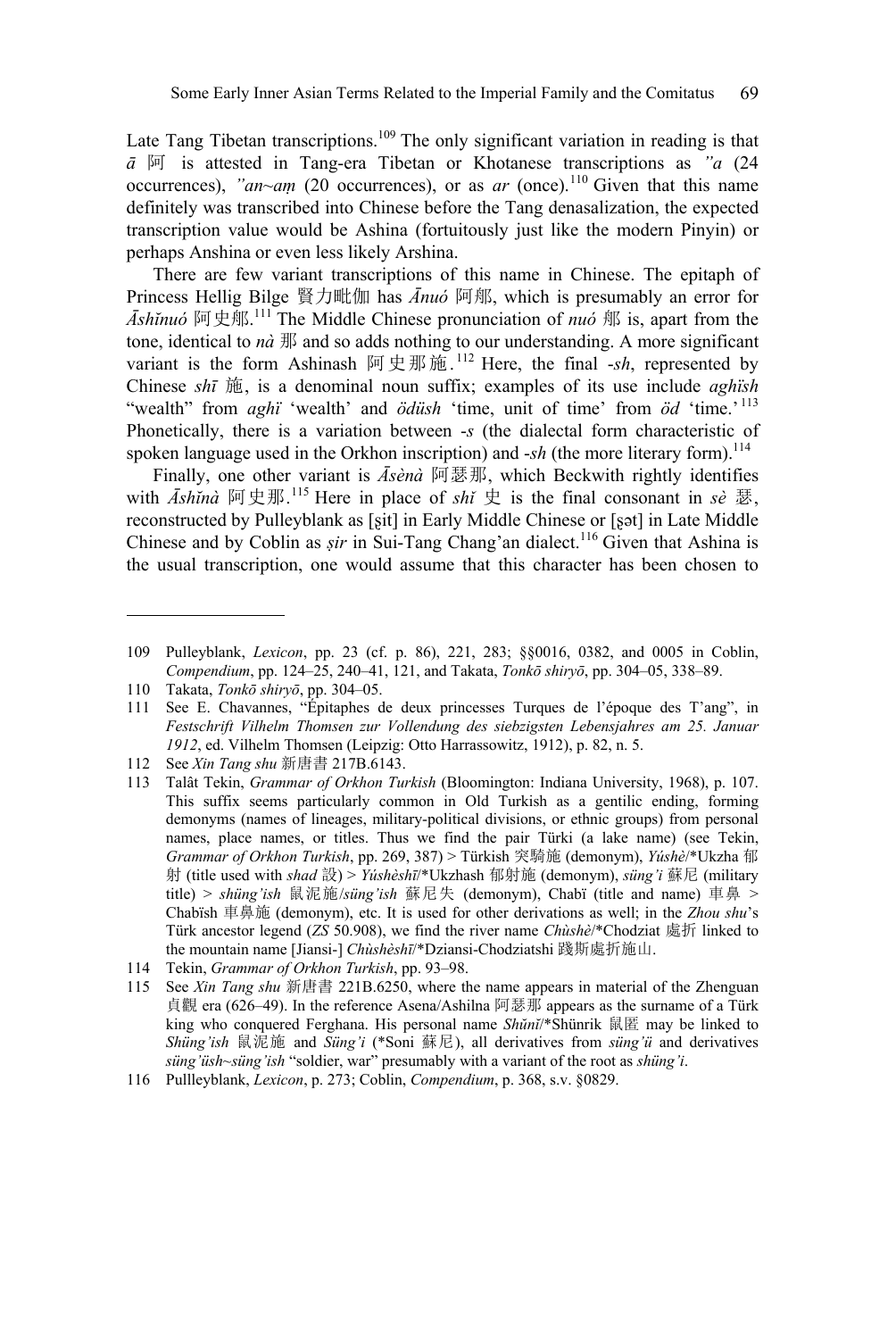mark some different dialectal pronunciation or else to render the original better. The main difference is the final consonant, which was a liquid at this time. Since final consonants are commonly merged with the following initial consonant in transcriptions, this would most likely be used to indicate that *nà* 那 is to be read -*la*. In other words, this transcription might be indicating that *Ashina* was sometimes, or correctly, pronounced *Ashila*. On the other hand, the transcriptions assembled by Coblin indicate that *sè* 瑟 was used particularly to render sequences of retroflex consonants in Sanskrit: i.e., *ṣṇ~ṣṭ~ṣṭh*. In this case *sè* 瑟 would be being used to indicate more exactly a cluster of retroflex consonants in this name. As Arsila (see below) has two adjacent consonants, it is this feature which could be being represented here.

Although the name Ashina is extremely common in Chinese sources on the Türk period, no identification of this name in alphabetic scripts has yet won general recognition. Three different proposals have been made, however, to which I can add a partial identification as a fourth. The most recent and most direct identification is that of Yoshida and Moriyasu whose reading of the Sogdian-language Bugut Inscription finds the word Ashinas mentioned in Sogdian transcription, in the form *'(')šy-n's*. 117 This form has the final -*s~-sh* also attested in the Chinese name Ashinash 阿史那施. This reading of the highly degraded Sogdian text is different from that of Kljaštornyj and Livšic, and has subsequently been challenged by Christopher Beckwith.<sup>118</sup> Ashinash~Ashinas can also be connected to two names found in later Arabic and Persian sources. The first is the name Ashinās~Ashnās, held by a Turkic *ghulam* in the service of the Abbassid caliph, who eventually became the governor of Egypt. His name is given a Persian explanation, that once in the forefront of battle he cried "Recognize me!" (*ashinās mā-rā*).119 To me such an explanation has the patent feel of a folk etymology, explaining a non-Persian, non-Arabic name in a way that persons in his new environment would understand. Similarly, along the Syr Darya River there was also a city named Ashnās, whose current pronunciation is Asanas,<sup>120</sup> another name which is phonologically exactly like that of Yutaka and Takao's reconstruction of the Ashina name, except with *-s* instead of *-sh*. Such names could be directly related to the Türk imperial surname, or to whatever the original term from which that name was derived. Just as the War of

<sup>117</sup> See Yutaka Yoshida and Takao Moriyasu "Bugutu himon", in *Mongoru koku genzon iseki: himon chôsa kenkyû hôkoku*, ed. Takao Moriyasu and Ayudai Ochir (Osaka: Society for Central Eurasian Studies, 1999), pp. 122–125.

<sup>118</sup> Kljaštornyj and Livšic, "The Sogdian", p. 85, read it as *c(yn)st'n* or *Chinastan* "China"; Beckwith "The Chinese", pp. 14-15, did not find the new reading convincing, but offered no alternative reading, concentrating rather on the overall context in which it was found.

<sup>119</sup> Peter Golden, "Khazar Turkic *Ghulâms* in Caliphal Service", *Journal asiatiqu*e 192 (2004): p. 298n88, cf. pp. 295–96, 299.

<sup>120</sup> W. Barthold, *Turkestan down to the Mongol Invasion*, pp. 179, 414; Juvaini, John Andrew Boyle, trans., *History of the World Conqueror*, pp. 87–88.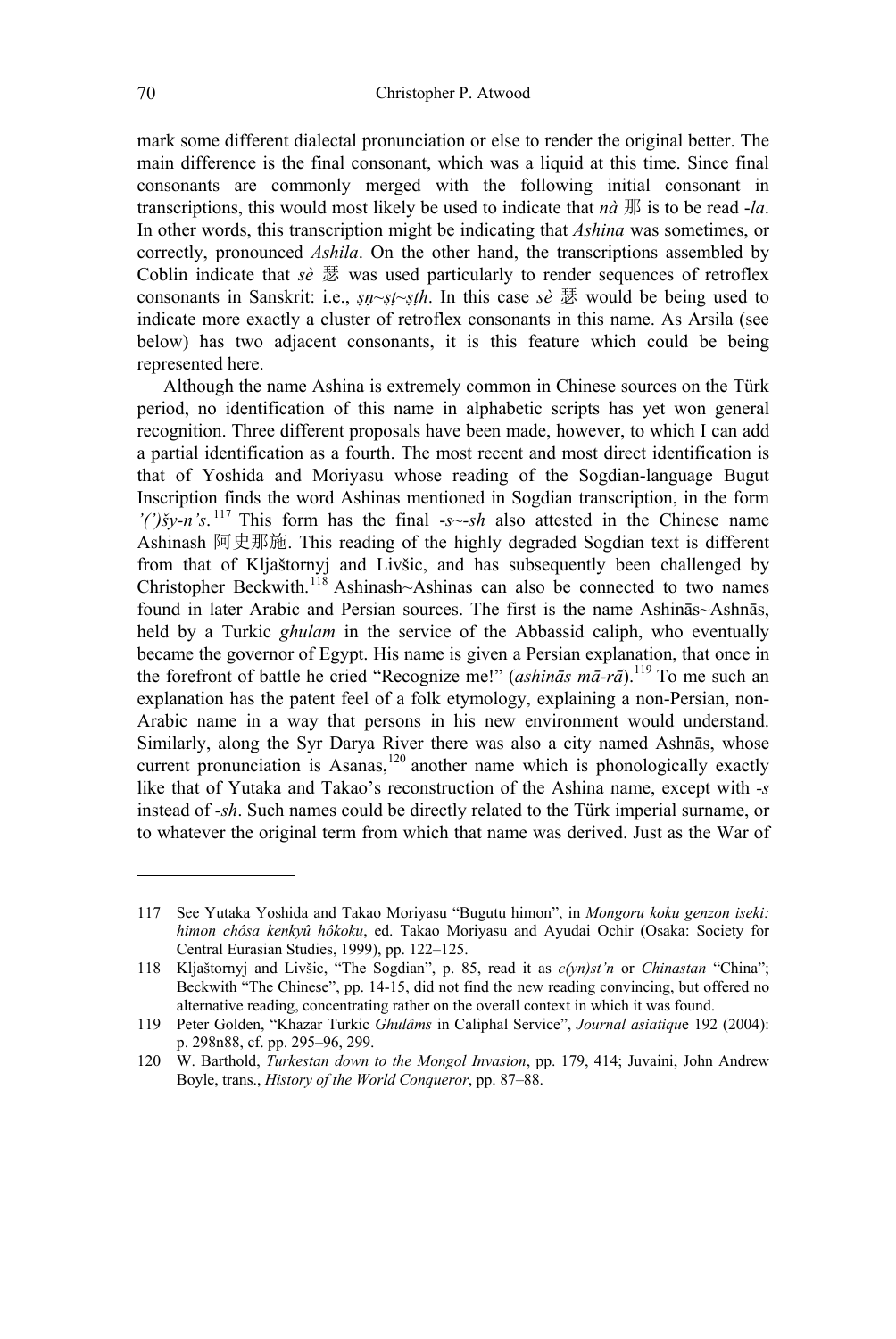the Hefthalites gave its name to the city War, or Warwālīz, so the name of the royal Türk lineage presumably gave its name to a city along the Syr Darya where they presumably dwelt.<sup>121</sup>

Kljaštornyj originally proposed to identify Ashina with either *āšāna* "worthy, noble" in Khotanese Saka. 122 Later on, however, he changed his opinion and identified the name with Khotanese Saka *āṣṣeina~āššena* "blue" (also found in Tokharian A as *āśna*).123 This identification enabled him to identify the *Kök* "Blue" in the phrase *Kök Türük* "Blue Türks" commonly found in the Turkic inscriptions with the name Ashina. This would give an explanation of why Ashina never appears in the Turkic inscriptions: in fact it is there, but in translation, not transcription.<sup>124</sup> If however Ashinas is found transcribed in the Sogdian Bugut inscription, this explanation becomes less compelling.

Later Chris Beckwith proposed to link the name *Āshĭnà* 阿史那 to an East Roman report of Menander the Guardsman that Arsilas was the name of the ancestor (actually "senior", previously taken to mean the contemporary top leader) of the Türk dynasty.125 The passage in question reads: "The ruler of the Turkish people had divided up all the land there into eight parts. The senior ruler of the Turks was named Arsilas."<sup>126</sup> The great strength of this identification is that it is based on identification of *Ashina* with a specific name found in a source on the Türk empire.<sup>127</sup> Since Arsilas appears to be important, but never appears elsewhere, it is quite plausible to see it not as a name of an otherwise unknown historical person, but as the eponymous ancestor of the dynasty. As with Yoshida and Moriyasu's reading, this would involve a reading with a final -*sh* or -*s* as seen in the Chinese Ashinash 阿史那施.

These four identifications all involve different readings of the Chinese characters in *Āshĭnà* 阿史那. 128 Beckwith's identification of Arsilas with *Āshĭnà* 阿史那

<sup>121</sup> See Czeglédy, "From East to West", p. 93.

<sup>122</sup> This is evidently cognate to Tokharian *aṣaṃ* "worthy"; see Douglas Q. Adams, *Dictionary of Tocharian B* (Amsterdam: Rodopi, 1999), pp. 32–33; Gerd Carling, with Georges-Jean Pinault and Werner Winter, *Dictionary and Thesaurus of Tocharian A* (Wiesbaden: Harrassowitz Verlag, 2009 on), p. 55.

<sup>123</sup> S.G. Kljaštornyj, "The Royal Clan of the Turks and the Problem of Early Turkic Iranian Contacts", *Acta Orientalia Hungarica* 47.3 (1994), pp. 445–47; cf. Golden, *Introduction*, p. 121.

<sup>124</sup> Kljaštornyj, "Royal Clan", p. 447.

<sup>125</sup> Christopher I. Beckwith, *Tibetan Empire in Central Asia: A History of the Struggle for Great Power among Tibetans, Turks, Arabs, and Chinese during the Early Middle Ages* (Princeton: Princeton University Press, 1987), pp. 206–08.

<sup>126</sup> R.C. Blockley, *The History of Menander the Guardsman* (Liverpool: F. Cairns, 1985), p. 276.

<sup>127</sup> Kljaštornyj is typical in finding this position "strong from the historiographical point of view" but vulnerable phonetically. See Kljaštornyj, "Royal Clan", p. 446.

<sup>128</sup> This difficulty was already noted by Peter Golden in "Turks and Iranians: An Historical Sketch" in *Turkic-Iranian Contact Areas: Historical and Linguistic Aspects*, ed. Lars Johanson and Christiane Bulut (Wiesbaden: Harrassowitz, 2006), p. 20.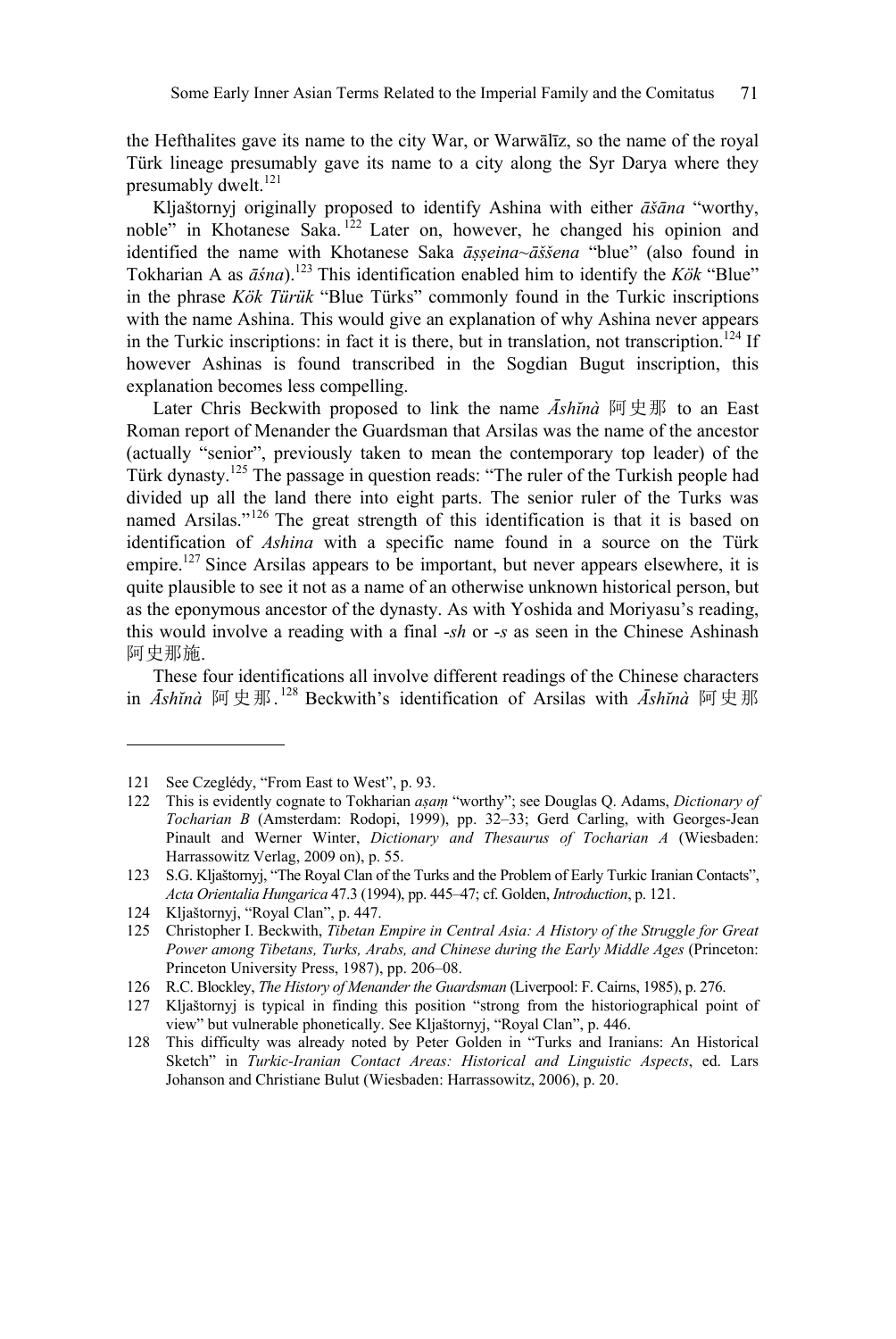involves certain readings of the Chinese characters that, while not impossible, would be somewhat unusual. Kljaštornyj's Khotanese *āšāna* "worthy, noble" and Khotanese *āṣṣeina*~*āššena* "blue" require inexact values for *shĭ* 史. By contrast, Yoshida and Moriyasu's Sogdian reading has the benefit of matching the most common transcription values of the Chinese. Beckwith's first required reading is to read *ā* 阿 with a final consonant, such as *an*. The second would be reading *nà* 那 as -*la*. Readings of *ā* 阿 with a transcription value as *an* are fairly common in the Tibetan transliterations of the Diamond Sutra and the Heart Sutra and in Khotanese Brahmi script transcriptions as well.<sup>129</sup> With regard to  $\mathbb{H}$ , while the *transcription value* was certainly  $na$ ,<sup>130</sup>, there is an attested confusion of dental nasals and dental liquids in Tang transcriptions, particularly of names from the Tibetan plateau. Thus *Sūnóng*/\*Sonong 蘇農~ *Sīnóng*/\*Sznong 思農 transcribes Tibetan Srong, while *Núlà* 奴剌 transcribes Lolad, as is demonstrated by the P.T. 1283 manuscript.<sup>131</sup> Thus it is plausible to suggest that what was -*la* in the original language would be transcribed into Chinese by *na.* Although I have not no clear evidence for such a

<sup>129</sup> Takata, *Tonkō shiryō*, pp. 304–05, s.v. §0016. *A* 阿 as *an* occurs mostly in the transcription of *anuttara samyak-sam-bodhi* 阿耨多羅三藐三菩提, immediately followed by *nòu* 耨*.* Beckwith makes a claim here in defense of his reading which I find hard to follow: "the normal T'ang reading of the first character as *ar* (at least in foreign names) is clear from many examples, including the name Arsïlan/Arslan" (p. 207, n. 5). In fact reference to standard studies, such as Takata and Coblin show nothing of the sort; *a-* and *an-* are by far the most common readings attested for  $\overline{p}$ , and *ar* is found only once. See §0016 in Coblin, *Compendium*, pp. 124–25, and Takata, *Tonkō shiryō*, pp. 304–05, 256, l. B2, for the sole instance of *ar* as part of the transcription of *Āchùbì Fó* 阿閦鞸佛, i.e. Akṣobhya Buddha. Cf. William Edward Soothill and Lewis Hodous, *A Dictionary of Chinese Buddhist Terms*  (London: Kegan Paul, Trench, and Tubner, 1937), p. 293, s.v. 阿閦. The only specific example of a transcription value of  $ar$  for  $\boxed{q}$  that Beckwith cites is Arslan which is transcribed in Tang sources as Āxīlàn 阿悉爛. This would clearly seem to give a value of *ar* for 阿. But Arslan is a special case in Chinese transcriptions of foreign words. The sequence of three consonants seems to have been unusually difficult, and led to frequent omission of the -r. Thus in Yuan times, where the transcription value of  $\boxed{5}$  is indisputably *a* (or occasionally *o-*), the name *arslan* was frequently transcribed with nothing corresponding to the -r-, thus as 阿昔蘭, 阿思蘭, 阿思藍; see Yao Jing'an 姚景安, comp. *Yuanshi renming suoyin* 元史人名索引 (Beijing: Zhonghua shuju, 1982), pp. 415, 422. In any case, the rarity of a reading as *ar* is not necessarily fatal to Beckwith's case, since if Ashina had the same sequence of three consonants such as Arshla~Arshna, or some such, it still might be transcribed in Chinese as Ash(i)na, just as Arslan is transcribed as As(i)lan. The other possibility for a reading as Arshila, rather more likely in my opinion, is that  $a \trianglerighteq \pi$  is to be read *an* and the -*n,* as it commonly does, represents final *-r.* In short although Beckwith's specific arguments are not entirely cogent, he is correct that Arshi- would be a *permissible* reading for Ashina 阿史那. But it is certainly not the *only* permissible reading.

<sup>130</sup> See §0005 in Coblin, *Compendium*, p. 121, and Takata, *Tonkō shiryō*, pp. 304–05.

<sup>131</sup> Venturi, "An Old Tibetan", p. 21; see also, for example, the transcription of *Qi Sunong* 棄蘇 農 (Tang pronunciation Khi-so-'nong, cf. Coblin, *Compendium*, §§321c, 0101a, 1151) for Khri Srong in Paul Pelliot, *Histoire ancienne du Tibet* (Paris: Libraire d'Amerique et d'Orient, 1961), p. 82 (from *Xin Tang shu* 新唐書).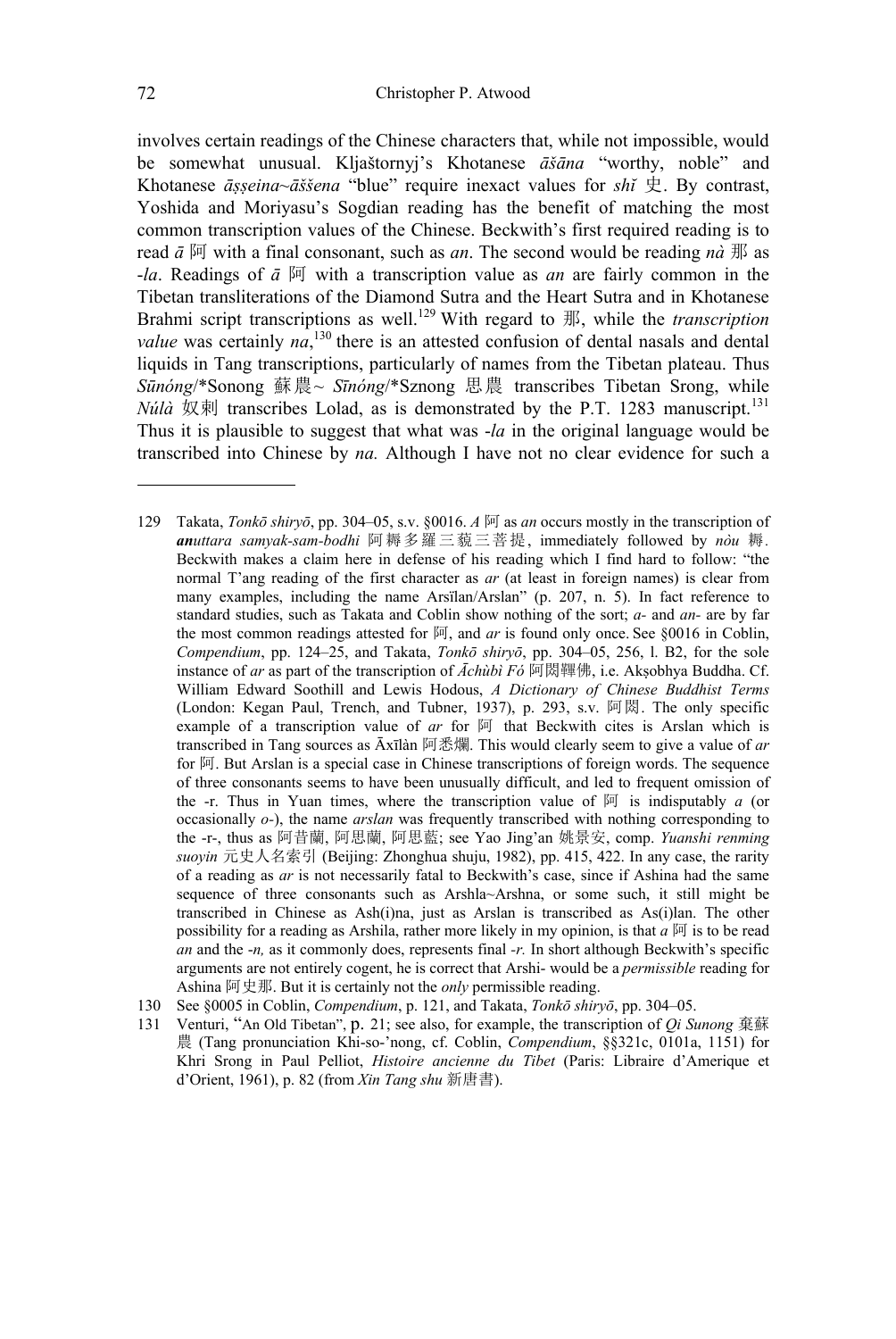value in an Old Turkic transcription, since Ashina is certainly not Turkic, that objection is not dispositive. A possible confirmation is suggested by the alternative transcription of the name as *Āsènà*/\*Ashilna 阿瑟那. As I mentioned, one might think this variant was adopted to indicate that Ashina was to be read Ashila (whether generally or in a particular dialect). But as I pointed earlier, another interpretation of the reason for *sè* 瑟 is possible in which it relates to a sequence of retroflex consonants. In conclusion one can say that while it is possible to see *Āshĭnà* 阿史那 as a transcription of Arsilas, it does not in fact appear to be the actual reading.<sup>132</sup> Thus, as it stands now, we have a reading Ashinas(h) in Sogdian and a plausible Greek version Arsilas. Chinese transcriptions go better with the first but might be stretched to cover the second. Can these two terms be connected in some way? I believe they can in fact be linked as two versions of the same word, but making that connection demands further analysis of the name's meaning and origin.

A first step in solution to this puzzle is to reject any link to Turkic *arslan* "lion", such as was suggested in Beckwith's exposition of his Arsilas proposal. The most obvious reason to do so is that if the name really was connected to *arslan* "lion", it is hard to see why it too would not be transcribed as 阿悉爛, or something similar, like the other undoubted *arslan*s found in Tang sources. Moreover, *arslan* always has a final -*n*. The replacement of final -*an* by either -*a* or -*as*~-*ash* is inexplicable on that hypothesis. In addition, a link to *arslan*, while possibly compatible with the Chinese *Āshĭnà* 阿史那 makes no sense either of the *ashi* reading which is indicated both by Yoshida and Moriyasu's reading of the Bugut inscription and by the P.T. 1283 ms. Finally, as I shall show, Ashina is only one of a several related forms, each with the *āshĭ* 阿史 root and a different ending or attached name. Such an internal structure of the name *Ashina* as *Ashi*+*na* is clearly incompatible with any derivation from the word *arslan*.

As I have mentioned, it is necessary to do further internal analysis of the term itself. Fortunately, the characters *āshǐ* 阿史 appear in the transcription of not just one term, but in several which can plausibly be seen as related titles.<sup>133</sup> The most important of these terms is *Āshĭ*-*dé* 阿史德, the consort lineage that supplied empresses to the imperial  $\overline{A}$ *sh* $\overline{I}$ -nà  $\P$ <sup> $\overline{I}$ </sup>  $\P$  lineage. Given their link as intermarrying families, the similarity in their names rather obviously suggests that  $\overline{A}sh\overline{I} \boxtimes \overline{\mathfrak{B}}$  is the root and *na* 那 and *de* 德 represent two different suffixes added to *arshi*-. Another such combination, albeit with a different middle character, is *Āshībì*/Ashipit 阿失畢

<sup>132</sup> There is another case of  $\bar{a}$   $\overline{p}$  and  $n\dot{a}$   $\overline{p}$  being used in Inner Asian transcriptions, and that is *Ānàgǔi* 阿那鬼, which Beckwith, like most other scholars, identifies with the personal name attested in Greek as Anagai (see Beckwith, *Empires of the Silk Road*, pp. 9, 114).

<sup>133</sup> There is also an *Āshĭbùlái* 阿史不來 city, around modern Kainda, west of Bishkek. See E. Chavannes, *Documents sur les T'ou-kiue (Turcs) occidentaux* (Paris: Adrien-maisonneuve, 1900), pp. 10, 304. Chavannes identifies this with the Ashpara~Asbara of Ibn Khurdādhbih; see, Minorsky, *Ḥudūd al-'Ālam*, p. 289. Apart from confirming that the likely reading of *ashi* 阿史 by itself is *ash(i)* this case offers little further illumination.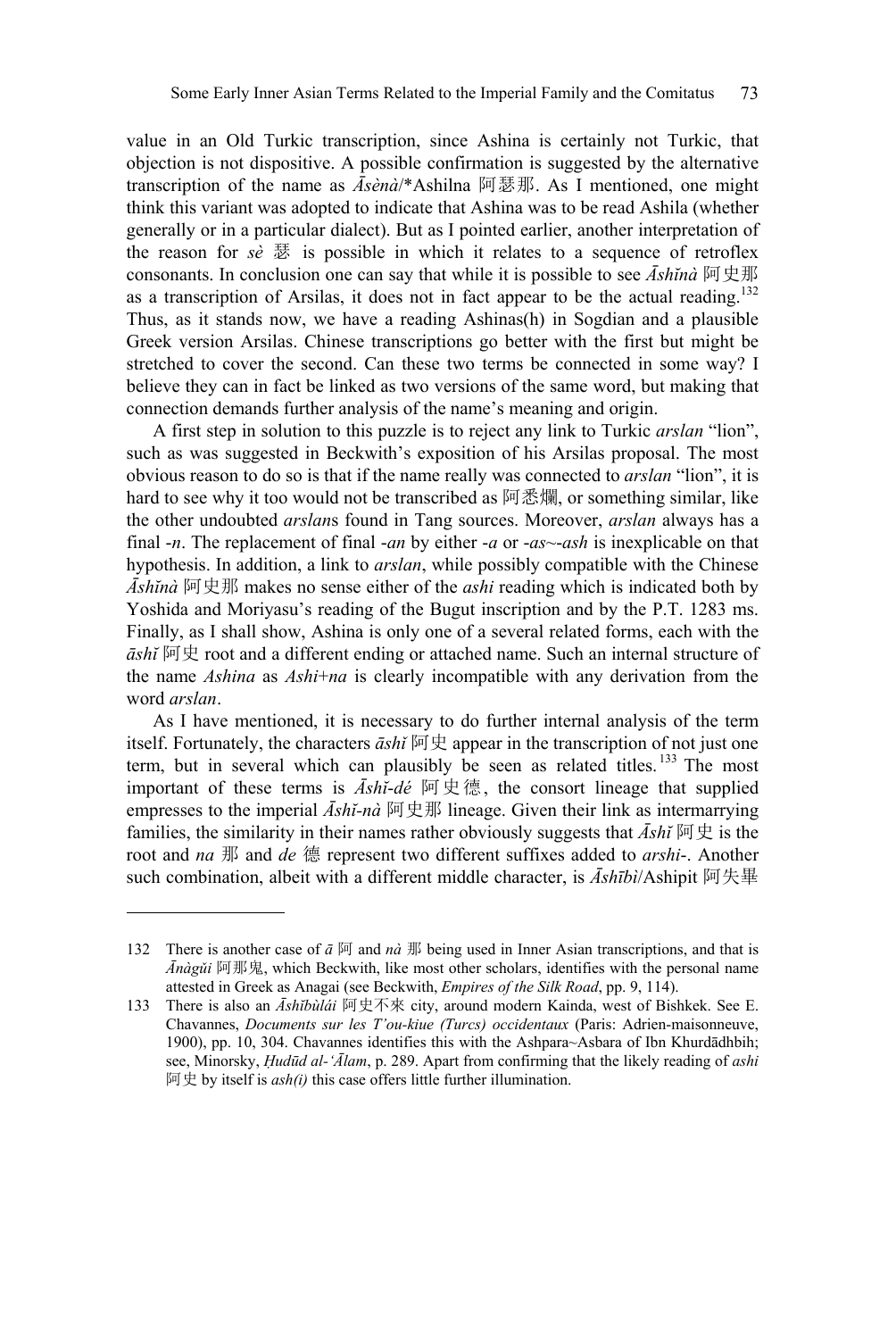in which  $\bar{a}$ *shī* 阿失 is combined with  $bi \ncong$  (Middle Chinese *pit*), to form the name of the king of Tashkent.<sup>134</sup> In the case of  $b\hat{i}/p\hat{i}$ , the term occurs elsewhere with a known meaning. It is generally acknowledged to represent *pït* in the Chinese transcription *shībì/shitpit* 失畢 for Turkic *shadapït*, probably via a Tokharian reflex of the Prakrit form *śadavida*. The term *pït* stems from Indo-Iranian *pati* ˃ *vida*  "lord".<sup>135</sup> The *shī*  $\ddot{\mathcal{F}}$  is different from *shi*  $\ddot{\mathcal{F}}$  in having a coda with *rùshēng*, i.e. [sit] in Pulleyblank's reconstruction (*Lexicon*, p. 282) and *shir* in Tang-era Tibetan transcription (Coblin, *Compendium* §0826a, p. 367). In other words, here we have the root in a form that matches the first two characters of *Āsènà*/Ashilna 阿瑟那, but with *pït* or *vida* "lord" in place of the -*na*. This example is significant because here the final  $-t$ <sup>-r</sup> cannot be intended to govern the pronunciation of the following consonant, since here it is certainly not *-l* or -*r*. This indicates that in *Āshībì* 阿失畢 and *Āsènà* 阿瑟那 the middle character was chosen for a different reason, that is, to render a cluster of retroflex consonants. Thus if Asena might be rendering something like Arsila with retroflex *ṛṣ* in sequence, Ashibi might be representing something like Arsipït with the same cluster.

Analysis of the range of uses, then, suggests that *ashi* should be a common noun or adjective that could be combined with a number of different terms, including *pati*~*vida~pït* "lord". This analysis may be confirmed by the fact that Yoshida and Moriyasu record a space break between *'(')šy*, i.e. *Āshī* and *n's*, i.e. *nās* in the reference in the Bugut inscription.<sup>136</sup> Thus *Ashi-na* by itself may be confidently analyzed not as a single word, but a stem *Ashi~Arshi*, used productively to form a variety of names and titles, with an ending *-na*. Fortunately there exists an alphabetic transcription of one of these other titles, that is, the lineage name *Āshǐ-dé* 阿史德. This name's Early Middle Chinese reading would be [ʔɑ-ʂɨ'-tək] in Pulleyblank's reconstructed Early Middle Chinese, *<sup>ʔ</sup> ɑ-ṣə-tək* in Coblin's reconstructed Old Northwest Chinese (dated to c. 400), and *"a-shi-tig* in Late Tang Tibetan transcriptions. 137 A Tibetan transcription of *Āshĭdé* 阿史德 is found in the manuscript P.T. 1283, which records the names of various polities and their constutuent divisions around c. 750. This manuscript has already been encountered as the source of the reading of *Shélì* 舍利 as Shar. Among the names listed are the twelve "tribes" of the Eastern Türks, a list which can be mapped against similar lists

<sup>134</sup> *Tong dian* 通典 198.5438.

<sup>135</sup> Alessio Bombaci, "On the Ancient Turkish Title Šadapït", *Ural-Altaische Jahrbücher* 48 (1976), pp. 32–41. On *pati* in Buddhist Sanskrit, see Soothill and Hodous, *Dictionary of Chinese Buddhist Terms*, p. 266, s.v. 波帝. Beckwith 2005 has argued that *pati* is also attested in the Chinese transcriptions for Tibet, Tabghachi, and Türk.

<sup>136</sup> See Yoshida and Moriyasu, "Buguto himon", p. 123. However, the spacing is quite inconsistent so I would not feel placing much emphasis on this point.

<sup>137</sup> On the readings *ā* 阿 and *shi* 史, see above. For *dé* 德, see Pulleyblank, *Lexicon*, p. 74 and §0979 in Coblin, *Compendium*, pp. 411–12, and Takata, *Tonkō shiryō*, pp. 396–97.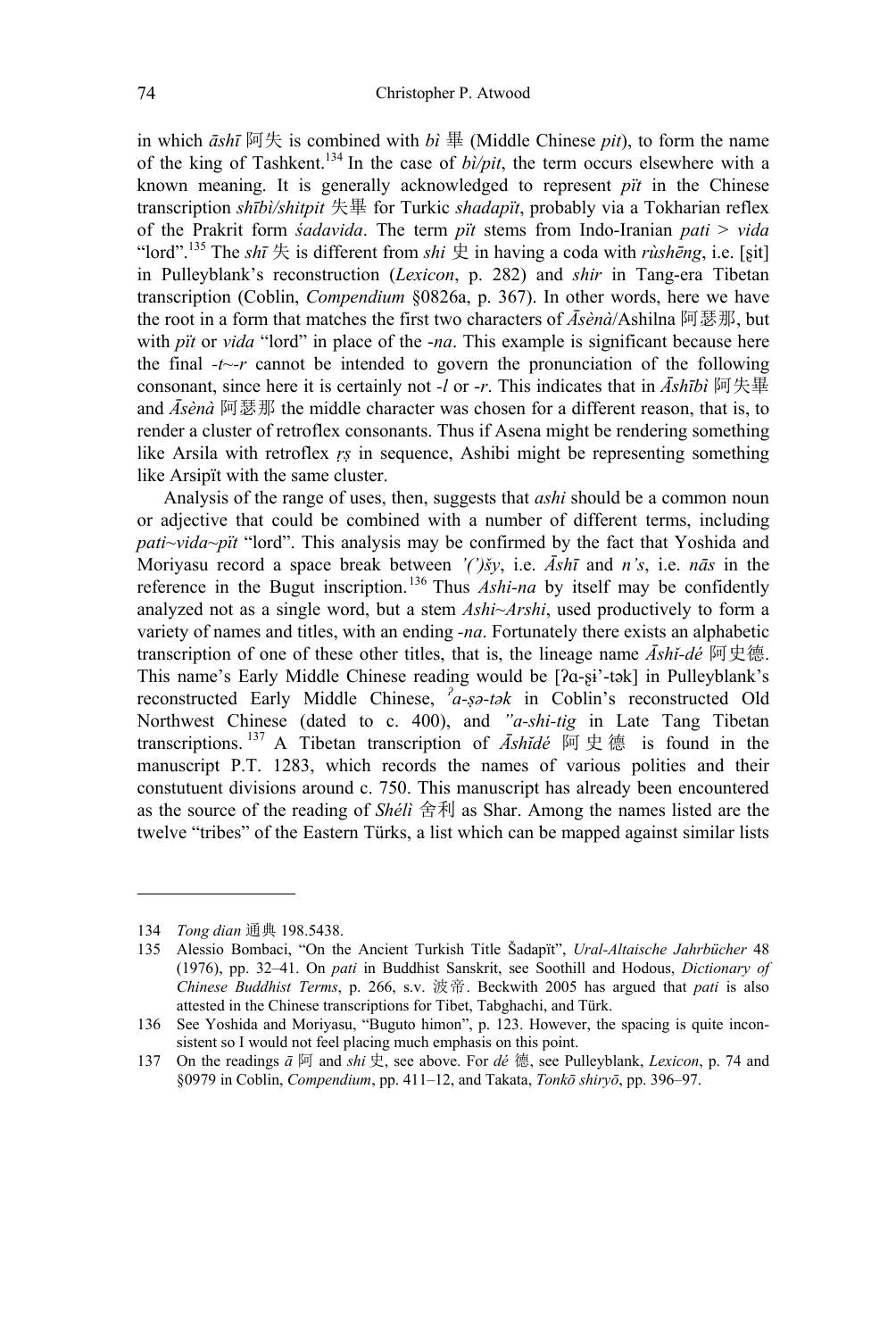in Chinese sources.138 In it, there is one item: *a-sha-sde'i sde-chig* "One tribe of the *A-sha-sde*". As Gerard Clauson already recognized, this *A-sha-sde* or *A-sha-sde'i* (in the gentive case) is identifiable with the Ashide 阿史德 of the Chinese lists.<sup>139</sup>

As it stands, this reading must be somewhat corrupt, but the direction of corruption is fortunately fairly clear, and involves primarily the third syllable. First of all, *sde* is an actual Tibetan word, meaning "part, division", etc.; applied to groups of people it is usually translated as "tribe" and in fact it appears immediately after every name found in this list. Since *sde~sde'i* is not a plausible reconstruction of any Middle Chinese pronunciation of *dé* 德, evidently the original form, which one would expect to be *teg* or *tig*, was corrupted by influence of the immediately following *sde*, into the genitive form of *sde*, i.e. *sde'i*. Since most items in the list do not have the genitive ending, but simply place the name in apposition with the word *sde chig* "one tribe", I would guess that all the instances of genitives in this list are later corruptions, either of some part of the original name (as with *teg* to *sde'i*), or else by paradigmatization. The two earlier syllables, though, preserve a transcription of Ashi 阿史 as *a-sha.* But it should be noted that corruption in the second syllable vowel is possible. In Indic scripts like Tibetan, the *a* in *sha* is marked simply by the absence of a vowel mark, and there are two vowel marks on the third syllable where one would expect only one (assuming, as I have suggested, that the genitive is corrupt). Moving the vowel marks over, one could reconstruct the original as *A-shetig*, or perhaps with a metathesis (again generated by the scribal instinct to conform the third syllable to *sde*) as *A-shi-teg*. To sum up, the first syllable is reliable, the second syllable is reliable except for the vowel, which is likely *e* or *i*, and the third syllable can only be restored by reference to external data.

The *teg* or *tig* reading for the third syllable in *Āshĭ* -*dé* 阿史德 links *Āshĭ-nà* and *Āshĭ*-*dé* with a pair of honorific terms common in the titulature of Türk and Uyghur rulers. One finds in this titulature paired terms *teng'ride* "from Heaven" and *teng'riteg* "Heaven-like". These terms appear to be roughly synonymous, but with *teng'ride* being slightly more elevated.<sup>140</sup> What is striking and hitherto unexplained is that the Turkic ablative -*de* in the phrase *teng'ride* is never transcribed in the Uyghur era by a syllable with the sound of *-de*, but rather always by one with the Tang pronunciation of *la*: *luō* 囉, *luò* 邏, or *luó* 羅. Taking this transcription as *teng'ri-la* and *teng'ri-teg*, the pair is strikingly reminiscent of the Ashi-na~Ashi-teg particularly if we give  $-na$  the possible  $-la$  reading.<sup>141</sup>

<sup>138</sup> *Tang Huiyao* 唐會要 72.1307, 73.1315, *Xin Tang shu* 新唐書 43B.1120.

<sup>139</sup> See P.T. 1283, text line 9, in Venturi, "An Old Tibetan", p. 21.

<sup>140</sup> Cf. Pritsak, "Old Turkic Regnal Names", p. 208; Rybatzki, "Titles", pp. 224–26, and the table on pp. 248–49.

<sup>141</sup> See the examples assembled in Rybatzki, "Titles", pp. 234–43, the table on pp. 249–51, and the examples in nos. 43–112 in the Chinese glossary.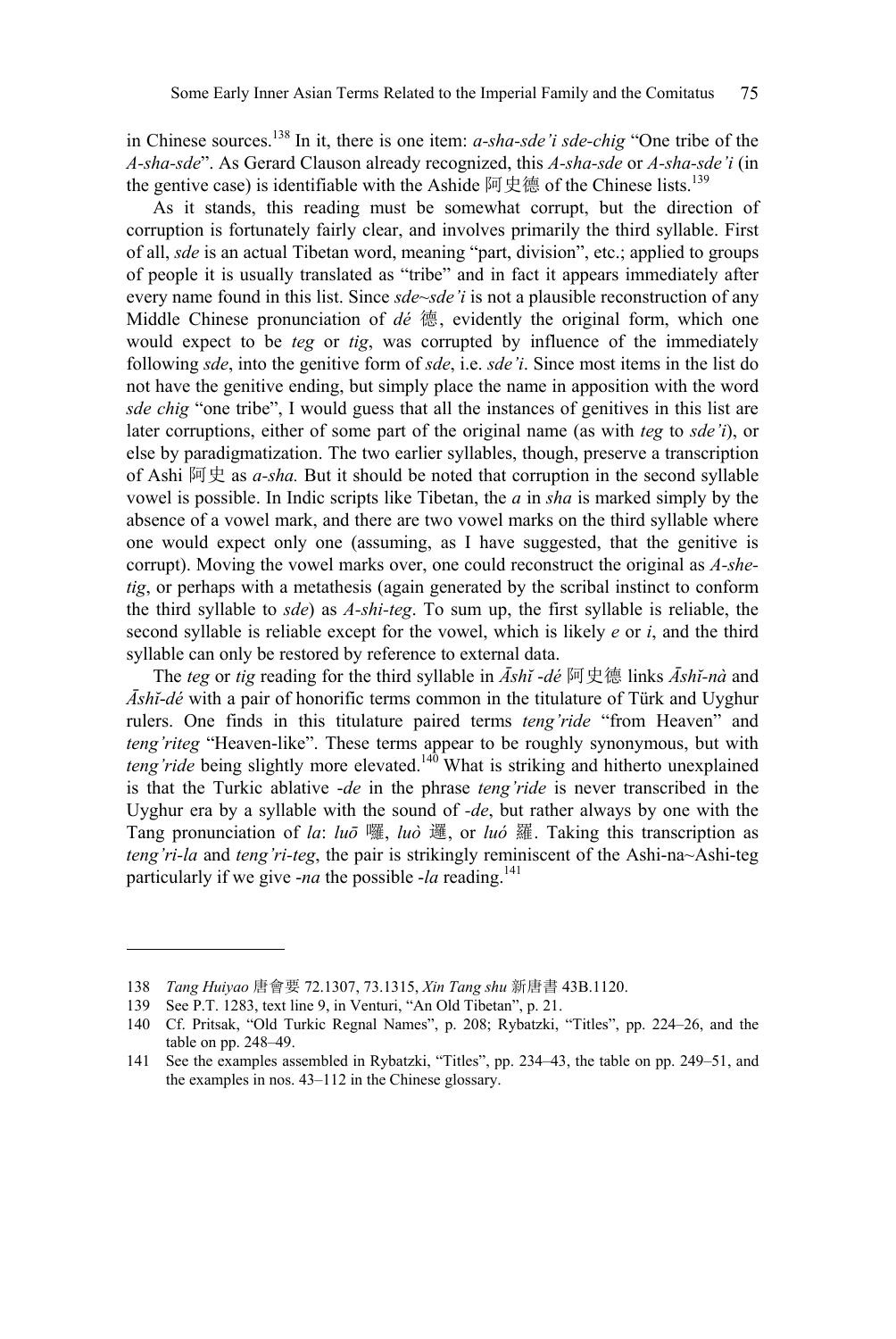So what is the root *Ashi~Arshi*? As it turns out, there is a widely attested and semantically appropriate word found in Turkic that fits the bill for such a stem: *arshi*  "sacred, wise", a word of Sanskrit origin (*ṛṣi* "Vedic poet, sage"), but which was early borrowed into Turkic as *arshi, irshi, rsi, rshi*.<sup>142</sup> *Arshi* is certainly the most common form in Uyghur-era manuscripts and in that form it was also borrowed into Mongolian as *arshi*. I argue, however, that in addition to these later forms, more strongly influenced by Sanskrit, there ought to have been an older form *ashi*, which would be the root from which terms like *Ashi-la/Ashi-na, Ashi-teg*, and *Ashi-pit*  developed.

If Uyghur *arshi* derives from Sanskrit *ṛṣi*, where did the *a-* come from? While Uyghur has forms with *a-, i-,* and *Ø-* as initial vowels, only forms without *a-* are attested in extant non-Sanskrit, non-Uyghur versions of this word. Thus Gandhari Prakrit has *isi*, while Pali has *isi*.<sup>143</sup> In the Tokharian languages, the word is found in various forms derived from Sanskrit: *rṣāke* "seer" and *rṣākañca* "female sage; seeress" in Tokharian B and *riṣak* (plural *riṣaki*) "sage" in Tokharian A.144 Chinese forms are not helpful, since the term in that language is always translated, and not transcribed.<sup>145</sup>

Evidently, the "correct" learned derivation from the Sanskrit, as paralleled in the Tokharian forms, into Uyghur produced the forms *irshi, rsi,* and *rshi*. This fact indicates that the *arshi* form in Uyghur must be in some sense a more vulgar non-Sanskrit forms. But by the same token, the earlier Prakrit forms lack any reflex of the *ṛ*. If we combine these two vulgar features, one could posit an earlier, irregularly Prakrit-based form *ashi*, which would later be Sanskritized by Uyghur Buddhists as *arshi*, or more completely as *irshi*, *rsi*, and *rshi*. A similar alternation of  $a - \gamma i$ - in a Turkic title of Indian origin is attested in the name of the Bulghar king whose name is written in Greek as Asparoukh, Armenian as Asparhruk, and in Bulgarian as Isperikh.<sup>146</sup> Like Sinor, I see this word as being certainly cognate to the Ishbara of the Old Turkic inscriptions and the *Shābōlüè* 沙鉢略 of the Chinese transcriptions, both being derived from Sanskrit Īśvara "lord".<sup>147</sup> The alternation between the initial *a-*, which seems to represent the more usual pronunciation and perhaps more "correct" *i-* (attested in written form from the Bulgarian list of kings) would exactly

<sup>142</sup> Nadeliaev, *Drevnetiurkskii slovar',* pp. 55, 212, 477.

<sup>143</sup> John Brough, *The Gāndhārī Dharmapada* (London: Oxford University Press, 1962), §§236 (*iṣayu*, *iṣiṇa*), p. 196 (in the compound *rayerṣayu*); Pali Text Society, *Pali-English Dictionary* (1921–25: rpt. Routledge & Kegan Paul, 1972), p. 123, s.v. *isi*.

<sup>144</sup> Adams, *A Dictionary of Tocharian B*, p. 541; Ji Xianlin, with Werner Winter and Georges-Jean Pinault, *Fragments of the Tocharian A Maitreyasamiti-Nāṭaka of the Xingjiang Museum, China* (Berlin: Mouton de Gruyter, 1998), p. 294.

<sup>145</sup> See Soothill and Hodous, *Dictionary of Chinese Buddhist Terms*, pp. 166, 334, s.v. 仙 and 神 仙.

<sup>146</sup> Golden, *Introduction*, p. 246.

<sup>147</sup> Sinor, "Some Components", p. 157, n. 10. See also Beckwith, "Chinese Names", p. 17, n. 53.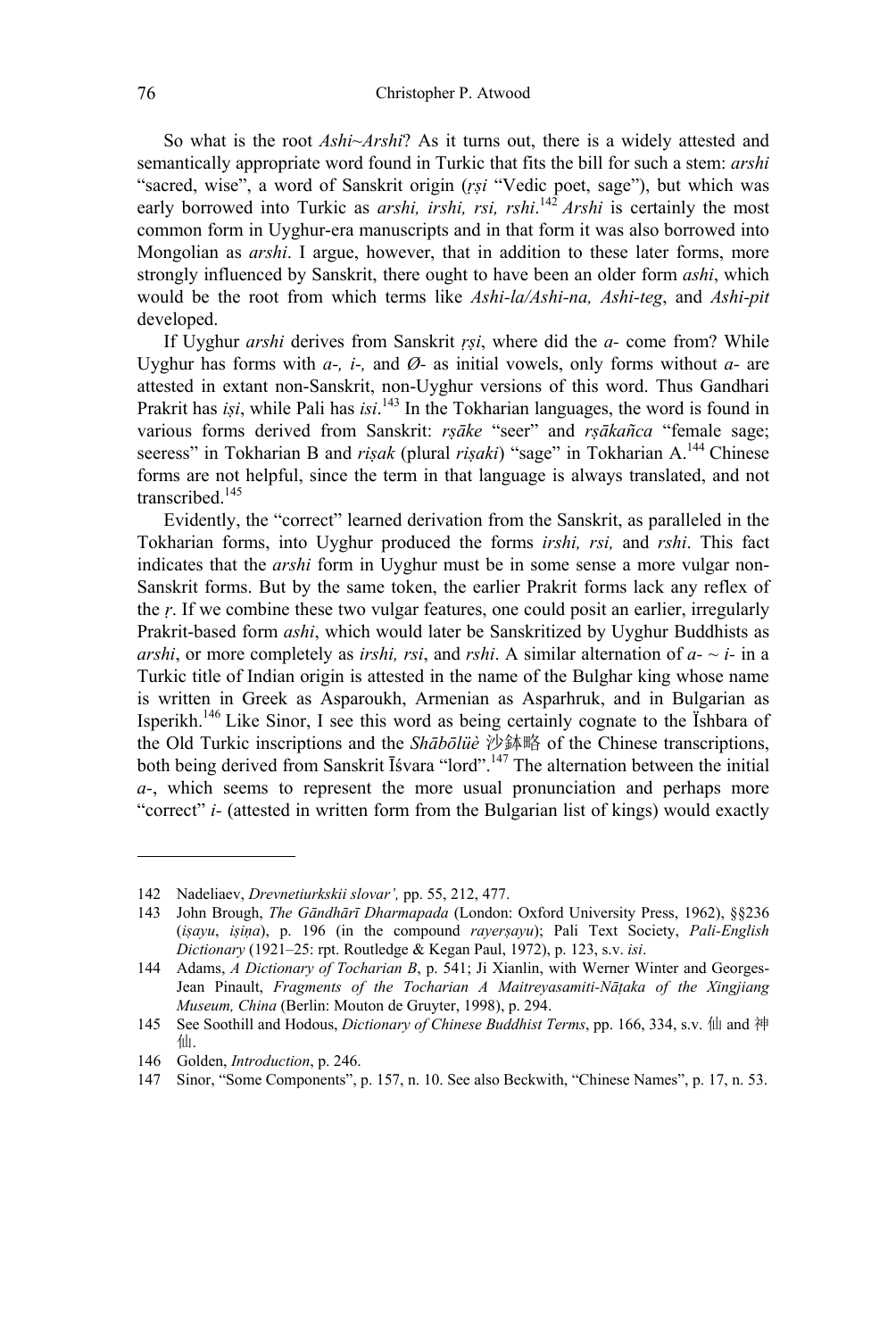parallel the relation between the *ashi-* root of Ashina(sh) and the attested *iṣi* of Gandhari Prakrit.

It is this contrast between the earlier Prakrit-influenced version and later Sanskritized versions which would account for the variation between Ashina and Arshila(s). Arshila would the more etymologically correct Sanskritized form, used in the west among the Central Asian oasis dwellers, while Ashina would be the vulgar form, preserved particularly in the east in Mongolia and China. The name Arsilas, as found in Greek sources, is obviously derived from the Türk empire's Sogdian interpreters.148 The versions *Āsènà* 阿瑟那, used for the name of a king in the Ferghana valley, and Ashibi 阿失畢, used for a king in Tashkent, would thus both make sense as a Chinese effort to render this more Sanskritized version, particularly with the retroflex consonants, i.e. Arsila and Arsipit. As I have already noted, replacing *shǐ* 史 with *sè* 瑟 or *shī* 失, was probably intended to represent a cluster of retroflexes, in this case *ṛṣ*. This would bring the roots very close to *aṛṣi*. Ashibi 阿失 畢, the name or title of the Tashkent king, would then be transcribing Arshi-Pït or Sanskrit *Ŗṣipati* "Holy Lord".<sup>149</sup>

If *Ashi-~Arshi*- are the two forms of the root, what are the suffixes? As I have already noted, *-la* and -*teg* both appear in Chinese transcriptions of Uyghur titles in conjunction with the root *teng'ri* "heaven", and something similar appears here. *Teg*  is common in Old Turkic as "like", and at least some analysts see an adverbial suffix in -*la*.<sup>150</sup> But others do not speak of such an adverb<sup>151</sup> and as noted, the -*la* suffix actually corresponds in Uyghur titles to a Turkic locative-ablative -*de.* It seems most likely then that *-la* and -*teg* are a non-Turkic pair of suffixes. -*La* in Sanskrit might be a secondary adjectival ending, in which case Arshila would be an unattested Sanskrit word *Rsila* with the whole meaning simply "holy, sacred".<sup>152</sup> But that might

<sup>148</sup> One might wonder then, why was eastern form used in the actual Sogdian inscription of Bugut? The situation is, I believe similar to that found with the title *shadapït*. As Bombaci notes, this title is of Indo-Iranian origin, but is found in the Bugut inscription in a purely Turkic form, uninfluenced by the Iranian orthography; see Bombaci, "On the Ancient Turkish Title Šadapït", p. 37. Here again, an Indo-Iranian form is found in this Mongolian inscription in the form derived from the Turkic rulers, not the Sogdian interpreters.

<sup>149</sup> Note how *pït* here still preserves its vulgar Inner Asianized form based on a Prakrit original *vida*.

<sup>150</sup> Marcel Erdal, "Old Turkic", in *The Turkic Languages*, ed. Lars Johanson and Éva Á. Csató (London: Routledge, 1998), p. 148; Tekin, *Grammar of Orkhon Turkish*, pp. 164–65, 377– 78.

<sup>151</sup> Tekin, *Grammar of Orkhon Turkish*, p. 163, does not list it and interprets the *birle* given as an example by Erdal very differently. Indeed I wonder if *-lA* here is not the -*rA*  directive/adverb, of which many examples are given by Tekin, *Grammar of Orkhon Turkish*, pp. 154–55, but with a dissimulated liquid following the -r of *bir.* 

<sup>152</sup> I am grateful to Richard Nance who in an email of August 13, 2011, noted that "… The '-*la'* in '*ṛṣila'* could be a simple secondary suffix. … . So, for example, whereas the word *a.msa* means shoulder; *a.msala* means strong or powerful, i.e., "well-shouldered"; whereas the word *kapi* means monkey, *kapila* means tawny or brown, i.e., "monkey-colored". If that's what's afoot here, *rsila* could very well carry the meaning of something like "holy".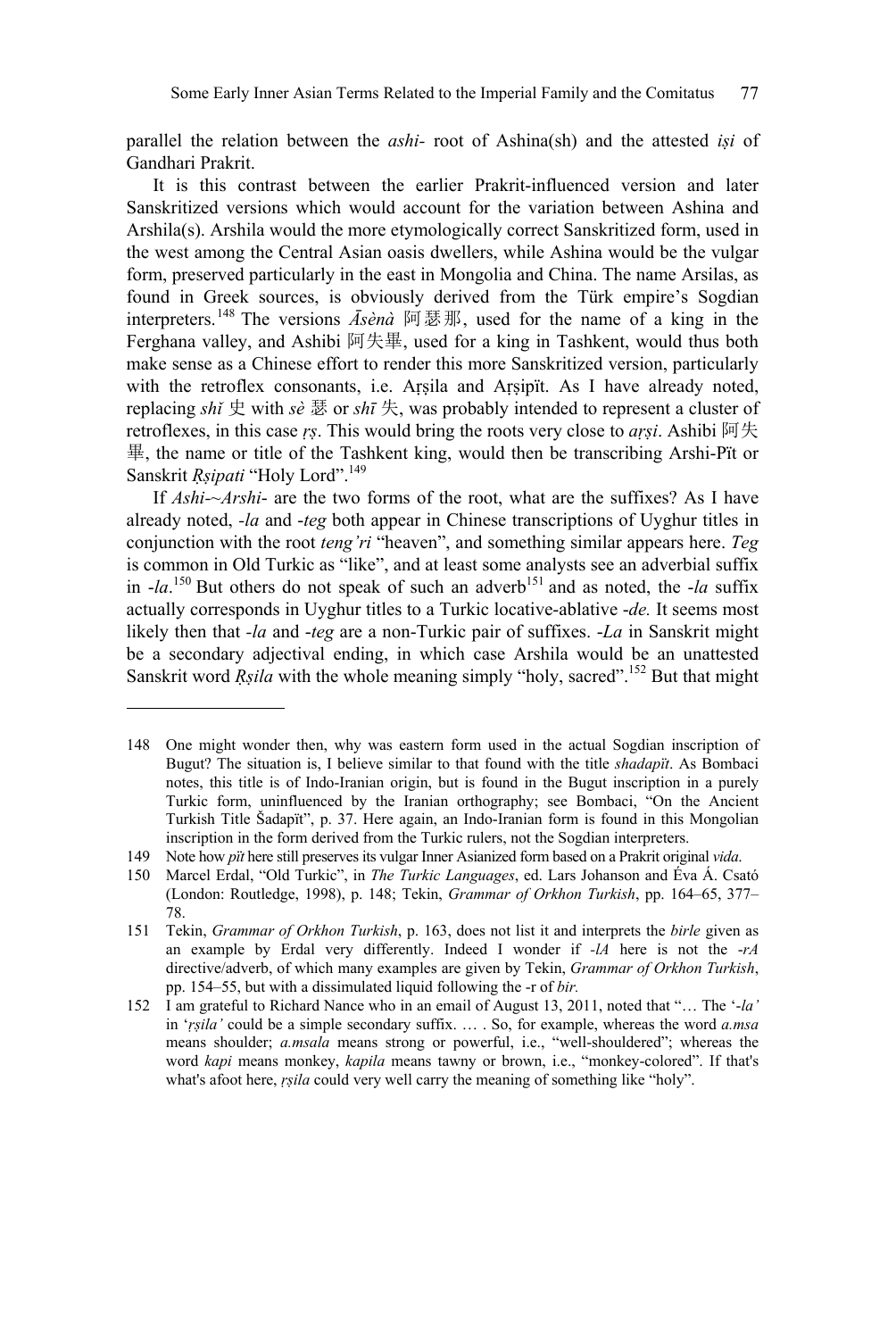not be the only possibility; the Turkic equivalent would rather suggest a comparative sense of the ablative-locative as denoting origin: "of Heavenly/Holy origin".<sup>153</sup>

Either way, the change from *-la* to *-na* is one that is quite plausibly associated with west to east movement of a vocabulary item. It is well-known that in a variety of cases, Turkic forms in *l-* alternate with Mongolian forms in *n-*; the best known of which is the Turkic plural *lar* and the Mongolian plural *nar*. 154 The ending *teg* in Ashiteg appears to be a native Inner Asian form, which was adopted into Old Turkic as a postposition not following vowel harmony. Ashi-teg would thus be the older Prakritized form *ashi* plus the Turkic ending -teg "like".<sup>155</sup> Ashina~Arshila would thus be "the holy ones" or "of holy origin" while Ashiteg would be "saint-like".

My conclusion is then, that Ashina(sh) is indeed the same as the Greek Arsilas. Neither is related to Turkic *arslan*, instead both are cognate to Sanskrit *ṛṣi* meaning "holy man". In western Central Asia, the root was often pronounced as Arshi-, while the usual Chinese version is based on an older, eastern version, pronounced as Ashi-. This root *arshi~ashi* was also understood as an adjective "holy" and was used to create new terms. It was probably also in this eastern Inner Asian context where the suffix -*teg* "like" was added to the term to make a companion lineage name, Ashiteg. The pair of suffixes *–la~-na* and *-teg* were used in a similar way to derive titles from *teng'ri* as well. In the west, Sanskrit influence generated the form Arshila (with or without the Turkic *-sh* gentilic suffix) and it was this form under which the Ashina family was known to the Sogdian interpreters. Other terms like Arshi-Pït "Holy Lord" were also used as titles.

#### **Zhama**

That Ashina is not a native Inner Asian clan-name, but an Indic epithet should not be too surprising, especially as this ruling lineage has a completely different name, also of non-Turkic origin, as Zhama. This form is much less common than Ashina, but appears in several important cases. The name appears three times in the Tibetan geographical text in the P.T. 1283. The name is attached throughout to the transcription of the word Qaghan, thus being *Zha-ma Kha-gan*. 156 Read literally the name in Tibetan would seem to be a sort of personal epithet or title.

However, the status of the name as that of the ruling lineage is established by its use in the ancestor-legend of the Türk empire already discussed. In it, to recall, the ancestor of the Türk peoples is called *Shèmó* 射摩, which in its Early Middle

<sup>153</sup> This is one of the senses *-de* as ablative given in Tekin, *Grammar of Orkhon Turkish*, p. 134, and Erdal, "Old Turkic", p. 150.

<sup>154</sup> Others include *lachin~nachin*, etc. See Doerfer, *TMEN*, §1728 (Vol. IV, pp. 11–14).

<sup>155</sup> Tekin, *Grammar of Orkhon Turkish*, pp. 377–78.

<sup>156</sup> On Zha-ma Qaghan see P.T. 1283, ll. 9, pp. 49–50, 69–70 (cf. Venturi, "An *Old Tibetan"*, pp. 20–21, 27, 29; Takao Moriyasu, "Chibetto-go shiryō chū ni arawareru Hoppō minzoku– Dru-gu to Hor チベット語史料中に現れる北方民族—Dru-gu と Hor", *Ajia Afurika gengo bunka kenkyū* アジアアフリカ言語文化研究 14: (1977), pp. 3, 5, 6–7).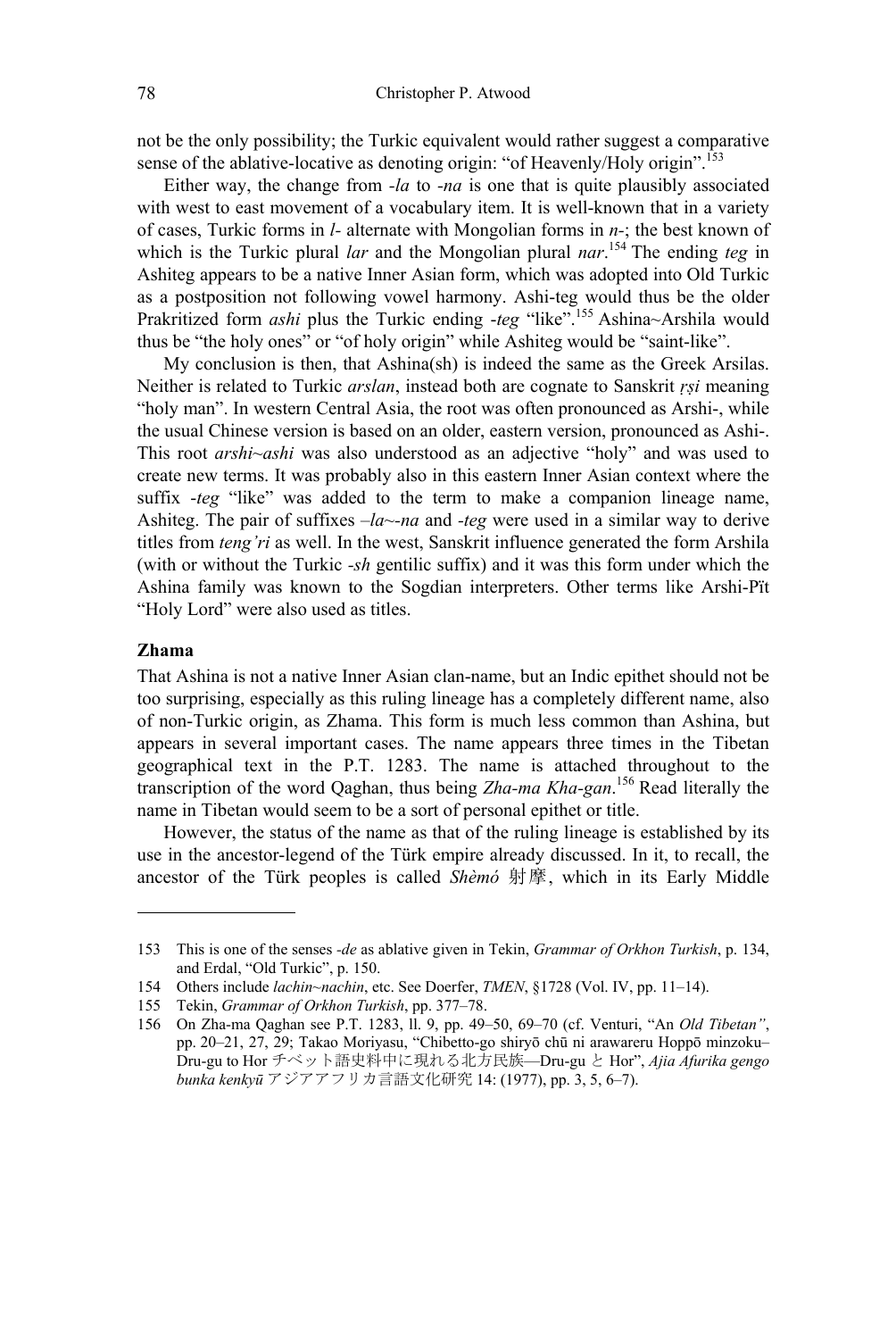Chinese form is a perfect match for Tibetan Zhama.<sup>157</sup> It is striking that Zhama, the name of the Türk imperial lineage, here appears as that of a man, the ancestor of the lineage. This is exactly the identification of lineage name with eponymous ancestor name which Beckwith noted in the case of Ashina~Arshilas. Confirmation that Zhama was the name of the ruling lineage and identical to Ashina is found in the regulations for imperial receptions under the Tang. According to them, the Türk princes in attendance were separated into two ranks: 1) the Ten-Surname "*mó/ma*"  $\overline{A}$ *shǐnà* 摩阿史那, which included the Qaghan; and 2) the Thirty Surnames.<sup>158</sup> In the word *mó/ma* attached to Ashina, one must see the second character of Zhama 射摩, the preceding *shè* 射 having been accidentally omitted in transmission. One may also presume that these distinctions of standing within the imperial lineage were also acted out during the yearly sacrifices, restricted to the aristocracy, in the fifth moon toward the cave whence the Ashina and its fraternal lineages were said to have originated.159 Osawa Takashi has identified Zhama with *Yama*, as he reads on the Ongi Inscription in place of what previous scholars have read as *Yamï*. This inscription begins: "Our ancestor Yama (for Yamï) Qaghan suppressed, frightened, routed, and subdued the four quarters of the world."<sup>160</sup> This he further links with the Indo-Iranian first man Yima~Yama.<sup>161</sup> Osawa's argument seems to be correct, and the fact that the early Chinese and Tibetan version of this name had initial *zh*indicates that this ruling lineage's language, which was not Turkic, had this form.

This is another illustration of the  $y \sim i \sim zh$  (i.e. [i] \[cf] \[5]) alternation we find in other Türk-era titles, notably *yabghu* for which there is an excellent two-part summary of the evidence in the *Encyclopaedia Iranica*. <sup>162</sup> Chinese evidence

<sup>157</sup> 射 has many readings, but the relevant one is as s*hè*, for which Pulleyblank, *Lexicon*, p. 279, has the Early Middle Chinese pronunciation as [zia<sup>h</sup>]. The Tang era pronunciation would become devoiced, for which Pulleyblank gives [ʂɦia`], and which would be read *sha* in Tibetan. Cf. Coblin, *Compendium*, §0072, which has [\**jia-*] corresponds to modern *yè* which is not in question here (cf. Pulleyblank, *Lexicon*, p. 364). *Mó* 摩 is given in Early Middle Chinese as ma (Pulleyblank, *Lexicon*, p. 217) and in Coblin's Old Northwest Chinese as \*mɑ, and Tang Chinese as mba, with Tibetan transcription as *'ba* or *ma* (§0031, *Compendium*, pp. 130–31 and Takata, *Tonkō shiryō*, pp. 306–07). Tibetan *Zha-ma* thus corresponds perfectly to the Early Middle Chinese (Wei-era) pronunciation of 射摩, but not to the Tang pronunciation, which in Tibetan would have been *sha-'ba*.

<sup>158</sup> *Jiu Tang shu* 舊唐書 23.900.

<sup>159</sup> *Zhou shu* 周書 50.910; *Tong dian* 通典 199.5453.

<sup>160</sup> Tekin, *Grammar of Orkhon Turkish*, p. 291.

<sup>161</sup> Osawa, Takashi, "The Cultural Relationship", p. 401, n. 2. See Ongi inscription line F1; cf. Tekin *Grammar of Orkhon Turkish*, pp. 255, 291. On Yima~Yama in Indo-Iranian religion, see Samra Azarnouche and Céline Redard, ed., *Yama/Yima: Variations indo-iraniennes sur la geste mythique* (Paris: Édition-Diffusion De Boccard, 2012).

<sup>162</sup> See the article "Jabğuya", with part i written by Nicholas Sims-Williams and Étienne de la Vaissière, and part ii by C. Edmund Bosworth, *Encyclopaedia Iranica*, vol 14/3, ed. Yarshater, Ehsan (New York: Encyclopaedia Iranica Foundation Inc., 2007).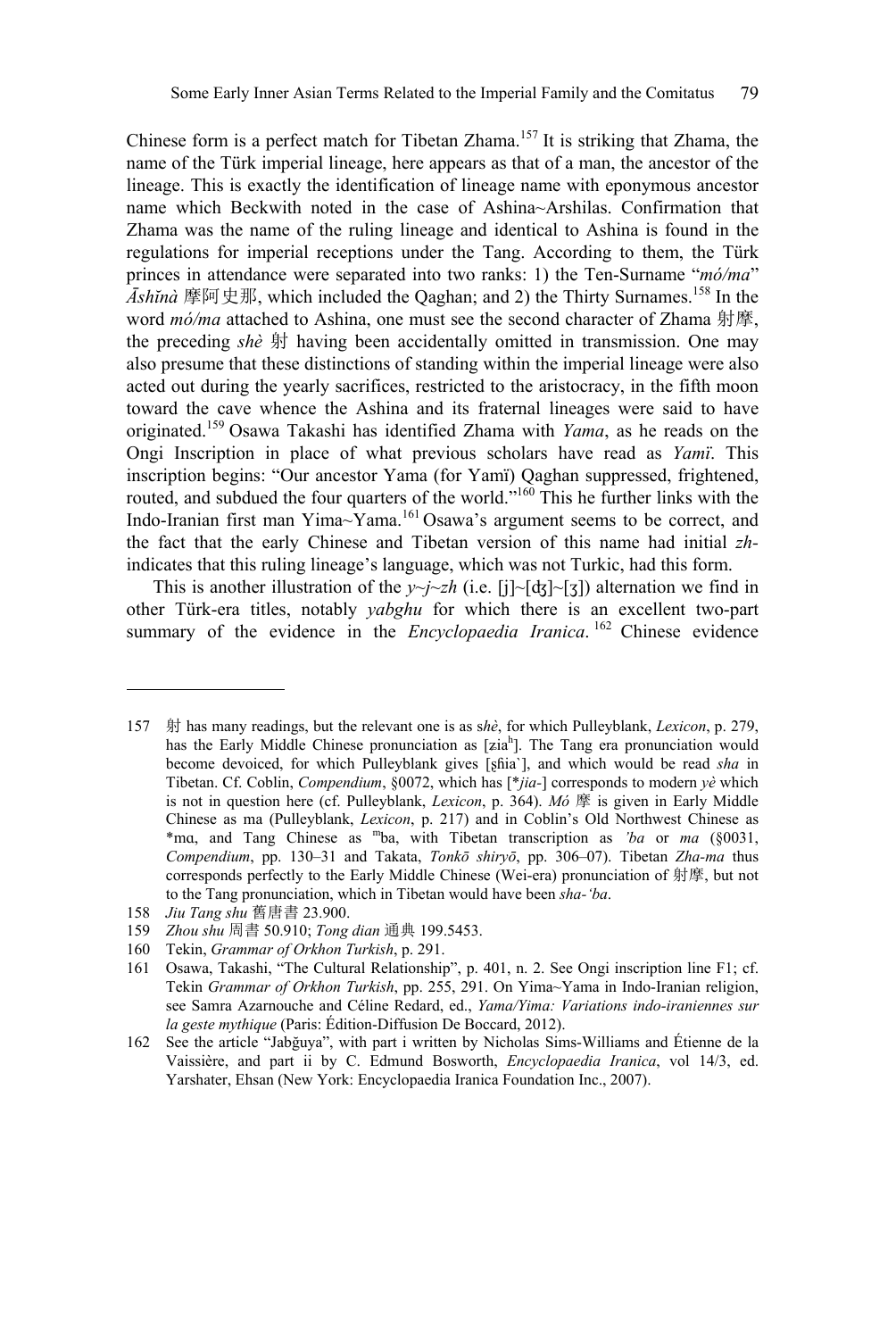demonstrates that the oldest attestation of the title as *xīhóu* 翕侯 or \**hip-go*. 163 Thus for this title, the initial *y-* should be primary. But although the usual spelling in Turkic sources is *yabghu,* the usual Arabic form is *jabghūya*. 164 One also finds Sogdian versions as *cpγw* (to be read *jabghu*) and Manichaean Uyghur as *jβγw* (to be read *zhavghu*).165 C. Edmund Bosworth made the plausible assumption that this is an example already in the early Middle Ages of the Turkic dialectal difference between Oghuz-type vs. Qipchaq-type contrast of initial y- with initial *j-* or *zh-* (this sound change can be seen today in the correspondence of Turkish *yıl* and Uyghur *yïl* "year" with Tatar *jïl* and Kazakh, *zhïl*). I also believe, on the basis of Chinese transcriptions, that a particular demonym might be a version of Turkic *yüz*  "hundred", except in its affricate form *jüz*.<sup>166</sup> But the evidence adduced by Nicholas Sims-Williams and Étienne de la Vaissière in their article on the term *yabghu* show that the alternation of forms in *y-* and *j-* is ancient and occurs in contexts where Turkic dialects are completely out of the question. Indeed comparative linguistic evidence documents that  $y > j$ - is quite common.<sup>167</sup> Thus, for example, the Greek coins of the first century Kushan monarch Kujula Kadphises have Prakrit *yavuga-* or *yaüa-* but Greek *zaoou* (genitive for \**zaoos* or \**zaoēs*, to be read *zawo-*). Comparative linguistic evidence would suggest that this *z-* is already derived from *j*or *zh-.*<sup>168</sup> Thus alterations of Zhama for Yama or *zhabghu* for *yabghu* might not have not have their roots in Turkic language dialectal change, but in some other language or languages entirely.

One might also note that the same alteration of *y-* and *j-* (or various other derivatives) is found in a major class of Chinese characters, in which *y*- and (in the archaic pronunciations) *j*- initials alternate, such as *yè~shè* 射, *yè~shè* 葉, *yé~xié* 邪,

<sup>163</sup> See Axel Schuessler, *Minimal Old Chinese and Later Han Chinese: A Companion to Grammata Serica Recensa.* (Honolulu: University of Hawai'i Press, 2009), entries pp. 37–1 (354) and 10–6 (146–47).

<sup>164</sup> See Bosworth, "Jabğuya, ii. Islamic Sources", 316, and Minorsky, *Ḥudūd al-'Ālam*, 97, p. 288 (§15).

<sup>165</sup> Sims-Williams and de la Vaissière, "Jabğuya, i. Origin and Early History", p. 314.

<sup>166</sup> The basis of this is the name of the *Zhūsī* 朱斯 of *Xin Tang shu* 新唐書 215A.6048 and *Chìsì* 熾 俟 of *ibid.* 217B.6143, etc. which are certainly the same, and which I also link to the *Zhūxié* 朱邪 of the Shatuo ancestor legend. See Christopher P. Atwood, "The Notion of Tribe in Medieval China: Ouyang Xiu and the Shatuo Dynastic Myth", in *Miscellanea Asiatica: Festschrift in Honour of Françoise Aubin*, ed. Denise Aigle, Isabelle Charleux, Vincent Gossaert, and Roberte Hamayon (Sankt Augustin: Insitute Mounumenta Serica, 2010), p. 600, n. 21.

<sup>167</sup> Examples of this  $y > j$  sound change include the Romance languages, as well as the Iranian languages themselves where Avestan Yima (Khshaēta) becomes Jam(shed); see Mary Boyce, *Zoroastrians: Their Religious Beliefs and Practices* (London ; Boston : Routledge & Kegan Paul, 1979), p. 88.

<sup>168</sup> Another example occurs with the proposed linkage of Old Iranian *yātu* "magic; magician" with Old Turkic *yād* and Mongolian *jada*, both meaning "weather stone". See Ádám Molnár, *Weather Magic in Inner Asia* (Bloomington: Research Institute for Inner Asian Studies, 1994), pp. 113–16.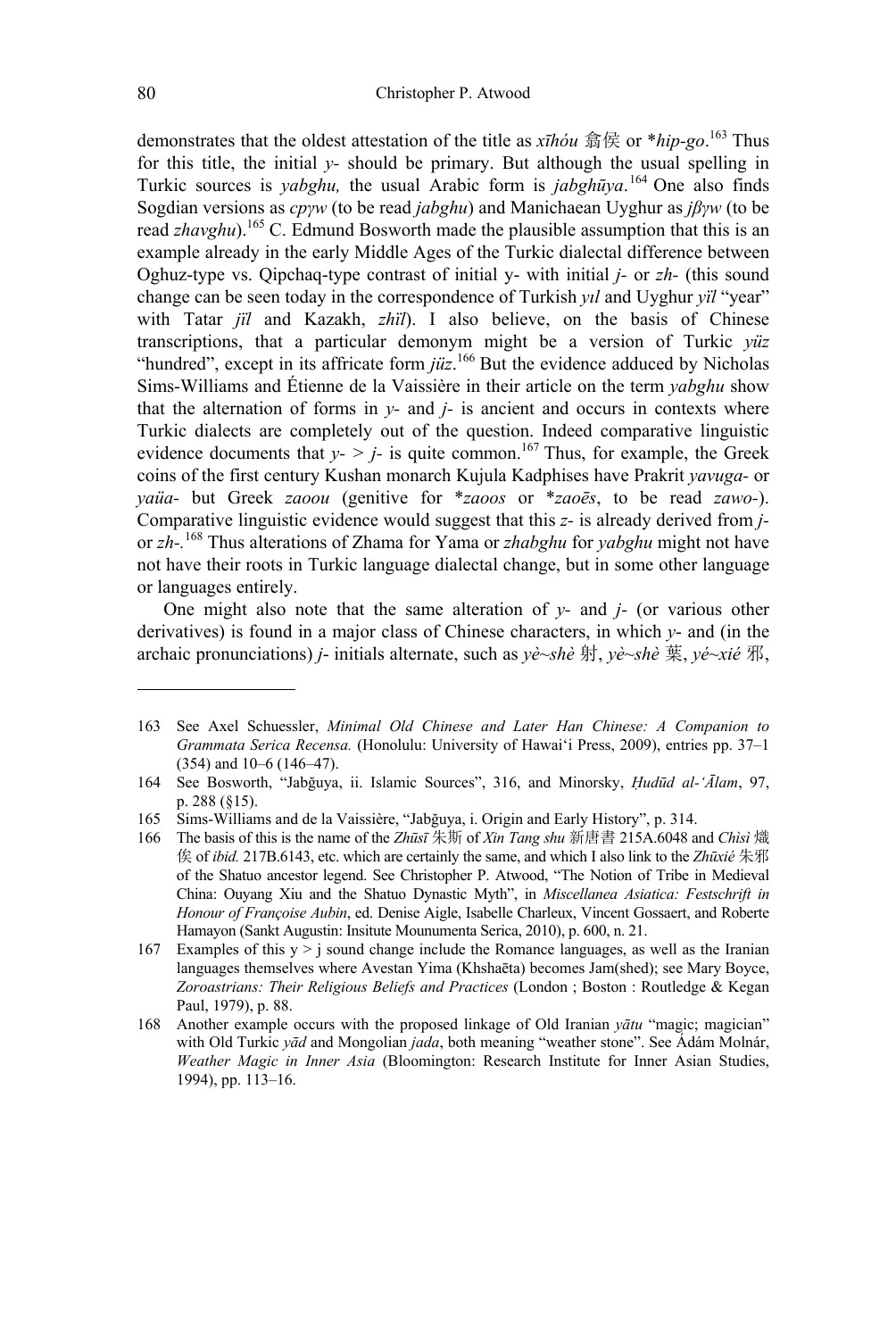*yí~shé* 蛇, and *yè~zhuāi* 拽. In these pairs the second member of the pair derives from what in Middle or Old Chinese was *źi*-, *śi*-, *zi-*, and the like, all of which may be plausibly derived from *j-* (i.e. *dź-*).169 While this alternation in Middle Chinese is the result of very different developments in Old Chinese, it is perhaps not accidental that both *Shèmó* 射摩 (the Chinese for Zhama) and *Yèhú* 葉護 (the Chinese for Yabghu) have alternative readings, that is, as *Yèmó* 射摩 indicating *Yama* and *Shèhú*  葉護 indicating *zhabghu*. Indeed Bichurin and Chavannes chose to read *shèhú* not *yèhú* 葉護. 170 The Chinese characters thus show the same kind of variation found in the Türk-era pronunciations. Probably the Chinese transcribers were aware of the variant pronunciations of the Türkic languages, whether Oghuz-type Turkic dialect found in the Old Turkic inscription, or the non-Turkic language spoken by the Ashinash royal family, and fastened upon precisely those characters in Chinese which had something like that same ambiguity.

#### **Conclusion**

In conclusion, the examples presented here demonstrate, I believe, that considerable further progress is possible in identifying previously unknown Inner Asian vocabulary from Chinese and other sources of the Türk and Uyghur eras. As Denis Sinor recognized, this further light, however, is likely to come from non-Turkic sources, especially Kitan and Tuyuhun vocabulary, Tibetan transcriptions, and Indic etymologies. Holding these together is a renewed appreciation for the general consistency and accuracy of Chinese transcriptions, which when properly read can provide considerable information about a now completely defunct Inner Asian political vocabulary.

<sup>169</sup> See Pulleyblank, *Lexicon*, under those words. Coblin's discussion (*Compendium*, 46–47, cf. 142–43 [§0064], and Takata, *Tonkō shiryō*, pp. 308–09) of the divergent readings of *shé* 蛇 "snake" would apply to *shè* 射 as well, and indeed all these pairs.

<sup>170</sup> I do not know the basis on which Bichurin and Chavannes adopted this reading. But generally *y-* seems more common (see for example, the Tibetan transcription as *yabgo* in Beckwith, *Tibetan Empire in Central Asia*, p. 68, n. 80), so I guess that *yèhú* 葉護, EMC [jiap-γɔ<sup>h</sup>] in Pulleyblank or [iap-γo] in Coblin's reconstructed Old Northwest Chinese (§0566, §0107), would be the more usual reading. But since the pronunciation as *zhabghu*  existed, a reading as *shèhú* could also be correct.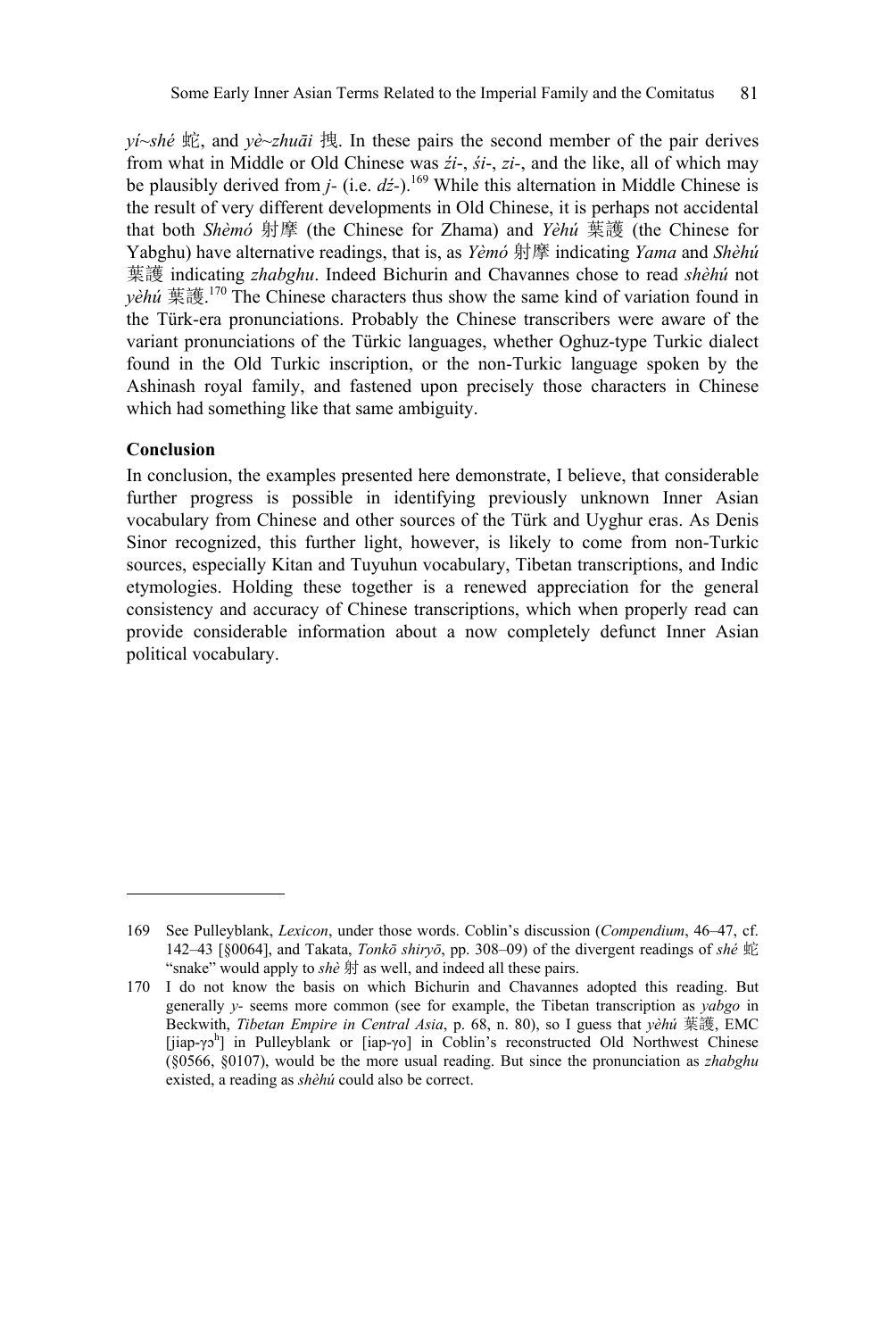#### **References**

Adams, Douglas Q. 1999. *A Dictionary of Tocharian B*. Amsterdam: Rodopi.

- Allsen, Thomas T. 1987. *Mongol Imperialism: The Policies of the Grand Qan Möngke in China, Russia, and the Islamic lands, 1251–1259*. Berkeley: University of California Press.
- Atwood, Christopher P. 2012. "Huns and Xiōngnú: New Thoughts on an Old Problem." In *Dubitando: Studies in History and Culture in Honor of Donald Ostrowski*, ed. Brian J. Boeck, Russell E. Martin and Daniel Rowland (Bloomington, IN: Slavica Publishers, 2012), pp. 27–52.
- Atwood, Christopher P. 2010. "The Notion of Tribe in Medieval China: Ouyang Xiu and the Shatuo Dynastic Myth." In *Miscellanea Asiatica: Festschrift in Honour of Françoise Aubin*, ed. Denise Aigle, Isabelle Charleux, Vincent Gossaert, and Roberte Hamayon, pp. 593–621. Sankt Augustin: Insitut Monumenta Serica.
- Azarnouche, Samra, and Céline Redard, eds. 2012. *Yama/Yima: Variations indo-iraniennes sur la geste mythique*. Paris: Édition-Diffusion De Boccard.
- Barthold, W. 1968. *Turkestan Down to the Mongol Invasion*. 3rd ed. London: Luzac.
- Beckwith, Christopher I. 1987. *Tibetan Empire in Central Asia: A History of the Struggle for Great Power among Tibetans, Turks, Arabs, and Chinese during the Early Middle Ages*. Princeton: Princeton University Press.
- Beckwith, Christopher I. 2005. "The Chinese Names of the Tibetans, Tabghatch, and Turks." *Archivum Eurasiae Medii Aevi* 14, pp. 5–20.
- Beckwith, Christopher I. 2009. *Empires of the Silk Road: A History of Central Eurasia from the Bronze Age to the Present*. Princeton: Princeton University Press.
- *Bei shi* 北史. 1974. Li, Yanshou 李延壽. Beijing: Zhonghua shuju.
- Blockley, R.C. 1985. *The History of Menander the Guardsman*. Liverpool: F. Cairns.
- Bombaci, Alessio. 1976. "On the Ancient Turkish Title Šadapït." *Ural-Altaische Jahrbücher* 48, pp. 32–41.
- Bosworth, C. Edmund. 2013. "S̲h̲ug̲h̲nān." *Encyclopaedia of Islam*, Second Edition. Edited by: P. Bearman, Th. Bianquis, C.E. Bosworth, E. van Donzel, W.P. Heinrichs. Brill Online.
- Bosworth, C. Edmund. 2007. "Jabḡuya, ii: In Islamic Sources." In: Yarshater, Ehsan, (ed.), *Encyclopaedia Iranica*. Vol 14/3. New York: Encyclopaedia Iranica Foundation Inc., pp. 316–17.
- Boyce, Mary. 1979. *Zoroastrians: Their Religious Beliefs and Practices*. London: Routledge & Kegan Paul.
- Brough, John. 1962. *The Gāndhārī Dharmapada*. London: Oxford University Press.
- Carling, Gerd, with Georges-Jean Pinault and Werner Winter. 2009. *Dictionary and Thesaurus of Tocharian A*. Wiesbaden: Harrassowitz Verlag.
- Carroll, Thomas D. 1953. *Account of the T'ù-yǜ-hún in the History of the Chin Dynasty*. Berkeley: University of California Press.
- Chavannes, Edouard. 1900. *Documents sur les T'ou-kiue (Turcs) occidentaux*. Paris: Adrien-Maisonneuve.
- Chavannes, E. 1912. "Épitaphes de deux princesses Turques de l'époque des T'ang." In *Festschrift Vilhelm Thomsen zur Vollendung des siebzigsten Lebensjahres am 25. Januar 1912*, by Vilhelm Thomsen, 78–87. Leipzig: Otto Harrassowitz.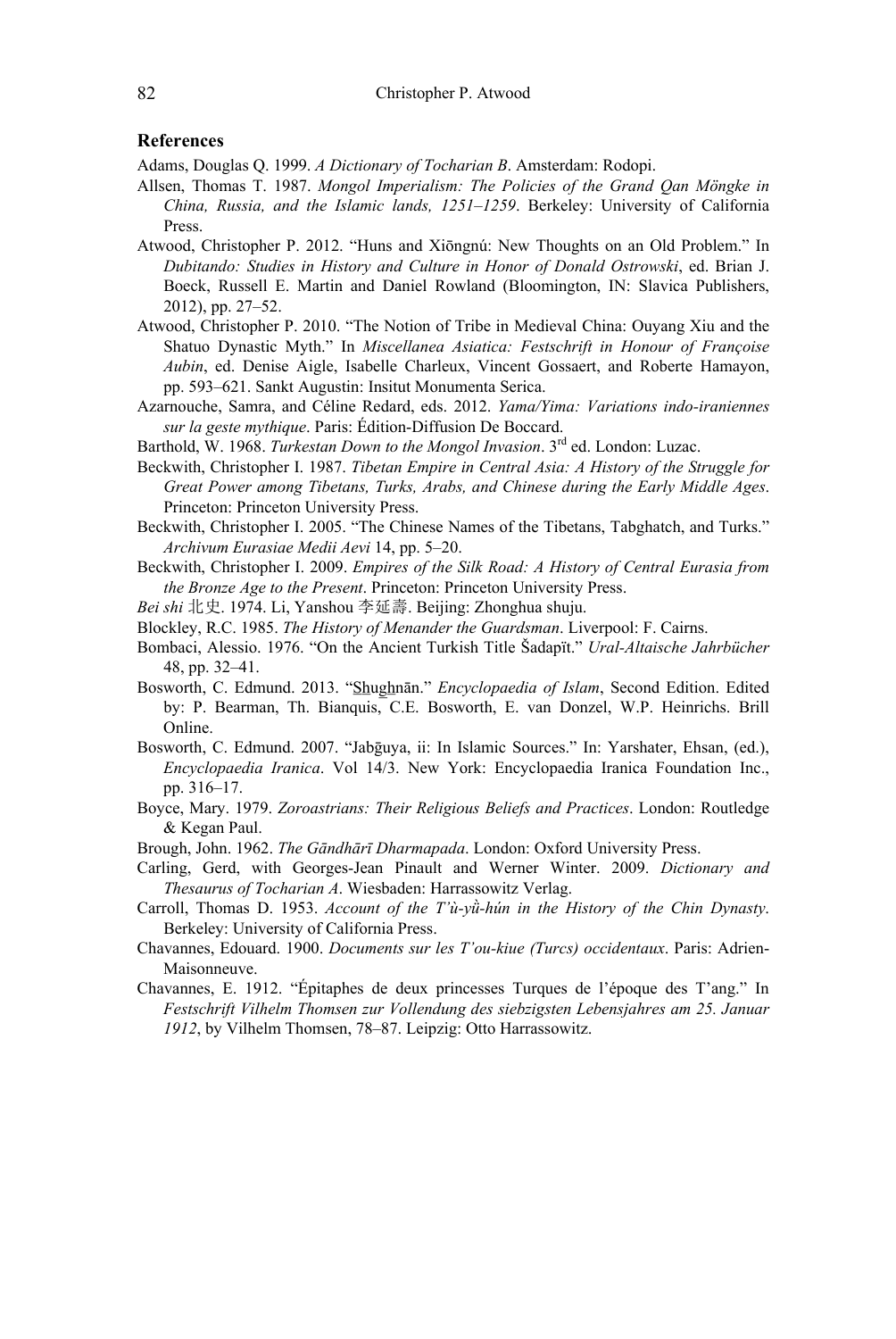- Chen, Sanping. 2002. "Son of Heaven and Son of God: Interactions among Ancient Asiatic Cultures Regarding Sacral Kingship and Theophoric Names." *Journal of the Royal Asiatic Society*, ser. 3, 12 (3): 289–325.
- Clauson, Gerard. 1972. An Etymological Dictionary of Pre-Thirteenth Century Turkish. Oxford: Clarendon Press.
- Coblin, W. South. 1991. *Studies in Old Northwest Chinese. Journal of Chinese Linguistics Monograph Series* 4. Berkeley: Project on Linguistic Analysis, University of California.
- Coblin, W. South. 1994. *A Compendium of Phonetics in Northwest Chinese. Journal of Chinese Linguistics Monograph Series* No. 7. Berkeley: Project on Linguistic Analysis, University of California.
- Czeglédy, K. 1983. "From East to West: The Age of Nomadic Migrations in Eurasia." Trans. P.B. Golden, *Archivum Eurasiae Medii Aevi* 3, pp. 25–125.
- de Rachewiltz, Igor, trans. and ed. 2004. *Secret History of the Mongols: A Mongolian Epic Chronicle of the Thirteenth Century*. Leiden: E.J. Brill.Doerfer, Gerhard. 1963–67. Türkische und mongolische Elemente in Neupersischen. Wiesbaden: Otto Harrassowitz.
- Duan, Chengshi 段成式. 1982. *Youyang zazu* 酉陽雜俎. Taipei: Yüan-liu Publishing House.
- Erdal, Marcel. 1998. "Old Turkic." In *The Turkic Languages*, ed. Lars Johanson and Éva Á. Csató, pp. 138–57. London: Routledge.
- Gharib, B. 1995. *Sogdian Dictionary: Sogdian-Persian-English*. Tehran: Farhangan Publications.
- Golden, Peter B. 1992. *An Introduction to the History of the Turkic Peoples*. Wiesbaden: Otto Harrassowitz.
- Golden, Peter. 2004. "Khazar Turkic Ghulâms in Caliphal Service." *Journal asiatique* 192, pp. 279–309.
- Golden, Peter. 2006. "Turks and Iranians: An Historical Sketch." In *Turkic-Iranian Contact Areas: Historical and Linguistic Aspects*, ed. Lars Johanson and Christiane Bulut. Wiesbaden: Harrassowitz, pp. 17–38.
- Holmgren, Jennifer. 1986. "Yeh-lü, Yao-lien and Ta-ho: Views of the Hereditary Prerogative in Early Khitan Leadership." *Papers on Far Eastern History* 34: 37–81.
- Hsiao, Ch'i-ch'ing. 1978. *Military Establishment of the Yuan Dynasty*. Cambridge: Council on East Asian Studies, Harvard University.
- Janhunen, Juha. 1996. *Manchuria: An Ethnic History*. Helsinki: Finno-Ugrian Society.
- Jia Jingyan 賈敬顔. 1979. *Shengwu qinzheng lu jiaoben* 聖武親征錄校本. Beijing: Minzu University (mimeograph).
- *Jin shi* 金史. 1975. Tuotuo 脫脫 [Toqta'a], ed. Beijing: Zhonghua shuju.
- Ji Xianlin, with Werner Winter and Georges-Jean Pinault. 1998. *Fragments of the Tocharian A Maitreyasamiti-Nāṭaka of the Xingjiang Museum*, China. Berlin: Mouton de Gruyter.
- *Jiu Tang shu* 舊唐書. 1975. Liu, Xu 劉昫 et al., eds. Beijing: Zhonghua shuju.
- Juvaini, 'Ala ad-Din 'Ata-Malik. Trans. John Andrew Boyle. 1958. *The History of the World Conqueror*. Cambridge: Harvard University Press.
- Kane, Daniel. 2009. *The Kitan Language and Script*. Leiden: Brill.
- al-Kāšγarī, Maḥmūd, Robert Dankoff, ed. and trans., with James Kelly. 1985. *Compendium of the Turkic Dialects* (*Dīwān luγāt at-Turk*). Cambridge: Harvard University.
- Kljaštornyj, S.G. 1994. "The Royal Clan of the Turks and the Problem of Early Turkic Iranian Contacts." *Acta Orientalia Hungarica*, 47.3, pp. 445–47.
- Kljaštornyj and Livšic. 1972. "The Sogdian Inscription of Bugut Revisited." *AOH* 26, pp. 69– 102.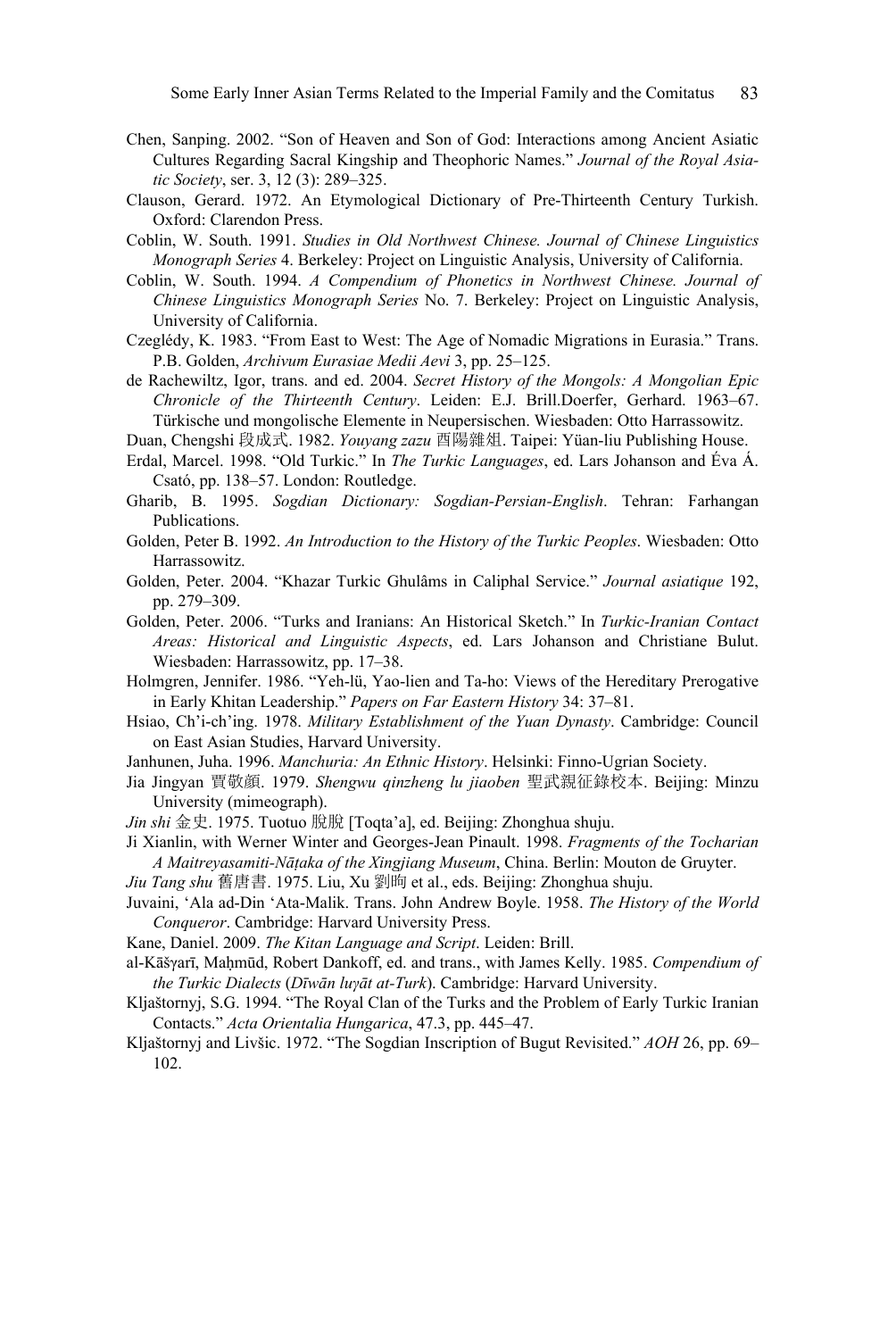- Kuwayama Shoshin 桑山正進. 1989. "The Hephthalites in Tokharistan and Northwest India." Zinbun, *Annals of the Institute for Research in the Humanities, Kyoto University*, vol. 24, pp. 25–77.
- Li, Fang 李昉, ed. 1962. *Taiping guangji* 太平廣記. In *Biji xiaoshuo daguan xubian* 筆記小 說大觀續編. Reprint, Taipei: Hsin-hsing shu-chü.
- *Liang shu* 梁書. 1973. Yao, Silian 姚思廉. Beijing: Zhonghua shuju.
- *Liao shi* 遼史. 1974. Tuotuo 脫脫 [Toqta'a], ed. Beijing: Zhonghua shuju.
- Minorsky, V., trans. and ed. 1970. *Ḥudūd al-'Ālam: 'The Regions of the World.' A Persian Geography 372 A.H.—982 A.D*. Cambridge: E. J. W. Gibb Memorial Trust.
- Molè, Gabriella. 1970. *The T'u-yü-hun from the Northern Wei to the Time of the Five Dynasties*. Rome: Insituto Italiano per il Medio ed Estremo Oriente.
- Molnár, Ádám. 1994. *Weather Magic in Inner Asia*. Bloomington: Research Institute for Inner Asian Studies.
- Moriyasu, Takao 森安孝夫. 1977. "Chibetto-go shiryō chū ni arawareru Hoppō minzoku– Dru-gu to Hor チベット語史料中に現れる北方民族—Dru-gu と Hor." *Ajia Afurika gengo bunka kenkyū* アジアアフリカ言語文化研究 14: 1–48.
- Moriyasu, Takao. 1980. "La nouvelle interprétation des mots Hor et Ho-yo-hor dans le manuscript Pelliot tibétain 1283." *Acta Orientalia Academiae Scientiarum Hungaricae* 34: 171–84.Nadeliaev, V. M. et al. 1969. Drevnetiurkskii slovar'. Leningrad: Nauka.
- *Nan Qi shu* 南齊書. 1972. Beijing: Zhonghua shuju.
- *Nan shi* 南史. 1975. Beijing: Zhonghua shuju.
- Osawa, Takashi. 2009. "The Cultural Relationship between Old Turkic Kingship and Deer Image." In *Current Archaeological Research in Mongolia: Papers from the First International Conference on "Archaeological Research in Mongolia" held in Ulaanbaatar, August 19th–23rd, 2007*, edited by Jan Bemmann, Hermann Parzinger, Ernst Pohl, and Damdinsüren Tseveendorzh, 401–416. Bonn: Rheinische Friedrich-Wilhelms Universität.
- Ouyang Xuan 歐陽玄. 1922. "Gaochang Xieshi jiazhuan 高昌偰氏家傳." In *Guizhai ji* 圭齋 集. Chenghua era (1470–1473); rpt. Shanghai: Commercial Press, juan 卷 11, 3a–13a.Pali Text Society. 1972.
- *Pali-English Dictionary*. 1921–25: rpt. Routledge & Kegan Paul.
- Pelliot, Paul. 1921. "Notes sur les T'ou-yu-houen et les Sou-p'i." *T'oung Pao* 20, pp. 323– 331.
- Pelliot, Paul. 1929. "Neuf notes sur des questions d'Asie centrale." *T'oung Pao* 26, pp. 201– 65.
- Pelliot, Paul. 1959. *Notes on Marco Polo*. 2 Vols. Paris: Imperimerie Nationale Librairie Adrien-Maisonneuve.
- Pelliot, Paul. 1961. *Histoire ancienne du Tibet*. Paris: Libraire d'Amerique et d'Orient.
- Pritsak, Omeljan. 1985. "Old Turkic Regnal Names in the Chinese Sources." In *Niġuča Bičig/Pi Wên Shu: An Anniversary Volume in Honor of Francis Woodman Cleaves*, ed. Joseph Fletcher, et al. Cambridge: Harvard University, pp. 205–11.
- Pulleyblank, Edwin G. 1962. "The Consonantal System of Old Chinese." *Asia Major* 9: 58– 144, 206–265.
- Pulleyblank, Edwin G. 1965. "The Chinese Name of the Turks." *Journal of the American Oriental Society* 85 (2): 121–125.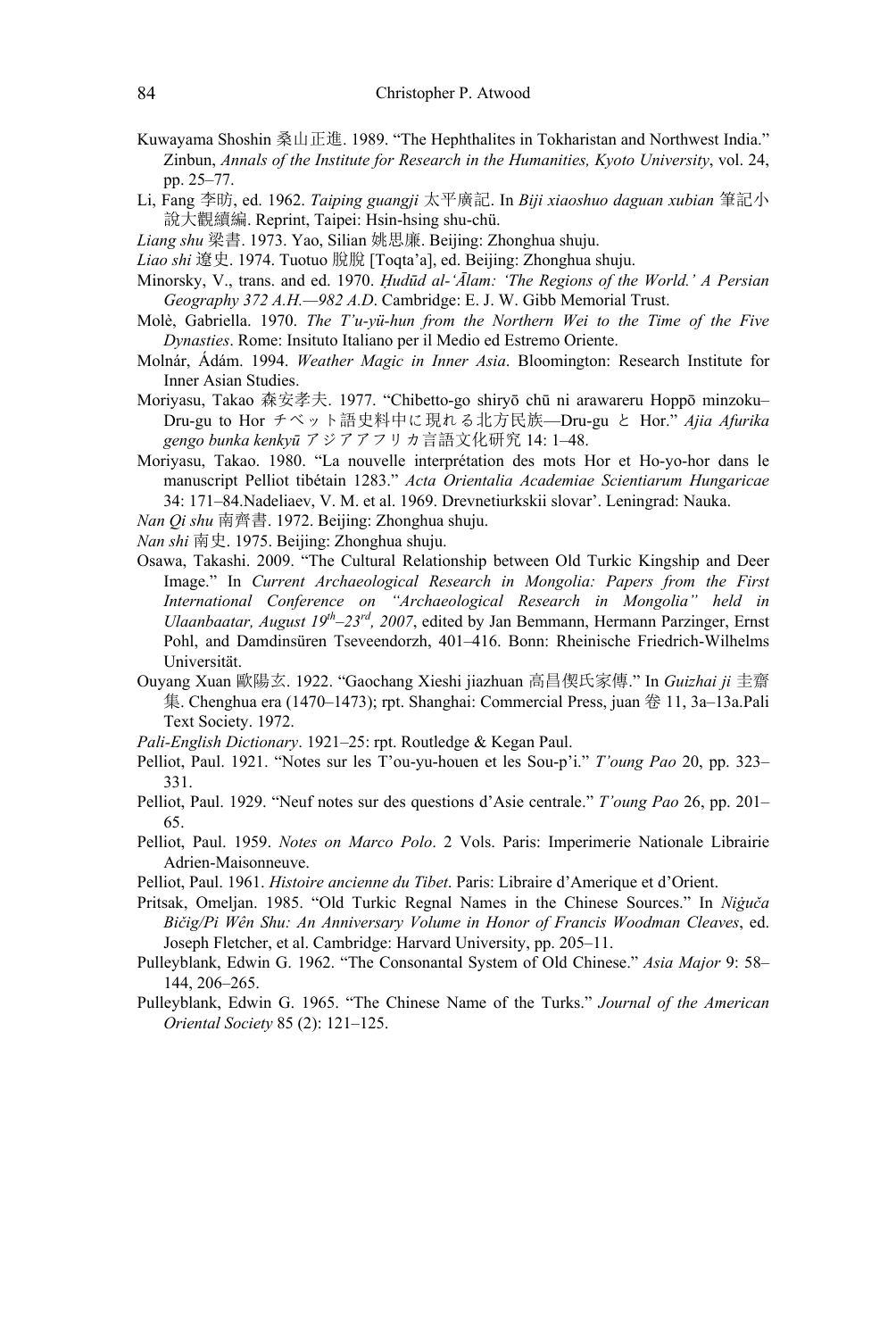- Pulleyblank, Edwin G. 1983. "The Chinese and their Neighbours in Prehistoric and Early Historic Times." In *The Origins of Chinese Civilization*, edited by David N. Keightley, 411–466. Berkeley: University of California Press.
- Pulleyblank, Edwin G. 1990. "The 'High Carts': A Turkish-Speaking People before the Türks." *Asia Major*, 3rd Ser., 3: 21–26.
- Pulleyblank, Edwin G. 1991. *Lexicon of Reconstructed Pronunciation in Early Middle Chinese, Late Middle Chinese, and Early Mandarin*. Vancouver: UBC Press.
- Rybatzki, Volker. 2000. "Titles of Türk and Uigur Rulers in the Old Turkic Inscriptions." *Central Asiatic Journal*, 44.2, pp. 205–292.
- Schuessler, Axel. 2007. *ABC Etymological Dictionary of Old Chinese*. Honolulu: University of Hawai'i Press.
- Schuessler, Axel. 2009. *Minimal Old Chinese and Later Han Chinese*: *A Companion to Grammata Serica Recensa*. Honolulu: University of Hawai'i Press.
- Shimunek, Andrew E. 2007. "Towards a Reconstruction of the Kitan Language, with Notes on Northern Late Middle Chinese Phonology." M.A. thesis, Indiana University.
- *Shi ji* 史記. 1982. Sima Qian 司馬遷. Ed. Pei Yin 裴駰, Sima Zhen 司馬貞 and Zhang Shoujie 張守節. Beijing: Zhonghua shuju.
- Sima Qian. Trans. Burton Watson. 1993. *Records of the Grand Historian*. Vol. I, Qin Dynasty; Vol. 2, parts 1 and 2: Han Dynasty. Revised edition. New York: Columbia University Press.
- Sims-Williams, Nicholas. 2013. "Palaeography, Chronology, and Geography of the Bactrian Documents  $(4<sup>th</sup>-8<sup>th</sup>$  Centuries CE)", lecture at Peking University, Beijing, China. November 4.
- Sims-Williams, Nicholas. 2003. "Ancient Afghanistan and Its Invaders: Linguistic Evidence from the Bactrian Documents and Inscriptions." *In Indo-Iranian Languages and Peoples*, edited by Nicholas Sims-Williams, Nicholas, 225–242. Oxford: Oxford University Press.
- Sims-Williams, Nicholas, and Étienne de la Vaissière. 2007. "Jabḡuya, i: Origin and early history." In: Yarshater, Ehsan, (ed.), *Encyclopaedia Iranica*. Vol 14/3. New York: Encyclopaedia Iranica Foundation Inc., pp. 314–16.
- Sinor, Denis. 1985. "Some Components of the Civilization of the Türks." In *Altaistic Studies*, ed. Gunnar Jarring and Staffan Rosén. Stockholm: Almqvist & Wiksell, pp. 145–159.
- Sinor, Denis. 1982. "The Legendary Origin of the Türks." In *Folklorica: Festschrift for Felix J. Oinas*, edited by Egle Victoria Žygas and Peter Voorheis, 223–253. Bloomington: Research Institute for Inner Asian Studies, Indiana University.
- *Song shu* 宋書. 1974. Beijing: Zhonghua shuju.
- Soothill, William Edward, and Lewis Hodous. 1937. *A Dictionary of Chinese Buddhist Terms*. London: Kegan Paul, French, and Trübner.
- *Sui shu* 隋書. 1973. Wei, Zheng 魏徵 et al., eds. Beijing: Zhonghua shuju.
- Takata Tokio 高田時雄. 1988. *Tonkō shiryō ni yoru Chūgokugo shi no kenkyū: kyu, jisseiki no Kasei hōgen* 敦煌史料による中國語史の研究 —九·十世紀の河西方言. Tokyo: Sōbunsha.
- Tang Huiyao 唐會要 . 1936. Wang, Pu 王 溥 ed. Shanghai: Commercial Press. Tekin, Talât. 1968. *Grammar of Orkhon Turkish*. Bloomington: Indiana University.

Du, You 杜佑. 1988. *Tong dian* 通典. Beijing: Zhonghua shuju.

Uray, Géza. 1978. "Annals of the 'A-ža Principality: The Problem of Chronology and Genre of the Stein Document, Tun-huang, vol. 69, fol. 84." In *Proceeding of the Csoma de*